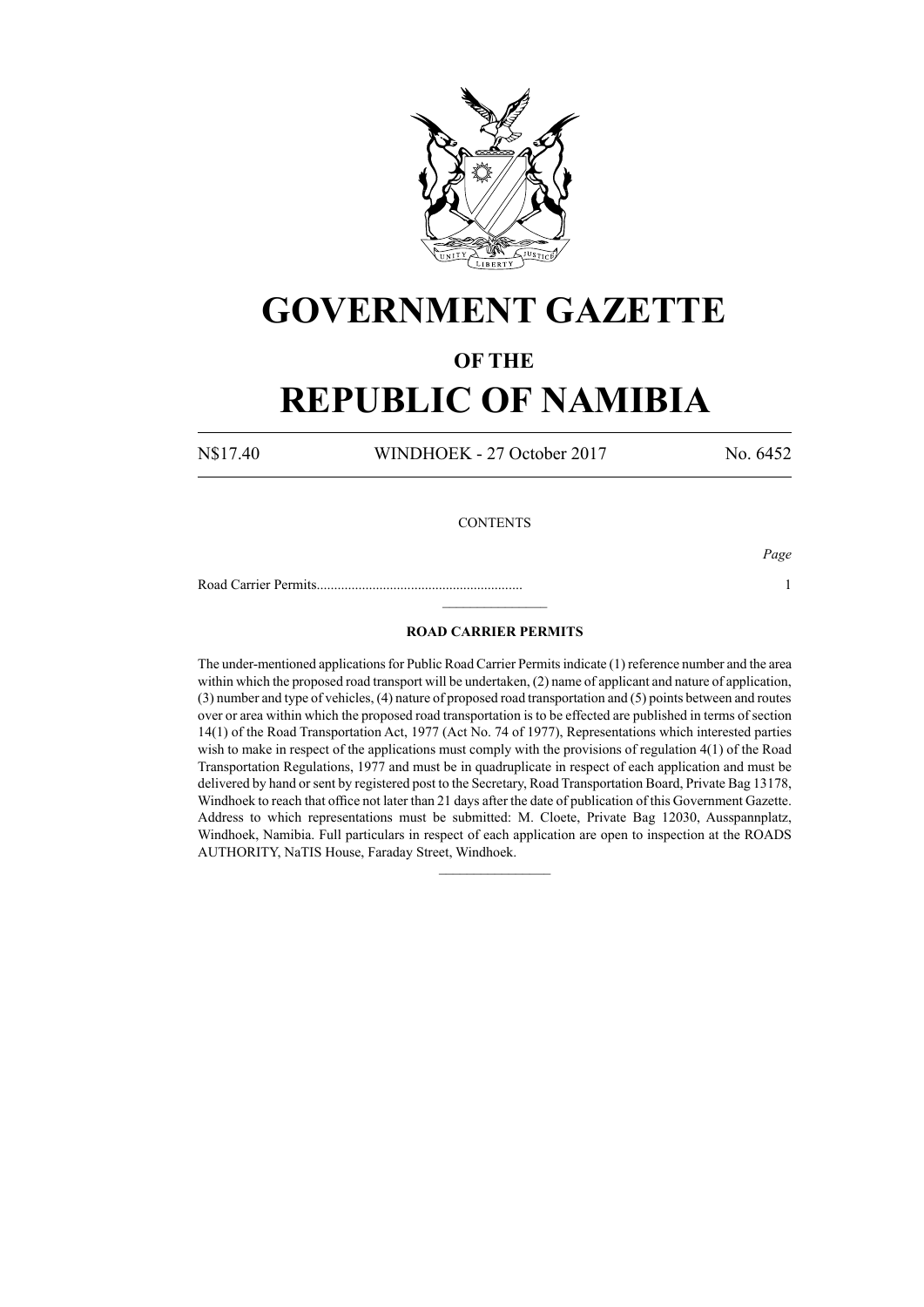App. 141960 (2) P SILAS 81032410159 (3) PO BOX 7637, WINDHOEK, NAMIBIA (4) New Permanent Authorisation (5A) Taxi Passengers (6A) 1 X Sedan (closed top) (7A) 5 passengers: Taxi passengers and their personal luggage - From Rocky Crest to town taxi rank.

App. 147962 (2) P SILAS 81032410159 (3) PO BOX 7637, WINDHOEK, NAMIBIA (4) New Permanent Authorisation (5A) Taxi Passengers (6A) 1 X Sedan (closed top) (7A) 5 passengers: Taxi passengers and their personal luggage - From Katutura to town taxi rank.

App. 147964 (2) NAMIBIA TRACKS AND TRAILS 2005568 (3) BOX 339, SWAKOPMUND (4) New Permanent Authorisation (5A) Tourists (6A) 1 X Bus (single deck) (7A) 20 passengers: Tourists as well as their personal effects - From Swakopmund to hotels, lodges and/or boarding houses and places situated within the Republic of Namibia and return.

App. 147965 (2) S HAOSEB 64042100139 (3) PO BOX 900, KHORIAS, NAMIBIA (4) New Permanent Authorisation (5A) Taxi Passengers (6A) 1 X Sedan (closed top) (7A) 5 passengers: Taxi passengers and their personal luggage - Within Khorias Municipal Area.

App. 147967 (2) S HAOSEB 64042100139 (3) PO BOX 900, KHORIAS, NAMIBIA (4) New Permanent Authorisation (5A) Taxi Passengers (6A) 1 X Sedan (closed top) (7A) 5 passengers: Taxi passengers and their personal luggage - Within Khorias Municipal Area.

App. 147968 (2) M TJIUEZA 77052910284 (3) PO BOX 545, OKAHANDJA, NAMIBIA (4) New Permanent Authorisation (5A) Taxi Passengers (6A) 1 X Sedan (closed top) (7A) 5 passengers: Taxi passengers and their personal luggage - Within Okahandja Municipal Area.

App. 147978 (2) K N SHATIKA 77072100504 (3) BOX 5965, WALVIS BAY, NAMIBIA (4) New Permanent Authorisation (5A) Taxi Passengers (6A) 1 X Sedan (closed top) (7A) 5 passengers: Taxi passengers and their personal luggage - Within Otjiwarongo Municipal Area.

App. 147980 (2) VETJIWA VIJANDA 201400973 (3) PO BOX 7234, SWAKOPMUND, NAMIBIA (4) New Permanent Authorisation (5A) Taxi Passengers (6A) 1 X Sedan (closed top) (7A) 5 passengers: Taxi passengers and their personal luggage - From Swakopmund to Walvis Bay and back.

App. 147981 (2) M K AMUNYELA 86010200156 (3) PO BOX 61646, KATUTURA, WINDHOEK (4) New Permanent Authorisation (5A) Taxi Passengers (6A) 1 X Sedan (closed top) (7A) 5 passengers: Taxi passengers and their personal luggage - From Havana 4 Way Stop t town and back.

App. 147983 (2) G MUFUFYA 84033110380 (3) BOX 11832, OSHAKATI (4) New Permanent Authorisation (5A) Taxi Passengers (6A) 1 X Sedan (closed top) (7A) 5 passengers: Taxi passengers and their persona luggage - From Oshakati to Ongenga and back the same route.

App. 147986 (2) S ANGULA 71041700083 (3) PO BOX 4375, WALVIS BAY NAMIBIA (4) New Permanent Authorisation (5A) Taxi Passengers (6A) X Sedan (closed top) (7A) 5 passengers: Taxi passengers and their personal luggage - From Walvis Bay to Swakopmund and back.

App. 147987 (2) P R SAMPOFU 79120900031 (3) PO BOX 2714, NGWEZE, KATIMA (4) New Permanent Authorisation (5A) Taxi Passengers (6A) Station wagon (7A) 7 passengers: Taxi passengers and their personal luggage - From Katima Mulilo to Sauzuo and back.

App. 147989 (2) EBONY AND IVORY TOURS & CAR RENTALS CC 20103107 BOX 2081, WINDHOEK (4) New Permanent Authorisation (5A) Tourists (6A) 1 X Station wagon (7A) 11 passengers: Tourists and their personal luggage - From Windhoek and /or Hosea Kutako Interntional Airport and or Airports in Namibia on pre-booked tours with a minimimum duration of three days to places situated within Namibi including places on the borders of Namibia with neighouring countries and return to the places of embarkation subject to;

App. 147991 (2) M S NZAMENE 71012700526 (3) BOX 1078, KEETMANSHOOP NAMIBIA (4) New Permanent Authorisation (5A) Taxi Passengers (6A) X Sedan (closed top) (7A) 5 passengers: Taxi passengers and their personal luggage - Within Keetmanshoop Municipal Area.

App. 147993 (2) H DAVID 63040900854 (3) PO BOX 1405, SWAKOPMUND, NAMIBIA (4) New Permanent Authorisation (5A) Taxi Passengers (6A) X Sedan (closed top) (7A) 5 passengers: Taxi passengers and their personal luggage - From Swakopmund, Walvis Bay and back.

App. 147994 (2) J KAMAKUWA 79111800178 (3) BOX 3926, WALVIS BAY, NAMIBIA (4) New Permanent Authorisation (5A) Taxi Passengers (6A) X Sedan (closed top) (7A) 5 passengers: Taxi passengers and their personal luggage - From Walvis Bay to Swakopmund and back.

App. 147996 (2) NEW HORIZONS TOURS & SAFARIS CC. 2011299 (3) BOX 50058, BACH-BRECHT, WINDHOEK (4) New Permanent Authorisation (5A) Tourists (6A) 1 X Combi / Micro bus / Minibus (7A) 14 passengers: Tourists and their personal luggagge - From the Hosea Kutako International Airport and /or Windhoek to places within Windhoek Municipal Area and magistarial disterial and to places, Lodges a Hotels situated within Republic of Namibia including places on th borders of Namibia with neighbouring countries and return.

App. 147997 (2) M BOOYS 41012200205 (3) PO BOX 3523, REHOBOTH, NAMIBIA (4) New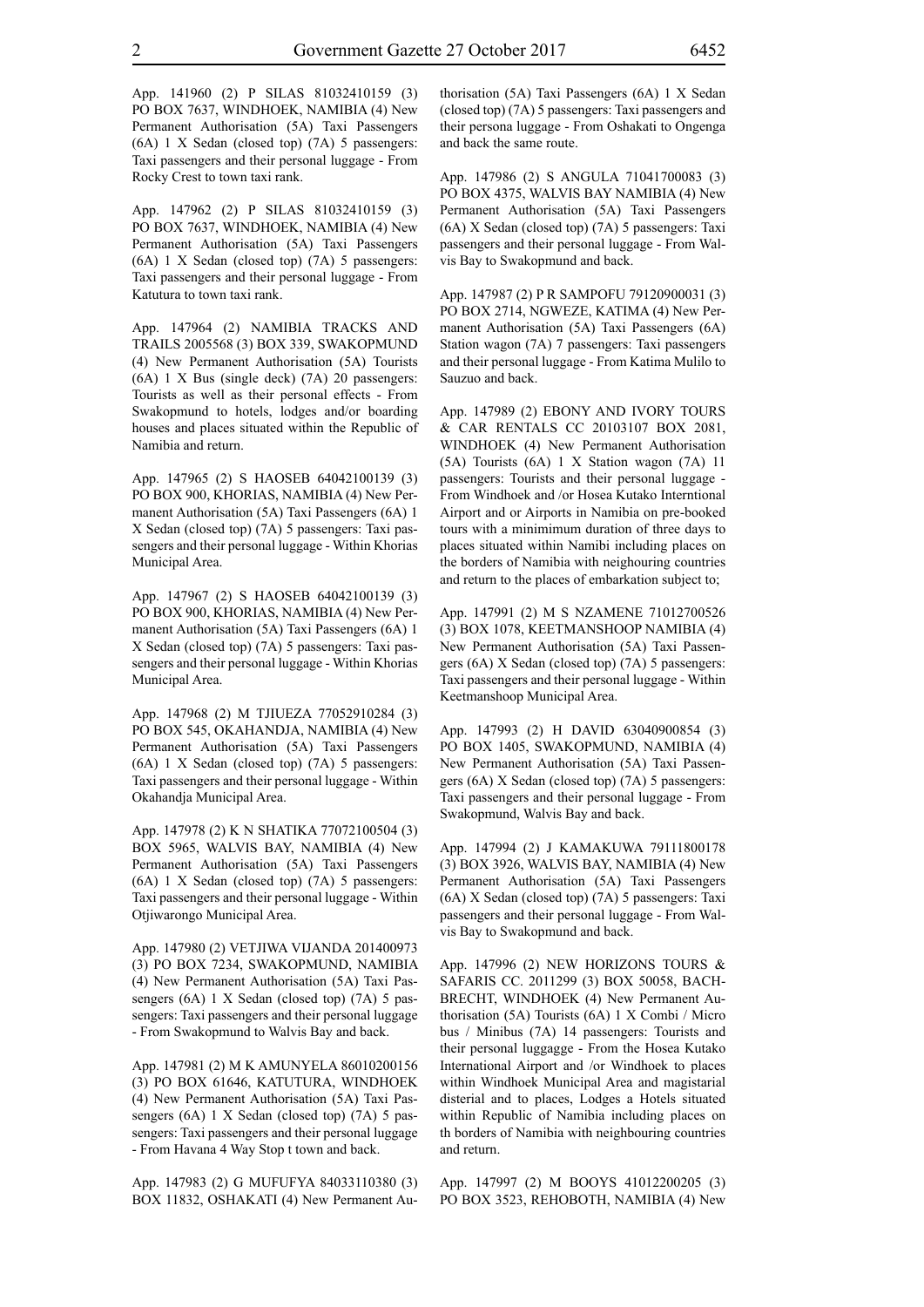Permanent Authorisation (5A) Taxi Passengers (6A) X Sedan (closed top) (7A) 5 passengers: Taxi passengers and their personal luggage - Within Rehoboth Municipal Area.

App. 148001 (2) A J BASEKO 201312509 (3) PO BOX 1169, TSUMEB, NAMIBIA (4) New Permanent Authorisation (5A) Taxi Passengers (6A) X Station wagon (7A) 7 passengers: Taxi passengers and their personal luggage - From Tsumeb to Grootfontein and back

App. 148005 (2) C J MALGAS 86022700205 (3) PO BOX 22227, WINDHOEK, NAMIBIA (4) New Permanent Authorisation (5A) Taxi Passengers (6A) X Combi / Micro bus / Minibus (7A) 14 passengers: Taxi passengers and their personal luggage - From Windhoek to Oranjemund via Rehoboth, Kalkrand, Mariental, Keetmanshoop, Aus & Rosh Pinah and return the same route.

App. 148011 (2) CJ'S TRANSPORT SERVICES CC201704118 (3) PO BOX 22227, WINDHOEK, NAMIBIA (4) New Permanent Authorisation (5A) Tax Passengers (6A) 1 X Bus (single deck) (5B) Taxi Passengers (6B) 1 Bus (single deck) (5C) Taxi Passengers (6C) 1 X Combi / Micro bus Minibus (5D) Taxi Passengers (6D) 1 X Combi / Micro bus / Minibus (7A) 14 passengers: Taxi passengers and their personal luggage - From Windhoek to Oranjemund via Rehoboth, Kalkrand, Mariental, Keetmanshoop, Aus & Rosh Pinah and return the same route. (7B) 2 passengers: Taxi passengers and their personal luggage - From Windhoek to Oranjemund via Rehoboth, Kalkrand, Mariental, Keetmanshoop, Aus & Rosh Pinah and return the same route.

App. 148014 (2) S VICTOR 80101610084 (3) BOX 4923, WALVIS BAY (4) New Permanent Authorisation (5A) Taxi Passengers (6A) 1 X Sedan (closed top) (7A) 5 passengers: Taxi passengers and their persona luggage - From Walvis Bay to Swakopmund and return back.

App. 148015 (2) G KAMATI 88080801843 (3) PRIVATE BAG 773, KEETMANSHOOP, NA-MIBIA (4) New Permanent Authorisation (5A) Taxi Passengers (6A) 1 X Sedan (closed top) (7A) 5 passengers: Taxi passengers and their personal luggage - Within Keetmanshoop Municipal Areas.

App. 148016 (2) S K IHEMBA 75120500366 (3) PO BOX 1091, RUNDU, NAMIBIA (4) New Permanent Authorisation (5A) Taxi Passengers (6A) 1 X Sedan (closed top) (7A) 5 passengers: Taxi passengers and their personal luggage - Within Rundu Municipal Areas.

App. 148017 (2) P J JOHANNES 79050810427 (3) PO BOX 2069, TSUMEB, NAMIBIA (4) New Permanent Authorisation (5A) Taxi Passengers (6A) 1 X Sedan (closed top) (7A) 5 passengers: Taxi passengers and their personal luggage - Within Tsumeb Municipal Areas.

App. 148028 (2) R N NDEULITA 87033000375 (3) PO BOX 70407, KHOMASDAL, WINDHOEK (4) New Permanent Authorisation (5A) Taxi Passengers (6A) 1 X Sedan (closed top) (7A) 5 passengers: Taxi passengers and their personal luggage - Within Windhoek Municipal Areas.

App. 148029 (2) S NAMUPALA 64092500815 (3) PO BOX 24762, WINDHOEK, NAMIBIA (4) New Permanent Authorisation (5A) Taxi Passengers (6A) 1 X Sedan (closed top) (7A) 5 passengers: Taxi rank and their persona luggage: From Havana to Cimbebasia taxi rank T518 via town within Windhoek Municipal Area.

App. 149521 (2) P KAFINE 75012000196 (3) PO BOX 419, GROOTFONTEIN, NAMIBIA (4) New Permanent Authorisation (5A) Taxi Passengers (6A) 1 X Station wagon (7A) 7 passengers: Taxi passengers and their personal luggage - From Grootfontein to Rundu and return back.

App. 149523 (2) P KAFINE 75012000196 (3) PO BOX 419, GROOTFONTEIN, NAMIBIA (4) New Permanent Authorisation (5A) Taxi Passengers (6A) 1 X Sedan (closed top) (7A) 5 passengers: Taxi passengers and their personal luggage - Within Grootfontein Municipal Area.

App. 149525 (2) P KAFINE 75012000196 (3) PO BOX 419, GROOTFONTEIN, NAMIBIA (4) New Permanent Authorisation (5A) Taxi Passengers (6A) 1 X Station wagon (7A) 7 passengers: Taxi passengers and their personal luggage - From Grootfontein to Windhoek via Otjiwarongo an return the same route.

App. 149527 (2) P KAFINE 75012000196 (3) PO BOX 419, GROOTFONTEIN, NAMIBIA (4) New Permanent Authorisation (5A) Taxi Passengers (6A) 1 X Station wagon (7A) 7 passengers: Taxi passengers and their personal luggage - From Grootfontein to Windhoek via Otjiwarongo and return the same route.

App. 149528 (2) P SILAS 81032410159 (3) PO BOX 7637, WINDHOEK, NAMIBIA (4) New Permanent Authorisation (5A) Taxi Passengers (6A) 1 X Sedan (closed top) (7A) 5 passengers: Taxi passengers and their personal luggage - From Hochlandpark to Grove Mall and back.

App. 149530 (2) P SILAS 81032410159 (3) PO BOX 7637, WINDHOEK, NAMIBIA (4) New Permanent Authorisation (5A) Taxi Passengers (6A) 1 X Sedan (closed top) (7A) 5 passengers: Taxi passengers and their personal luggage - From Golgota to Northern Industry and back.

App. 149536 (2) AFRICA 4X4 RENTALS CC 20141116 (3) BOX 5199, WINDHOEK (4) New Permanent Authorisation (5A) Tourists (6A) 2 X Station wagon (7A) 7 passengers: Tourists and their personal luggage - From Windhoek and or Hosea Katako International Airport on pre-booked tours within a minimum duration of three days to places situate within Namibia inluding places on the borders of Namibia within neihbouring countries and return to the places on embakation subjuct to: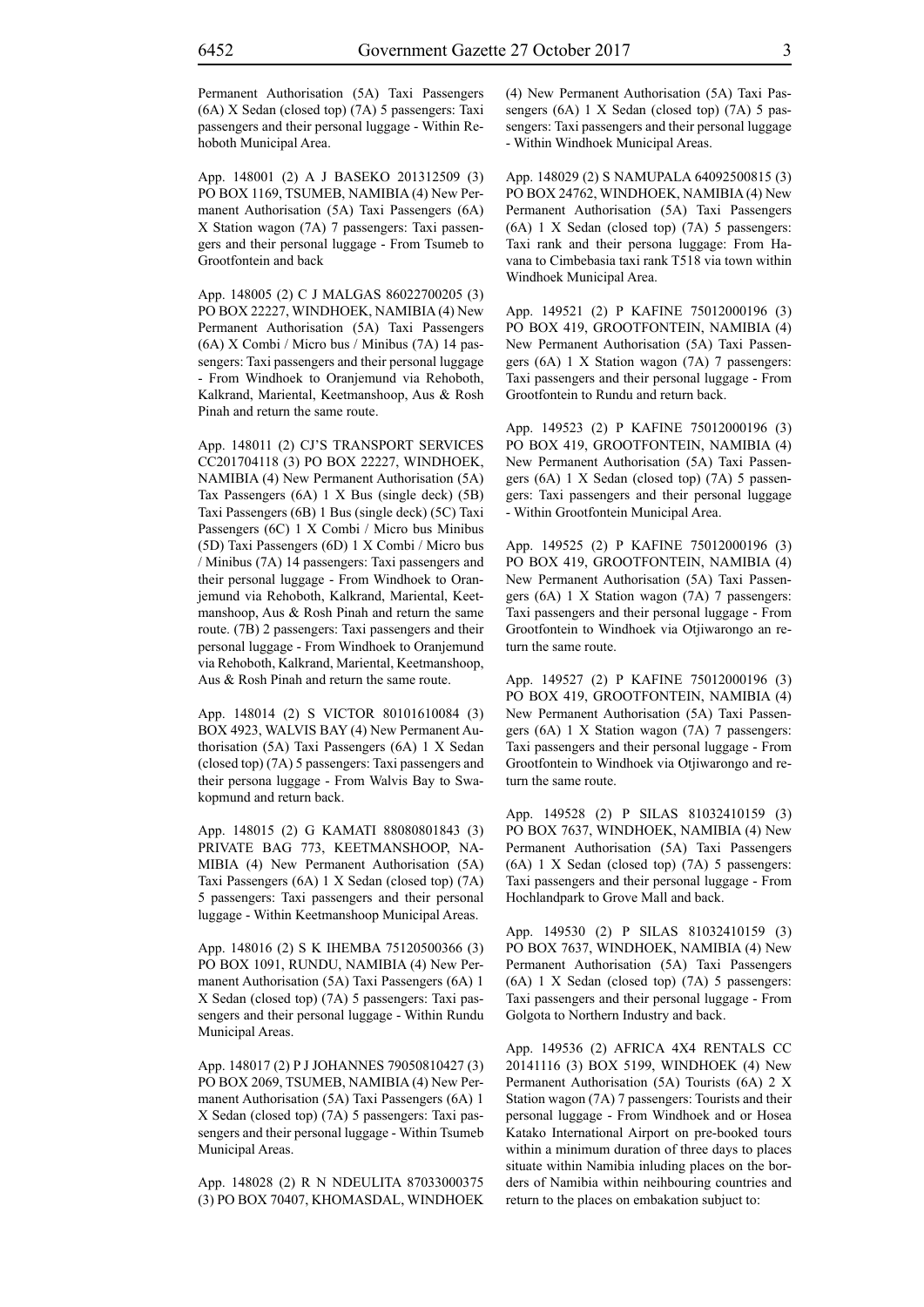App. 149544 (2) AZUL AIRPORT TRANSFERS AND TOURS CC201413653 (3) BOX 7176, KAT-UTURA, WINDHOEK (4) New Permanent Authorisation (5A) Tourists (6A) 1 X Sedan (closed top) (7A) 5 passengers: Tourists and their personal luggage - From Windhoek and/or Hosea Katako International Airport on pre-booked tours within a minimum duration of three days to places situate within Namibia inluding places on the borders of Namibia within neihbouring countries and return to the places on embakation.

App. 149549 (2) J T COLEMAN 2003549 (3) PO BOX 147, ROSH PINAH (4) New Permanent Authorisation (5A) Employees (6A) 1 X Bus (single deck) (7A) 80 passengers: Employees in the employ of Skorpion Zinc Mine (Namzinc) on a Weekly Contract Basis as well as their personal efects - From their places of residents situated within Windhoek and Mariental area to their place of business at Rosh Pinah and return via the same route.

App. 149556 (2) E A UUSHONA 70102600724 (3) PO BOX 23584, WINDHOEK, NAMIBIA (4) New Permanent Authorisation (5A) Taxi Passengers (6A) 1 X Sedan (closed top) (7A) 5 passengers: Taxi passengers and their personal luggage - From Omuthiya to Onyaanya and Ondangwa and back.

App. 149567 (2) C K MUNIMPOLA 82100710656 (3) PO BOX 1949, GOBABIS, NAMIBIA (4) New Permanent Authorisation (5A) Taxi Passengers (6A) 1 X Sedan (closed top) (7A) 5 passengers: Taxi passengers and their personal luggage - From Epako taxi rank T12 to town and back.

App. 149568 (2) C K MUNIMPOLA 82100710656 (3) PO BOX 1949, GOBAB NAMIBIA (4) New Permanent Authorisation (5A) Taxi Passengers (6A) X Sedan (closed top) (7A) 5 passengers: Taxi passengers and their personal luggage - From Epako T12 to town at Nossobville and Rakutuka location.

App. 149570 (2) T H INDONGO 81090910029 (3) BOX 3164, ONGWEDIVA, NAMIBIA (4) New Permanent Authorisation (5A) Taxi Passengers (6A) X Combi / Micro bus / Minibus (7A) 15 passengers: Taxi passengers and their personal luggage - From Oshakati Open Market to Gobabis via Grootfontein and return the same route.

App. 149571 (2) SAND WAVES ADVENTURES CC. CC20101531 (3) BOX 1743 SWAKOPMUND (4) New Permanent Authorisation (5A) Tourists (6A) 1 X Combi / Micro bus / Minibus (7A) 14 passengers: Tourists as well their personal luggage - From their Guesthouse/Hotel in Swakopmun to Walvis Bay, from where tours starts, to Swakopmund Municipal Area, Long Beach, B2 Road between Swakopmund and Walvis Bay Municipal Area and return, where the tour departs to Sandwich Harbour.

App. 149572 (2) G BEZUIDENHOUT 880827- 00262 (3) PO BOX 1004, KHOMASDAL, WIND-

HOEK, 0000 (4) New Permanent Authorisation (5A) Taxi Passengers (6A) 2 X Sedan (closed top) (7A) 5 passengers: Taxi passengers and their personal luggage - Within Rehoboth Municipal Area.

App. 149575 (2) G E SIKA-NARTEY 93061200096 (3) PO BOX 7426, OTJIWARONGO, NAMIBIA (4) New Permanent Authorisation (5A) Taxi Passengers (6A) 1 X Sedan (closed top) (7A) 5 passengers: Taxi passengers and their personal luggage - Within Otjiwarongo munici area.

App. 149576 (2) J S PAULUS 82050511752 (3) PO BOX 390, OHANGWENI, NAMIBIA, 9000 (4) New Permanent Authorisation (5A) Taxi Passenger (6A) 1 X Sedan (closed top) (7A) 5 passengers: Taxi passengers an their personal luggage - From Okalongo to Oshikango and Eehnana and back.

App. 149578 (2) Z J FERNANDO 6602189900712 (3) BOX 86, RUNDU, NAMIBIA (4) New Permanent Authorisation (5A) Taxi Passengers (6A) X Sedan (closed top) (7A) 5 passengers: Taxi passengers and their personal luggage - From UNAM Campus Taxi rank to town at the Shops taxi rank and back.

App. 149581 (2) OCEAN ADVENTURE TOURS CC. CC20053791 (3) PO BOX 1743, SWAKOP-MUND, NAMIBIA (4) New Permanent Authorisation (5A) Tourists (6A) 1 X Bus (single deck) (7A) 16 passengers: Tourists as well as their personal luggage - From their Guesthouse/Hotel in Swakopmund to Walvis Bay, from where tours starts, to Swakopmund Municipal Area, Long Beach, B2 Road between Swakopmund and Walvis Bay Municipal Area and return, where the tour departs to Sandwich Harbour.

App. 149582 (2) M JOHANNES 79110410031 (3) PO BOX 5823, AUSSPANNPLATZ, WIND-HOEK, 9000 (4) New Permanent Authorisation (5A) Taxi Passengers (6A) 1 X Station wagon (7A) 7 passengers: Taxi passengers and their personal luggage - From Windhoek to Walvis Bay and return the same route.

App. 149584 (2) P T SHIKOMBA 86041000027 (3) PO BOX 927, ONDANGWA, NAMIBIA (4) New Permanent Authorisation (5A) Taxi Passengers (6A) 2 X Sedan (closed top) (7A) 5 passengers: Taxi passengers and their personal luggage - From Ondangwa to Oshakati, Oshikango and Omuthiya.

App. 149586 (2) P E IILONGA 75031200537 (3) PO BOX 75196, KATUTURA WINDHOEK (4) New Permanent Authorisation (5A) Taxi Passengers (6A) X Sedan (closed top) (7A) 5 passengers: Taxi passengers and their personal luggage - From Sauyemwa to Kaisosi and within Rundu Municipal **Areas**.

App. 149588 (2) S B STEPHANUS 79050800033 (3) PO BOX 26245, WINDHOEK, NAMIBIA (4) New Permanent Authorisation (5A) Taxi Passengers (6A) 1 X Sedan (closed top) (7A) 5 passen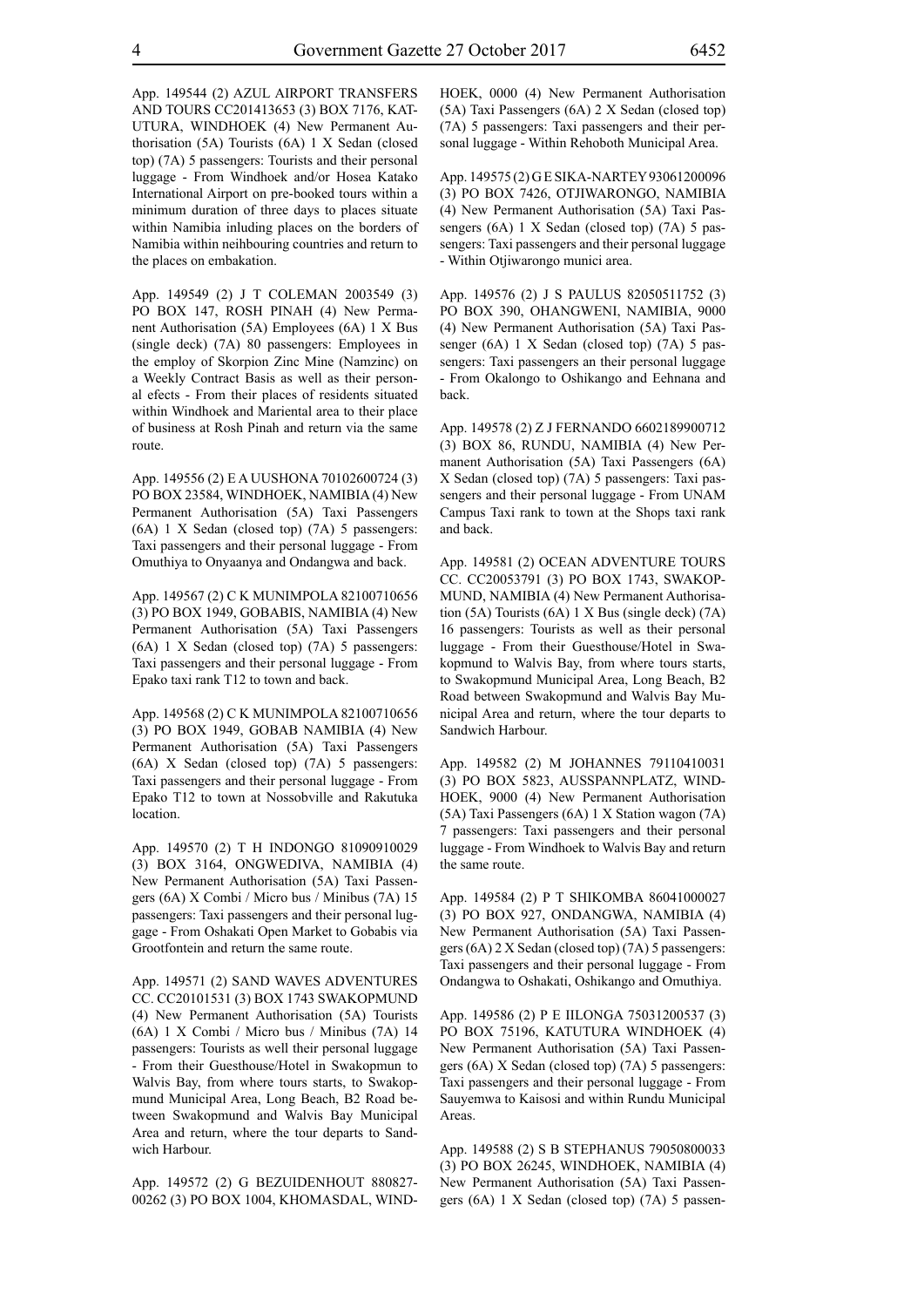gers: Taxi passengers and their personal luggage - From Katutura T75 to town a Shoprite taxi rank and back.

App. 149589 (2) P J T SHIFETA 88080200939 (3) PO BOX 7069, KUISEBMUND, WALVIS BAY (4) New Permanent Authorisation (5A) Taxi Passengers (6A) 1 X Station wagon (7A) 7 passengers: Taxi-passenger and their personal luggage - From Walvis Bay to Windhoek and return the same route.

App. 149590 (2) V SHIPAHU 74011200158 (3) PO BOX 63269, WANAHEDA, WINDHOEK (4) New Permanent Authorisation (5A) Taxi Passengers (6A) X Combi / Micro bus / Minibus (7A) 12 passengers: Taxi passengers and their personal luggage - From Wanaheda Taxi rank to Northern Industry and return back.

App. 149607 (2) S S TSEI TSEIB 67083000026 (3) PO BOX 246, ARANOS, NAMIBIA (4) New Permanent Authorisation (5A) Taxi Passengers (6A) 1 X Sedan (closed top) (7A) 5 passengers: Taxi passengers and their personal luggage - From Sonara taxi rank to town and return the same route.

App. 149614 (2) QUESUA TOURS CC CC2017- 07463 (3) PO BOX 25083, WINDHOEK, NAMIB-IA (4) New Permanent Authorisation (5A) Tourists (6A) 1 X Station wagon (7A) 7 passengers: Tourist and their belongings - From Hosea Kutako International Airport to places situated within the Republic of Namibia including places on the borders of Namibia and return.

App. 149620 (2) OI IITA 74071800186 (3) PO BOX 29, ORANJEMUND, NAMIBIA (4) New Permanent Authorisation (5A) Taxi Passengers (6A) 2 X Bus (single deck) (7A) 26 passengers: Passengers and their personal luggage: From Oranjemund to Onesi via Outapi and return the same route.

App. 149622 (2) A MVULA 78020510052 (3) PO BOX 25954, WINDHOEK, NAMIBIA (4) New Permanent Authorisation (5A) Taxi Passengers (6A) 1 X Sedan (closed top) (7A) 5 passengers: Taxi passengers and their personal luggage - From Kitaar street taxi rank T11 Grysblock to town witin Windhoek Municipal Area.

App. 149624 (2) C HENDRICK 73100100093 (3) BOX 7017, KATUTURA, WINDHOEK (4) New Permanent Authorisation (5A) Taxi Passengers (6A) 1 X Sedan (closed top) (7A) 5 passengers: Taxi passengers and their personal luggage - From 8de Laan Otjomuise T361 to town at T709 and back.

App. 149626 (2) T ENDJALA 76061300166 (3) BOX 61935, KATUTURA, WINDHOEK (4) New Permanent Authorisation (5A) Taxi Passengers (6A) 1 X Sedan (closed top) (7A) 5 passengers: Taxi passengers and their personal luggage - From Klein Windhoek T627 to Daan Viljoen and back.

App. 149627 (2) K G MUKAVA 81122410549 (3) PO BOX 1386, NDAMA, RUNDU (4) New Permanent Authorisation (5A) Taxi Passengers (6A) 1 X Sedan (closed top) (7A) 5 passengers: Taxi passengers and their personal luggage - From Ndama Location in Rundu to Mass Housing Location.

App. 149631 (2) GOBABIS FAST TRANSPORT & BUILDING D20161384 (3) PO BOX 98023, PELICAN SQUARE, WINDHOEK, 9000 (4) New Permanent Authorisation (5A) Taxi Passengers (6A) 3 X Combi / Micro bus / Minibus (7A) 14 passengers: Taxi passengers and their personal luggage - From Windhoek to Rehoboth on a daily basis and return the same route.

App. 149634 (2) T D K MAXULILI 58070400668 (3) PO BOX 24235, WINDHOEK, NAMIBIA (4) New Permanent Authorisation (5A) Taxi Passengers (6A) 1 X Sedan (closed top) (7A) 5 passengers: Taxi passengers and their personal luggage - From Havana to Cimbebasia and back.

App. 149636 (2) W ANKAMA 67061700785 (3) PO BOX 24235, WINDHOEK, NAMIBIA (4) New Permanent Authorisation (5A) Taxi Passengers (6A) 1 X Sedan (closed top) (7A) 5 passengers: Taxi passengers and their personal luggage - From Havana Taxi rank to Cimbebasia and back.

App. 149640 (2) F K MENGELA 7006020117 (3) PO BOX 2613, OTJIWARONGO, NAMIBIA (4) New Permanent Authorisation (5A) Taxi Passengers (6A) 1 X Sedan (closed top) (7A) 5 passengers: Taxi passengers and their personal luggage - From DRC Location to town and return back.

App. 149642 (2) M M DJUULUME 78061600285 (3) PO BOX 302, OHANGWENA NAMIBIA (4) New Permanent Authorisation (5A) Taxi Passengers (6A) 1 X Sedan (closed top) (7A) 5 passengers: Taxi passengers and their personal luggage - From Ondangwa to Oshikango and back.

App. 149644 (2) N N MENGELA 81101610360 (3) PO BOX 3104, ONGWEDIVA NAMIBIA (4) New Permanent Authorisation (5A) Taxi Passengers (6A) 1 X Sedan (closed top) (7A) 5 passengers: Taxi passengers and their personal luggage - Between Oshakati and Ongwediva and within Oshakati Municipal Areas.

App. 149646 (2) K MUNAYE 76123000373 (3) PO BOX 61648, KATUTURA, WINDHOEK (4) New Permanent Authorisation (5A) Taxi Passengers (6A) X Sedan (closed top) (7A) 5 passengers: Taxi passengers and their personal luggage - From Havana Taxi rank to Cimbebasia and back.

App. 149649 (2) D MAKGASE 89021000091 (3) PO BOX 62457, WINDHOEK, NAMIBIA (4) New Permanent Authorisation (5A) Taxi Passengers (6A) 1 X Sedan (closed top) (7A) 5 passengers: Taxi passengers and their personal luggage - From Havana taxi rank to town at CIty Center and back.

App. 149651 (2) S G KHIBA 96040800151 (3) PO BOX 183, GOBABIS, NAMIBIA (4) New Permanent Authorisation (5A) Taxi Passengers (6A) 1 X Sedan (closed top) (7A) 5 passengers: Taxi pas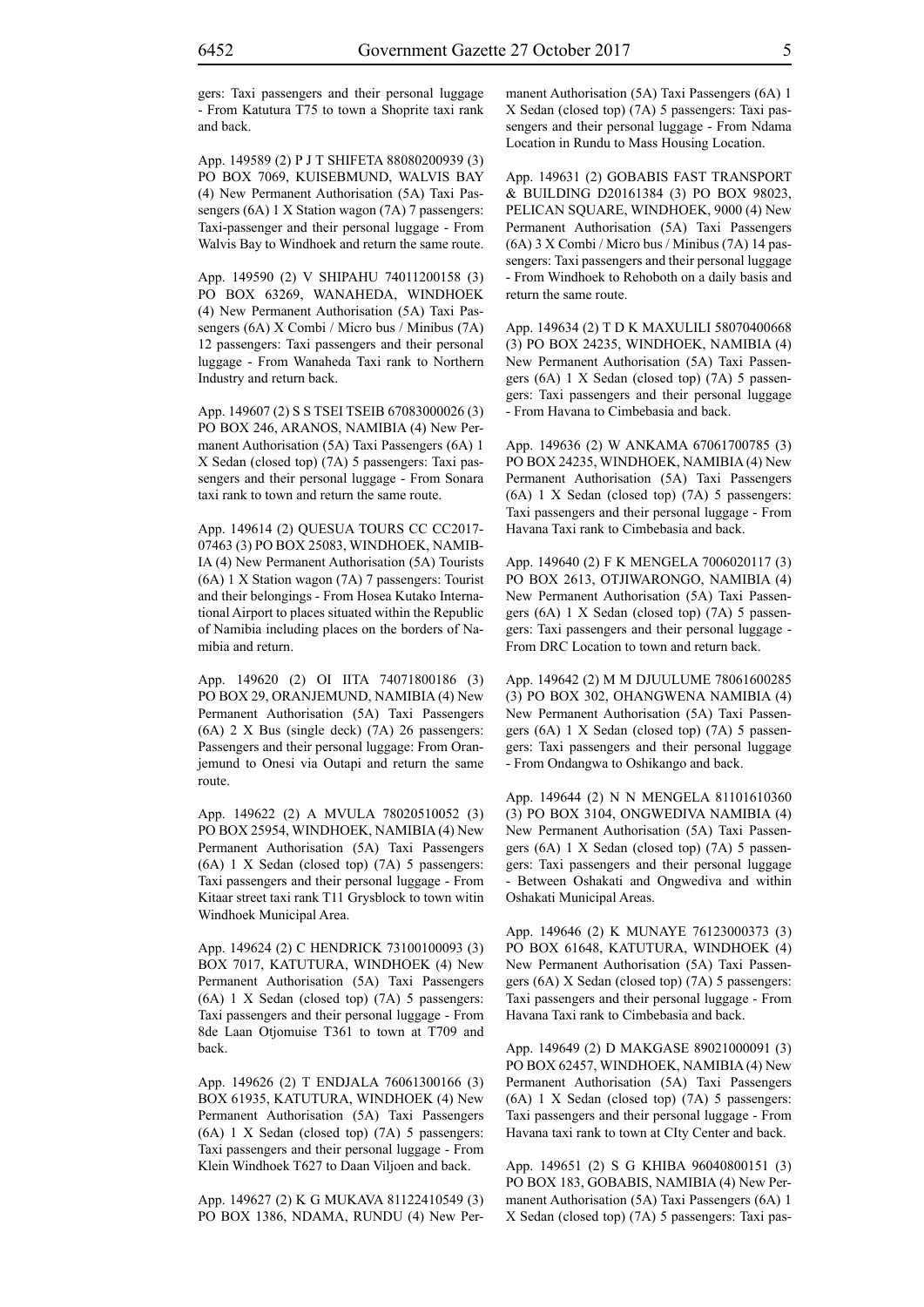sengers and their personal luggage - From Damara Location, Herero Location and Xwas to town and back.

App. 149654 (2) T T PAULUS 85080110945 (3) PO BOX 840, OKAHANDJA, NAMIBIA (4) New Permanent Authorisation (5A) Taxi Passengers (6A) X Sedan (closed top) (7A) 5 passengers: Taxi passengers and their personal luggage - From Five Dollar Location to town at Spar Taxi rank and back.

App. 149656 (2) T T PAULUS 85080110945 (3) PO BOX 840, OKAHANDJA, NAMIBIA (4) New Permanent Authorisation (5A) Taxi Passengers (6A) X Sedan (closed top) (7A) 5 passengers: Taxi passengers and their personal luggage - Within Okahandja Municipal Area.

App. 149658 (2) T T PAULUS 85080110945 (3) PO BOX 840, OKAHANDJA, NAMIBIA (4) New Permanent Authorisation (5A) Taxi Passengers (6A) X Sedan (closed top) (7A) 5 passengers: Taxi passengers and their personal luggage - From Five Dollar Location to Okahandja Mall and return back.

App. 149660 (2) KHOISAN SHUTTLE TRANS-FERS & TOURS CC. 201614588 (3 BOX 86723, EROS, WINDHOEK (4) New Permanent Authorisation (5A) Taxi Passengers (6A) 1 X Sedan (closed top) (7A) 5 passengers: Taxi passengers and their personal luggage - From Eros to Hosea Kutako International Airport to Hotels and Lodges in Windhoek and back.

App. 149680 (2) S S NUUYOMA 85101011010 (3) PO BOX 62136, WINDHOEK NAMIBIA (4) New Permanent Authorisation (5A) Taxi Passengers (6A) X Sedan (closed top) (7A) 5 passengers: Taxi passengers and their personal luggage - Within Windhoek Municipal Area.

App. 149682 (2) N N SHUUDIFONYA 830424- 10803 (3) PO BOX 548, ONDOMBE, EENHANA (4) New Permanent Authorisation (5A) Taxi Passengers (6A) 1 X Sedan (closed top) (7A) 5 passengers: Taxi passengers and their personal luggage: From Eenhana to Uupindi location via Okatana and return the same route.

App. 149683 (2) K N ALWEENDO 85052510918 (3) PO BOX 64043, OKURYANGAVA, NAMIBIA (4) New Permanent Authorisation (5A) Taxi Passengers (6A) 1 X Sedan (closed top) (7A) 5 passengers: Taxi passengers and their personal luggage: From taxi rank T133 Hakahana to Olympia via town within Windhoek Municipal Area.

App. 149684 (2) F N AUALA 70062200704 (3) PO BOX 62751, KATUTURA, WINDHOEK, NAMIBIA (4) New Permanent Authorisation (5A) Taxi Passengers (6A) 1 X Sedan (closed top) (7A) 5 passengers: Taxi passengers and their personal luggage: From taxi rank T604 Eros Park to Omeya via town within Windhoek Municipal Area.

App. 149685 (2) R H VICTOR 90101600291 (3) PO BOX 60691, WINDHOEK, NAMIBIA (4) New Permanent Authorisation (5A) Taxi Passengers (6A) 1 X Sedan (closed top) (7A) 5 passengers: Taxi passengers and their personal luggage: From taxi rank T10 Wanaheda to Kpperberg via town within Windhoek Municipal Area.

App. 149686 (2) N UUSHONA 79091710012 (3) PO BOX 11464, KLEIN WINDHOEK, WIND-HOEK (4) New Permanent Authorisation (5A) Taxi Passengers (6A) 2 X Combi / Micro bus / Minibus (7A) 16 passengers: Passengers and their personal luggage: From Windhoek, Katutura to Oshakati and return the same route.

App. 149688 (2) U KAZOHUA 90102900760 (3) PO BOX 97889, MAERUA MALL, WINDHOEK (4) New Permanent Authorisation (5A) Taxi Passengers (6A) 1 X Sedan (closed top) (7A) 5 passengers: Taxi passengers and their personal luggage - From Windhoek to Brakwater and back.

App. 149691 (2) T K SHIFAFURE 77100810108 (3) PO BOX 64022, OKURYANGAVA, WIND-HOEK (4) New Permanent Authorisation (5A) Taxi Passengers (6A) 1 X Sedan (closed top) (7A) 5 passengers: Taxi passengers and their personal luggage - Within Windhoek Municipal Area.

App. 149692 (2) T K SHIFAFURE 77100810108 (3) PO BOX 64022, OKURYANGAVA, WIND-HOEK (4) New Permanent Authorisation (5A) Taxi Passengers (6A) 1 X Combi / Micro bus / Minibus (7A) 14 passengers: Taxi passengers and their personal luggage - From Windhoek to Katima and back.

App. 149699 (2) SOLAR SWITCH BOOKING AND SAFARIS CC CC201303975 (3) PO BOX 7499, SWAKOPMUND, NAMIBIA (4) New Permanent Authorisation (5A) Tourists (6A) 2 X Station wagon (5B) Tourists (6B) 2 X Station wagon (7A) 7 passengers: Tourists as well as their personal luggage on pre-booked tours - Within Swakopmund Municipal Area and Surrounding Coastal areas. (7B) 5 passengers: Tourists as well as their personal luggage on pre-booked tours - Within Swakopmund Municipal Area and Surrounding Coastal areas.

App. 149704 (2) HOT AIR BALLOONING NA-MIBIA CC CC20081448 (3) PO BOX 2204, SWA-KOPMUND, NAMIBIA (4) New Permanent Authorisation (5A) Tourists (6A) 1 X Station wagon (7A) 7 passengers: Tourists and their personal luggage - Tourists as well as their personal effects on pre-booked and/other Airports in Namibia with a minimum duration of three days to places situated within Namibia including places on the borders of Namibia with neighbouring countries and return to the places of embarkation.

App. 149706 (2) HOT AIR BALLOONING NA-MIBIA CC CC20081448 (3) PO BOX 2204, SWA-KOPMUND, NAMIBIA (4) New Permanent Authorisation (5A) Tourists (6A) 1 X Station wagon (7A) 7 passengers: Tourists and their personal luggage - Tourists as well as their personal effects on pre-booked and/other Airports in Namibia with a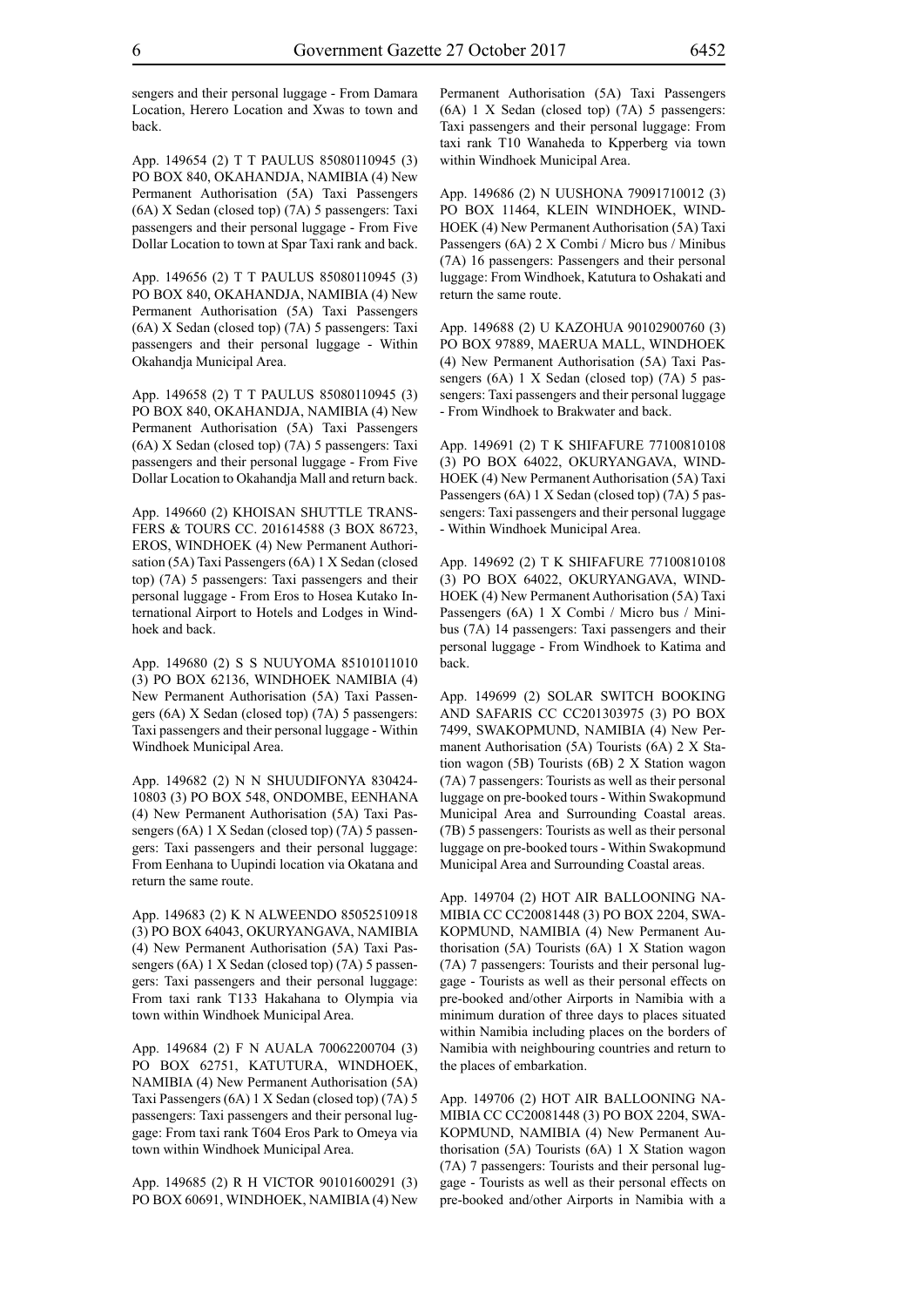minimum duration of three days to places situated within Namibia including places on the borders of Namibia with neighbouring countries and return to the places of embarkation.

App. 149708 (2) HOT AIR BALLOONING NA-MIBIA CC CC20081448 (3) PO BOX 2204, SWA-KOPMUND, NAMIBIA (4) New Permanent Authorisation (5A) Tourists (6A) 1 X Station wagon (7A) 7 passengers: Tourists and their personal luggage - Tourists as well as their personal effects on pre-booked and/other Airports in Namibia with a minimum duration of three days to places situated within Namibia including places on the borders of Namibia with neighbouring countries and return to the places of embarkation.

App. 149709 (2) HOT AIR BALLOONING NA-MIBIA CC CC20081448 (3) PO BOX 2204, SWA-KOPMUND, NAMIBIA (4) New Permanent Authorisation (5A) Tourists (6A) 1 X Station wagon (7A) 7 passengers: Tourists and their personal luggage - Tourists as well as their personal effects on pre-booked and/other Airports in Namibia with a minimum duration of three days to places situated within Namibia including places on the borders of Namibia with neighbouring countries and return to the places of embarkation.

App. 149710 (2) HOT AIR BALLOONING NA-MIBIA CC CC20081448 (3) PO BOX 2204, SWA-KOPMUND, NAMIBIA (4) New Permanent Authorisation (5A) Tourists (6A) 1 X Station wagon (7A) 7 passengers: Tourists and their personal luggage - Tourists as well as their personal effects on pre-booked and/other Airports in Namibia with a minimum duration of three days to places situated within Namibia including places on the borders of Namibia with neighbouring countries and return to the places of embarkation.

App. 149711 (2) R KATYAVALA 47070710167 (3) PO BOX 8699, BACHBRECHT, WINDHOEK (4) New Permanent Authorisation (5A) Taxi Passengers (6A) 1 X Station wagon (7A) 7 passengers: Taxi passengers and their personal luggage - From Okahandja to Otjiwarongo and back.

App. 149712 (2) S IINDONGO 93110100584 (3) BOX 65351, KATUTURA, WINDHOEK (4) New Permanent Authorisation (5A) Taxi Passengers (6A) 1 X Sedan (closed top) (7A) 5 passengers: Taxi passengers and their personal luggage - From Okuryangava T/4 to town at Wernhil T/12 and return back the same route.

App. 149716 (2) P NARIS 86102000188 (3) PO BOX 2027, TSUMEB, NAMIBIA (4) New Permanent Authorisation (5A) Taxi Passengers (6A) 1 X Sedan (closed top) (7A) 5 passengers: Taxi passengers and their personal luggage - Between Nomstoub location and town in Tsumeb and back.

App. 149718 (2) L JOHANNES 70121100707 (3) PO BOX 13133, EENHANA, NAMIBIA (4) New Permanent Authorisation (5A) Taxi Passengers (6A) 1 X Sedan (closed top) (7A) 5 passengers: Taxi passengers and their personal luggage - From Oshikango, Okongo, Eenhana and Ondangwa and back.

App. 149719 (2) M SHINYENGA 88071700282 (3) PO BOX 4469, REHOBOTH, NAMIBIA (4) New Permanent Authorisation (5A) Taxi Passengers (6A) 1 X Sedan (closed top) (7A) 5 passengers: Taxi passengers and their personal luggage - Within Rehoboth Municipal Areas.

App. 149720 (2) M SHINYENGA 88071700282 (3) PO BOX 4469, REHOBOTH, NAMIBIA (4) New Permanent Authorisation (5A) Taxi Passengers (6A) 1 X Sedan (closed top) (7A) 5 passengers: Taxi passengers and their personal luggage - Between Rehoboth town and Locations.

App. 149724 (2) NAMALWA TRADING CC CC201310629 (3) PO BOX 96600, WINDHOEK, NAMIBIA (4) New Permanent Authorisation (5A) Taxi Passengers (6A) 1 X Station wagon (7A) 5 passengers: Taxi passengers and their personal luggage - From Windhoek to Swakopmund and return the same route.

App. 149726 (2) NAMALWA TRADING CC CC201310629 (3) PO BOX 96600, WINDHOEK, NAMIBIA (4) New Permanent Authorisation (5A) Taxi Passengers (6A) 1 X Station wagon (7A) 7 passengers: Taxi passengers and their personal luggage - From Windhoek to Hosea Kutako International Airport and return back.

App. 149729 (2) A M O KALUVI 93102100112 (3) PO BOX 64130, KATUTURA, WINDHOEK (4) New Permanent Authorisation (5A) Taxi Passengers (6A) 1 X Sedan (closed top) (7A) 5 passengers: Taxi passengers and their personal luggage - From Ombili Taxi rank to Grove Mall taxi rank and return back.

App. 149730 (2) J SILAS 93071200676 (3) PO BOX 64130, KATUTURA, WINDHOEK (4) New Permanent Authorisation (5A) Taxi Passengers (6A) 1 X Sedan (closed top) (7A) 5 passengers: Taxi passengers and their personal luggage - From Hakahana Taxi rank to Maerua Mall taxi rank and back.

App. 149732 (2) J SILAS 93071200676 (3) PO BOX 64130, KATUTURA, WINDHOEK (4) New Permanent Authorisation (5A) Taxi Passengers (6A) 1 X Sedan (closed top) (7A) 5 passengers: Taxi passengers and their personal luggage - From Hakahana taxi rank to (IUM Main Campus) taxi rank and back.

App. 149733 (2) A M 0 KALUVI 93102100112 (3) PO BOX 64130, KATUTURA, WINDHOEK (4) New Permanent Authorisation (5A) Taxi Passengers (6A) 1 X Sedan (closed top) (7A) 5 passengers: Taxi passengers and their personal luggage - From Ombili Taxi rank to (UNAM Main Campus) taxi rank and back.

App. 149737 (2) A UUGWANGA 67032800335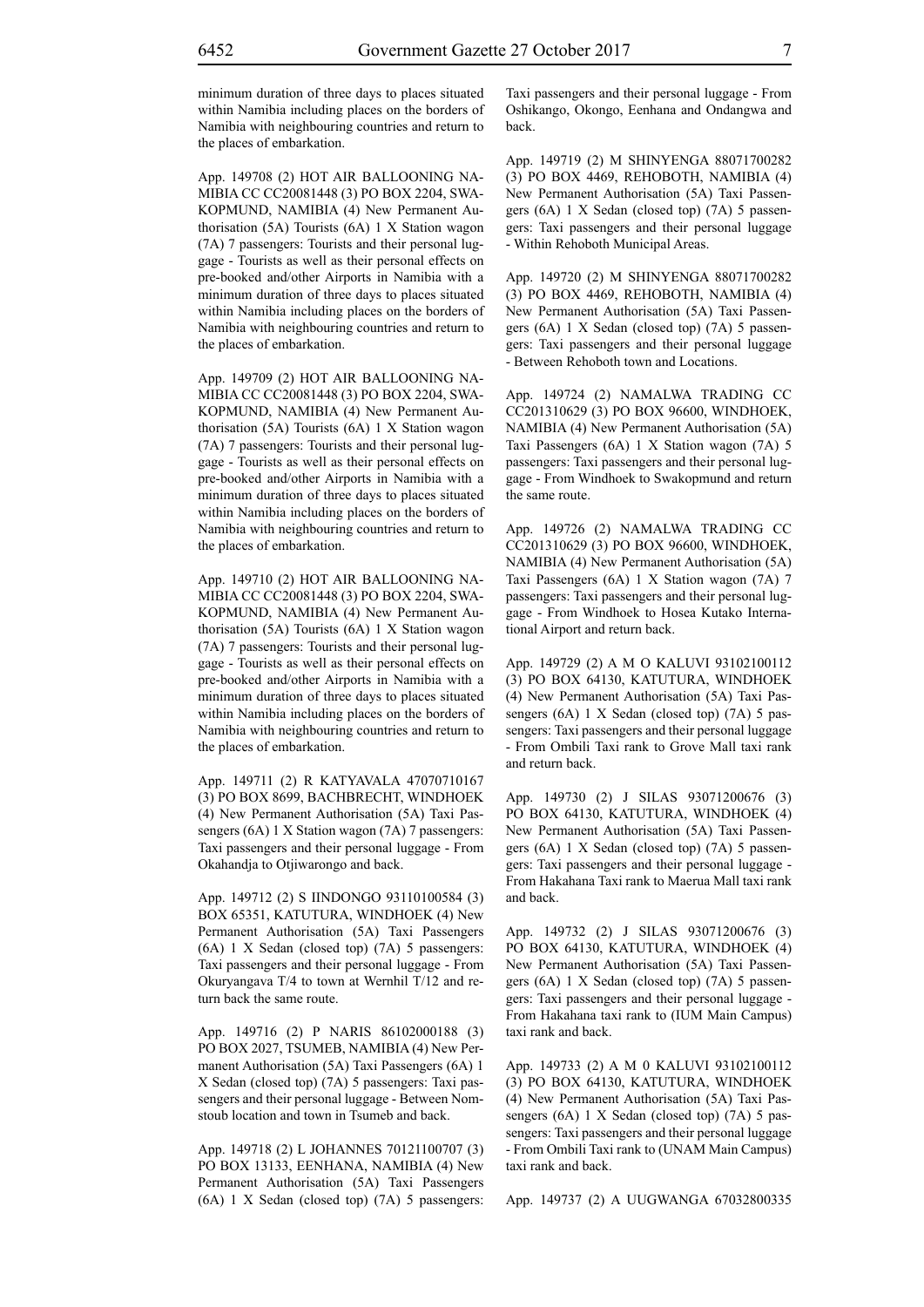(3) PO BOX 23584, KATUTURA, WINDHOEK (4) New Permanent Authorisation (5A) Taxi Passengers (6A) 1 X Sedan (closed top) (7A) 5 passengers: Taxi passengers and their personal luggage - From Okahandja Park T64 to Suiderhof and back.

App. 149748 (2) E NAMBOGA 83092210287 (3) PO BOX 27565, WINDHOEK, NAMIBIA (4) New Permanent Authorisation (5A) Taxi Passengers (6A) 1 X Sedan (closed top) (7A) 5 passengers: Taxi passengers and their personal luggage - From Goreangab Dam T208 to town at T717 and return back.

App. 149751 (2) J SHIPANGA 540110400260 (3) PO BOX 23584, WINDHOEK, NAMIBIA (4) New Permanent Authorisation (5A) Taxi Passengers (6A) 1 X Combi / Micro bus / Minibus (7A) 16 passengers: Taxi passengers and their personal luggage - From Windhoek to Ondangwa and Oshakati and back.

App. 149754 (2) A T TJIHO 69030300027 (3) PO BOX 61102, KATUTURA, WINDHOEK (4) New Permanent Authorisation (5A) Taxi Passengers (6A) 1 X Sedan (closed top) (7A) 5 passengers: Taxi passengers and their personal luggage - From Hochland T465 to Ludweirg drop and Avis and back.

App. 149755 (2) W P KAETJAVI 91121300227 (3) PO BOX 61102, KATUTURA, WINDHOEK (4) New Permanent Authorisation (5A) Taxi Passengers (6A) 1 X Sedan (closed top) (7A) 5 passengers: Taxi passengers and their personal luggage - From Khomasdal T380 to Samuel Maherero settlement and back.

App. 149757 (2) G L KAFURO 75030300562 (3) BOX 1429, RUNDU, NAMIBIA (4) New Permanent Authorisation (5A) Taxi Passengers (6A) 1 X Sedan (closed top) (/A) 5 passengers: Taxi passengers and their personal luggage - From Rainbow Location to Ngwangwa via Nakazaza and back.

App. 149758 (2) M I NANGOMBE 82021410517 (3) BOX 96209, WINDHOEK, NAMIBIA (4) New Permanent Authorisation (5A) Taxi Passengers (6A) 1 X Combi / Micro bus / Minibus (7A) 16 passengers: Taxi passengers and their personal luggage - From Windhoek to Oshakati and return back.

App. 149760 (2) C ANDREAS 79062710387 (3) PO BOX 703, ONDANGWA, NAMIBIA (4) New Permanent Authorisation (5A) Taxi Passengers (6A) 1 X Sedan (closed top) (7A) 5 passengers: Taxi passengers and their personal luggage - From Oshakati to Onethindi via Ondangwa.

App. 149762 (2) S B TUBULINGANE 87073- 000198 (3) BOX 41137, AUSSPANNPLATZ, WINDHOEK (4) New Permanent Authorisation (5A) Taxi Passengers (6A) 1 X Sedan (closed top) (7A) 5 passengers: Taxi passengers and their personal luggage - From Rocky Crest T408 to Checkers T722 and back.

App. 149763 (2) U KANGOMBE 76082700031

(3) PO BOX 7222, OTJIWARONGO, NAMIBIA, 9000 (4) New Permanent Authorisation (5A) Taxi Passengers (6A) 1 X Combi / Micro bus / Minibus (7A) 10 passengers: Taxi passengers and their personal luggage - From Otjiwarongo to Opuwo and back.

App. 149765 (2) B N FRANS 75031800232 (3) PO BOX 2125, RUNDU, NAMIBIA (4) New Permanent Authorisation (5A) Taxi Passengers (6A) 1 X Station wagon (7A) 7 passengers: Taxi passengers and their personal luggage - From Rundu to Nkure-Nkuru and back.

App. 149767 (2) G BORMANN 60012200220 (3) BOX 3302, REHOBOTH, NAMIBIA (4) New Permanent Authorisation (5A) Taxi Passengers (6A) 1 X Sedan (closed top) (7A) 5 passengers: Taxi passengers and their personal luggage - Within Rehoboth Municipal Area.

App. 149770 (2) J IMANUEL 59091900423 (3) PO BOX 5010, OSHIKUKU, NAMIBIA (4) New Permanent Authorisation (5A) Taxi Passengers (6A) 1 X Sedan (closed top) (7A) 5 passengers: Taxi passengers and their personal luggage - From Oshikuku to Okalongo and Ogongo and back.

App. 149774 (2) E L KAUMA 77081010091 (3) BOX 1184, OTJIWARONGO, NAMIBIA (4) New Permanent Authorisation (5A) Taxi Passengers (6A) 1 X Sedan (closed top) (7A) 5 passengers: Taxi passengers and their personal luggage - Within Otjiwarongo Municipal Area.

App. 149776 (2) K Z KAHUNGI 86031000318 (3) PO BOX 60429, KATUTURA, WINDHOEK (4) New Permanent Authorisation (5A) Taxi Passengers (6A) 1 Sedan (closed top) (7A) 5 passengers: Taxi passengers and their personal luggage - Within Windhoek Municipal Area.

App. 149779 (2) G M SHIKONGO 901100900097 (3) PO BOX 2913, DNDANGWA, NAMIBIA (4) New Permanent Authorisation (5A) Taxi Passengers (6A) 1 X Sedan (closed top) (7A) 5 passengers: Taxi passengers and their personal luggage - From Oshakati to Ondangwa via Ongwediva and back.

App. 149780 (2) G M SHIKONGO 901100900097 (3) PO BOX 2913, DNDANGWA, NAMIBIA (4) New Permanent Authorisation (5A) Taxi Passengers (6A) 1 X Sedan (closed top) (7A) 5 passengers: Taxi passengers and their personal luggage - From Ondangwa to Oshakati via Ongwediva and back.

App. 149782 (2) L KANIME 79111210184 (3) BOX 4131, VINETA, SWAKOPMUND, 0000 (4) New Permanent Authorisation (5A) Taxi Passengers (6A) 1 X Sedan (closed top) (7A) 5 passengers: Taxi passengers and their personal luggage - Within Swakopmund Municipal Area.

App. 149784 (2) L KANIME 79111210184 (3) BOX 4131, VINETA, SWAKOPMUND, 0000 (4) New Permanent Authorisation (5A) Taxi Passengers (6A) 1 X Sedan (closed top) (7A) 5 passen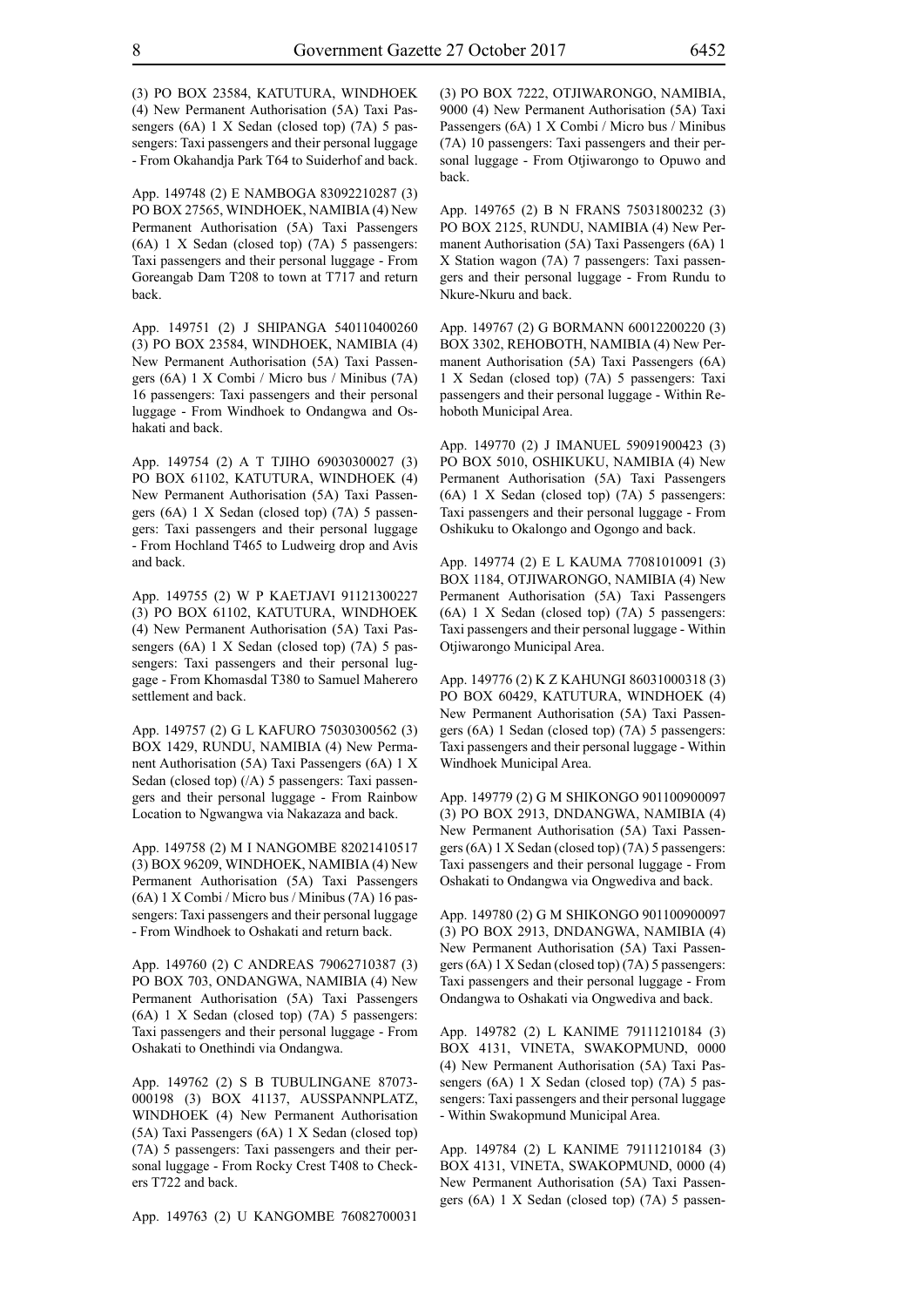App. 149785 (2) L KANIME 79111210184 (3) BOX 4131, VINETA, SWAKOPMUND, 0000 (4) New Permanent Authorisation (5A) Taxi Passengers (6A) 1 X Station wagon (7A) 7 passengers: Taxi passengers and their personal luggage - From Swakopmund to Windhoek at B1 taxi rank and back.

App. 149787 (2) L KANIME 79111210184 (3) BOX 4131, VINETA, SWAKOPMUND, 0000 (4) New Permanent Authorisation (5A) Taxi Passengers (6A) 1 X Sedan (closed top) (7A) 5 passengers: Taxi passengers and their personal luggage - From Swakopmund to Arandis and return the same route.

App. 149790 (2) G S THOMAS 84062710102 (3) PO BOX 21006, KATUTURA, WINDHOEK, 9000 (4) New Permanent Authorisation (5A) Taxi Passengers (6A) 1 X Sedan (closed top) (7A) 5 passengers: Taxi passengers and their personal luggage - From Katutura T365 to town at T722 and return back.

App. 149795 (2) A N TAAPOPI 72121210040 (3) BOX 806, TSANDI, 0000 (4) New Permanent Authorisation (5A) Taxi Passengers (6A) 1 X Sedan (closed top) (7A) 1 passengers: Taxi passengers and their personal luggage - From Outapi to Okahao via Tsandi and return

App. 149803 (2) G HAIMBONDI 78112610282 (3) PO BOX 106, OKAHANDJA, NAMIBIA (4) New Permanent Authorisation (5A) Taxi Passengers (6A) 1 X Sedan (closed top) (7A) 5 passengers: Taxi passengers and their personal luggage - From Nau-Aib location via town to Five Dollar Location and back.

App. 149804 (2) L GABRIEL 87111500253 (3) PO BOX 5354, WALVIS BAY, NAMIBIA, 0000 (4) New Permanent Authorisation (5A) Taxi Passengers (6A) 1 X Sedan (closed top) (7A) 5 passengers: Taxi passengers and their personal luggage - From Walvis Bay to Swakopmund and return back the same route.

App. 149806 (2) J N HAIMBODI 94082300023 (3) PO BOX 8400, NARRAVILLE, WALVIS BAY, 0000 (4) New Permanent Authorisation (5A) Taxi Passengers (6A) 1 X Sedan (closed top) (7A) 5 passengers: Taxi passengers and their personal luggage - From Town to Narraville and Kuisebmund and back.

App. 149807 (2) F N T HAIMBODI 75082000721 (3) PO BOX 419, OKAHANDJA, NAMIBIA (4) New Permanent Authorisation (5A) Taxi Passengers (6A) 1 X Sedan (closed top) (7A) 5 passengers: Taxi passengers and their personal luggage - Within Okahandja Municipal Area.

App. 149814 (2) P P A KALIPI 88101600116 (3) PO BOX 50588, BACHBRECHT, WINDHOEK, NAMIBIA (4) New Permanent Authorisation (5A) Taxi Passengers (6A) 1 X Combi / Micro bus / Minibus (7A) 16 passengers: Taxi passengers and their personal luggage: From taxi rank T555 Kleine Kuppe to Klein Okapuka via Eisenheim and return the same route.

App. 149815 (2) P KAMBINDA 75072800415 (3) PO BOX 64568, CHINA TOWN, WINDHOEK (4) New Permanent Authorisation (5A) Taxi Passengers (6A) 1 X Sedan (closed top) (7A) 5 passengers: Taxi passengers and their personal luggage: From taxi rank T509 Cimbebasia to Monte Cristo within Windhoek Municipal Area.

App. 149816 (2) V T IIPINGE 70121300404 (3) PO BOX 21279, WINDHOEK, NAMIBIA (4) New Permanent Authorisation (5A) Taxi Passengers (6A) 1 X Sedan (closed top) (7A) 5 passengers: Taxi passengers and their personal luggage: From taxi rank T34 Martha Court Ganengde to Oamiteis and return the same route.

App. 149818 (2) E S SHUUKWANYAMA 90010- 101136 (3) PRIVATE BAG 13289, WINDHOEK, NAMIBIA (4) New Permanent Authorisation (5A) Taxi Passengers (6A) 1 X Station wagon (7A) 7 passengers: Taxi passengers and their personal luggage - From Rocky Crest taxi rank to town at T722 and within Windhoek Municipal Areas.

App. 149821 (2) B M SHIPIPA 83110910284 (3) PO BOX 4563, WINDHOEK, NAMIBIA (4) New Permanent Authorisation (5A) Taxi Passengers (6A) 1 X Sedan (closed top) (7A) 5 passengers: Taxi passengers and their personal luggage - From Klein Windhoek to UNAM Main Campus and Windhoek Country Club and back.

App. 149822 (2) T O T JOSEPH 90102100047 (3) PO BOX 34, KATUTURA, WINDHOEK (4) New Permanent Authorisation (5A) Taxi Passengers (6A) 1 X Sedan (closed top) (7A) 5 passengers: Taxi passengers and their personal luggage - From Oshandumbala T32 to Monte Cristo and within Windhoek Municipal Areas.

App. 149823 (2) S N JOSEF 90100200230 (3) PO BOX 332, KATUTURA, WINDHOEK (4) New Permanent Authorisation (5A) Taxi Passengers (6A) 1 X Sedan (closed top) (7A) 5 passengers: Taxi passengers and their personal luggage - From Khomasdal T28 to Monte Cristo and back.

App. 149824 (2) O O MBANGULA 92112700294 (3) PO BOX 80559, OLYMPIA, WINDHOEK (4) New Permanent Authorisation (5A) Taxi Passengers (6A) 1 X Sedan (closed top) (7A) 5 passengers: Taxi passengers and their personal luggage - From Pioneerspark to Omeya Settlement and back.

App. 149826 (2) L M MUSENGE 88082500360 (3) PO BOX 56, KATUTURA, WINDHORK (4) New Permanent Authorisation (5A) Taxi Passengers (6A) 1 X Sedan (closed top) (7A) 5 passengers: Taxi passengers and their personal luggage - From Kleine Kuppe T555 to Thlabanelo and back.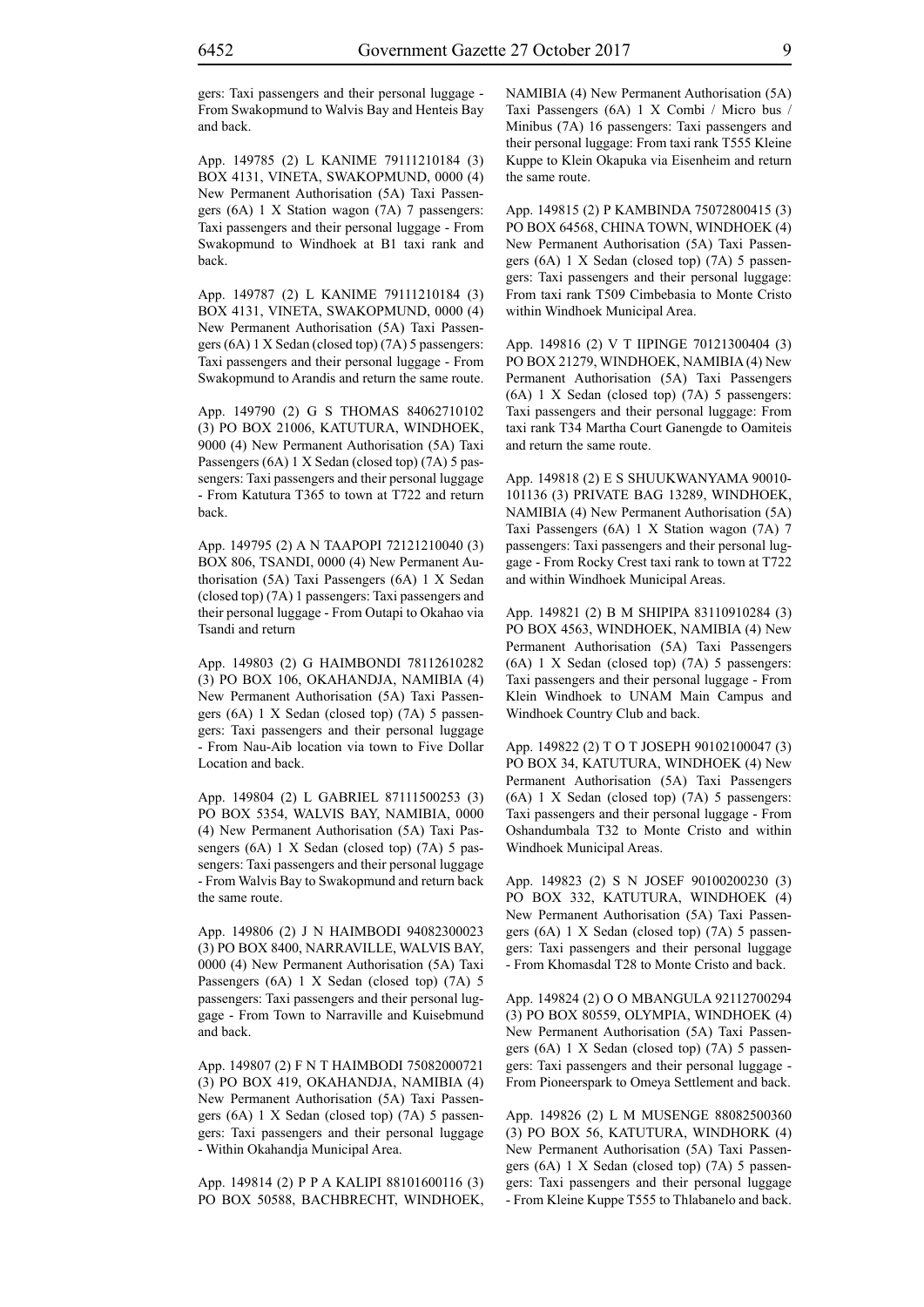App. 149828 (2) J NIIKESHO 65050400430 (3) BOX 86894, EROS, WINDHOEK (4) New Permanent Authorisation (5A) Taxi Passengers (6A) 1 X Sedan (closed top) (7A) 5 passengers: Taxi passengers and their personal luggage - From Otjomuise Shopping Center T364 to UNAM Main Campus T707 and back.

App. 149829 (2) E E KARIGUB 90120600250 (3) PO BOX 803, MARIENTAL, NAMIBIA (4) New Permanent Authorisation (5A) Taxi Passengers (6A) 1 X Sedan (closed top) (7A) 5 passengers: Taxi passengers and their personal luggage - Within Mariental Municipal Area.

App. 149830 (2) H KUHLMANN 79030100257 (3) PO BOX 803, MARIENTAL, NAMIBIA, 9000 (4) New Permanent Authorisation (5A) Taxi Passengers (6A) 1 X Sedan (closed top) (7A) 5 passengers: Taxi passengers and their personal luggage - Within Mariental Municipal Area.

App. 149831 (2) I JANTZE 78110100074 (3) PO BOX 355, MARIENTAL, NAMIBIA (4) New Permanent Authorisation (5A) Taxi Passengers (6A) 1 X Sedan (closed top) (7A) 5 passengers: Taxi passengers and their personal luggage - Within Mariental Municipal Area.

App. 149834 (2) E M KUSCH 89061601096 (3) BOX 666, MARIENTAL, NAMIBIA (4) New Permanent Authorisation (5A) Taxi Passengers (6A) 1 X Sedan (closed top) (7A) 5 passengers: Taxi passengers and their personal luggage - Within Mariental Municipal Area.

App. 149837 (2) S ELONGO 79123110368 (3) PO BOX 1707, OSHAKATI, NAMIBIA (4) New Permanent Authorisation (5A) Taxi Passengers (6A) 1 X Sedan (closed top) (7A) 5 passengers: Taxi passengers and their personal luggage - From Oshakati to Ondangwa via Ongwediva and back.

App. 149838 (2) S SHIPANGA 80060110074 (3) PO BOX 1852, ONDANGWA, NAMIBIA (4) New Permanent Authorisation (5A) Taxi Passengers (6A) 1 X Station wagon (7A) 7 passengers: Taxi passengers and their personal luggage - From Oshakati to Omuthiya and return back.

App. 149839 (2) B M MUTHITU 89101000861 (3) PO BOX 757, RUNDU, NAMIBIA (4) New Permanent Authorisation (5A) Taxi Passengers (6A) 1 X Sedan (closed top) (7A) 5 passengers: Taxi passengers and their personal luggage - Within Rundu Municipal Area.

App. 149840 (2) A KAUMBUNGU 60040400719 (3) PRIVATE BAG 2125, RUNDU, NAMIBIA (4) New Permanent Authorisation (5A) Taxi Passengers (6A) 1 X Combi / Micro bus / Minibus (7A) 16 passengers: Taxi passengers and their personal luggage - From Oshakati to Opuwo and back.

App. 149843 (2) S NAMUSHINGA 69081600672 (3) PO BOX 1576, ONDANGWA, NAMIBIA (4) New Permanent Authorisation (5A) Taxi Passen-

gers (6A) 1 X Sedan (closed top) (7A) 5 passengers: Taxi passengers and their personal luggage - From Ondangwa, Onandjokwe to Eenhana and return back the same route.

App. 149848 (2) H LUKAS 67060800301 (3) PO BOX 1576, ONDANGWA, NAMIBIA, 0000 (4) New Permanent Authorisation (5A) Taxi Passengers (6A) 1 X Sedan (closed top) (7A) 5 passengers: Taxi passengers and their personal luggage - From Ondangwa to Oshakati and back.

App. 149851 (2) P JOHN 73082010253 (3) PO BOX 323, OPUWO, NAMIBIA (4) New Permanent Authorisation (5A) Taxi Passengers (6A) 1 X Sedan (closed top) (7A) 5 passengers: Taxi passengers and their personal luggage - From Oshakati to Outapi and back.

App. 149852 (2) T M SALOM 86062100160 (3) PO BOX 16016, OLUNU, NAMIBIA (4) New Permanent Authorisation (5A) Taxi Passengers (6A) 1 X Sedan (closed top) (7A) 5 passengers: Taxi passengers and their personal luggage - From Ondangwa to Oshakati via Ongwediva and back.

App. 149857 (2) E N HAINDONGO 60081300980 (3) PO BOX 1118, OSHAKATI, NAMIBIA (4) New Permanent Authorisation (5A) Taxi Passengers (6A) 1 X Station wagon (7A) 7 passengers: Taxi passengers and their personal luggage - From Oshakati to Omuthiya and back.

App. 149858 (2) K S DAVID 51041300220 (3) PO BOX 1118, OSHAKATI, NAMIBIA (4) New Permanent Authorisation (5A) Taxi Passengers (6A) 1 X Combi / Micro bus / Minibus (7A) 12 passengers: Taxi passengers and their personal luggage - From Oshakati to Omuthiya and back.

App. 149859 (2) T T SHIKUKUTU 85060511243 (3) PO BOX 63069, WANAHEDA, WINDHOEK (4) New Permanent Authorisation (5A) Taxi Passengers (6A) 1 X Sedan (closed top) (7A) 5 passengers: Taxi passengers and their personal luggage - From Katutura T37 to Cimbebasia T521 and back.

App. 149860 (2) K U MOSES 86100600528 (3) PO BOX 142, RUNDU, NAMIBIA (4) New Permanent Authorisation (5A) Taxi Passengers (6A) 1 X Sedan (closed top) (7A) 5 passengers: Taxi passengers and their personal luggage - From Satotwa to Rundu and back.

App. 149862 (2) K U MOSES 86100600528 (3) PO BOX 142, RUNDU, NAMIBIA (4) New Permanent Authorisation (5A) Taxi Passengers (6A) 1 X Sedan (closed top) (7A) 5 passengers: Taxi passengers and their personal luggage - Within Rundu Municipal Area.

App. 149864 (2) M T NDIPWASHIMWE 730510- 00353 (3) PO BOX 1236, OTJIWARONGO, NA-MIBIA (4) New Permanent Authorisation (5A) Taxi Passengers (6A) 1 X Sedan (closed top) (7A) 5 passengers: Taxi passengers and their personal luggage - Within Otjiwarongo Municipal Area.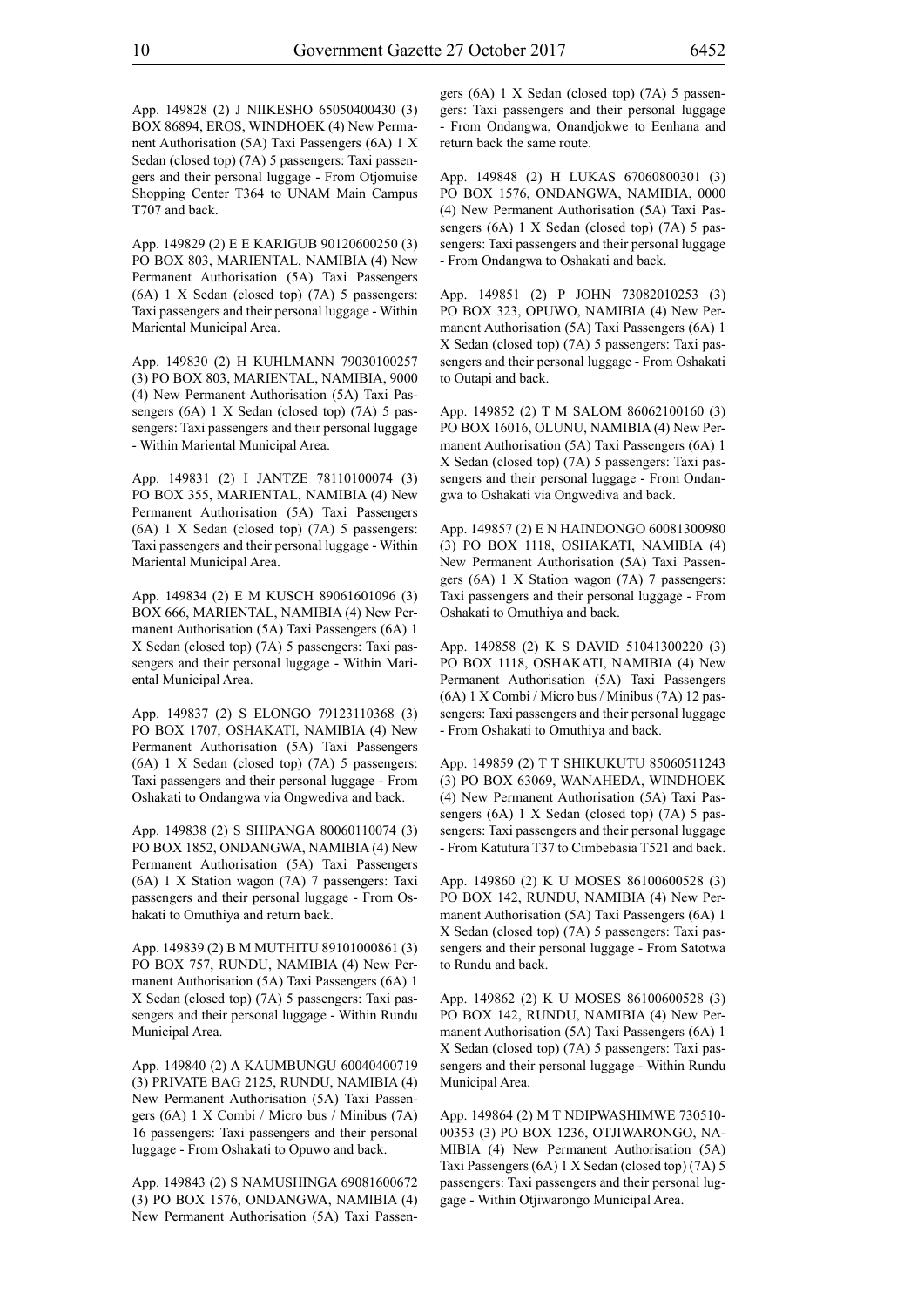App. 149871 (2) D KUUMBWA 79083010155 (3) PO BOX 41676, AUSSPANNPLATZ, WIND-HOEK, NAMIBIA (4) New Permanent Authorisation (5A) Taxi Passengers (6A) 1 X Sedan (closed top) (7A) 5 passengers: Taxi passengers and their personal luggage: From raxi rank T153 Hakahana to Rhino Park via Central Hospital within Windhoek Municipal Area.

App. 149873 (2) R N T SHIKWANYU 86012- 700490 (3) PO BOX 27494, WINDHOEK, NA-MIBIA (4) New Permanent Authorisation (5A) Passengers (6A) 2 X Combi / Micro bus / Minibus (7A) 16 passengers: Taxi passengers and their personal luggage: From raxi rank T9 Katutura in Windhoek to Tsandi via Omakange and return the same route.

App. 149879 (2) G NAKANYALA 88121400414 (3) PO BOX 21233, WINDHOEK, NAMIBIA (4) New Permanent Authorisation (5A) Taxi Passengers (6A) 1 X Sedan (closed top) (7A) 5 passengers: Taxi passengers and their personal luggage - From Prosperita T513 to Rocky Crest T409 and back.

App. 149882 (2) G NAKANYALA 88121400414 (3) PO BOX 21233, WINDHOEK, NAMIBIA (4) New Permanent Authorisation (5A) Taxi Passengers (6A) 1 X Sedan (closed top) (7A) 5 passengers: Taxi passengers and their personal luggage - From Havana T153 to town at T717 and back.

App. 149883 (2) G NAKANYALA 88121400414 (3) PO BOX 21233, WINDHOEK, NAMIBIA (4) New Permanent Authorisation (5A) Taxi Passengers (6A) 1 X Sedan (closed top) (7A) 5 passengers: Taxi passengers and their personal luggage - From Okuryangava T79 to Klein Windhoek T616 and back.

App. 149884 (2) G NAKANYALA 88121400414 (3) PO BOX 21233, WINDHOEK, NAMIBIA (4) New Permanent Authorisation (5A) Taxi Passengers (6A) 1 X Sedan (closed top) (7A) 5 passengers: Taxi passengers and their personal luggage - From Otjomuise T364 to Kleine Kuppe T557 and back.

App. 149887 (2) N M SHIFURA 79060210115 (3) PO BOX 783, RUNDU, NAMIBIA (4) New Permanent Authorisation (5A) Taxi Passengers (6A) 1 X Sedan (closed top) (7A) 5 passengers: Taxi passengers and their personal luggage - From Tuhingireni, Sikanduko, Kaisosi and Kasote and within Rundu Municipal Areas.

App. 149888 (2) N N MENGELA 81101610360 (3) PO BOX 3104, ONGWEDIVA, NAMIBIA (4) New Permanent Authorisation (5A) Taxi Passengers (6A) 1 X Sedan (closed top) (7A) 5 passengers: Taxi passengers and their personal luggage - Within Oshakati Municipal Area.

App. 149890 (2) S A ANGULA 85042010343 (3) BOX 62109, KATUTURA, NAMIBIA, 0000 (4) New Permanent Authorisation (5A) Taxi Passengers (6A) 1 X Sedan (closed top) (7A) 5 passengers: Taxi passengers and their personal luggage - From Pioneerspark T414 to Okahandja Park via B1 shopping center and back.

App. 149891 (2) N T IYAMBO 76042500279 (3) BOX 62566, KATUTURA, WINDHOEK, 0000 (4) New Permanent Authorisation (5A) Taxi Passengers (6A) 1 X Sedan (closed top) (7A) 5 passengers: Taxi passengers and their personal luggage - From Lafrenz T751 at Agra to Khomasdal Extension 14 and back.

App. 149892 (2) F K MENGELA 70060201177 (3) PRIVATE BAG 2613, OTJIWARONGO, NAMIB-IA (4) New Permanent Authorisation (5A) Taxi Passengers (6A) 1 X Sedan (closed top) (7A) 5 passengers: Taxi passengers and their personal luggage - Within Otjiwarongo Municipal Area.

App. 149897 (2) N L FRANS 92052400157 (3) PO BOX 230, OTJIWARONGO, NAMIBIA (4) New Permanent Authorisation (5A) Taxi Passengers (6A) 1 X Sedan (closed top) (7A) 5 passengers: Taxi passengers and their personal luggage - From DRC Location to town and within Otjiwarongo Municipal Areas and back.

App. 149898 (2) C J NEL 70020500181 (3) BOX 1953, SWAKOPPMUND (4) New Permanent Authorisation (5A) Tourists (6A) 1 X Station wagon (7A) 9 passengers: Tourists as well as their personal luggage - From Swakopmund to places situated within the Republic of Namibia and return.

App. 149900 (2) S T NAMUPALA 82033010481 (3) PO BOX 640, ONDANGWA, NAMIBIA (4) New Permanent Authorisation (5A) Taxi Passengers (6A) 1 X Sedan (closed top) (7A) 5 passengers: Taxi passengers and their personal luggage - From Ondangwa to Omuthiya and back.

App. 149901 (2) 5 T NAMUPALA 82033010481 (3) PO BOX 640, ONDANGWA, NAMIBIA (4) New Permanent Authorisation (5A) Taxi Passengers (6A) 1 X Sedan (closed top) (7A) 5 passengers: Taxi passengers and their personal luggage - From Ondangwa to Oshakati and back.

App. 149903 (2) V L GILLE 90052700143 (3) PO BOX 25655, WINDHOEK, NAMIBIA (4) New Permanent Authorisation (5A) Taxi Passengers (6A) 1 X Combi / Micro bus / Minibus (7A) 14 passengers: Taxi passengers and their personal luggage - From Windhoek to Rehoboth and back.

App. 149906 (2) E S SHIVUTE 87022000468 (3) PO BOX 61010, KATUTURA, WINDHOEK (4) New Permanent Authorisation (5A) Taxi Passengers (6A) 1 X Bus (single deck) (7A) 26 passengers: Taxi passengers and their personal luggage - From Windhoek (Katutura) to Oshikuku and return the same route.

App. 149910 (2) D T MANUEL 87071600716 (3) PO BOX 353, OTAVI, NAMIBIA (4) New Permanent Authorisation (5A) Taxi Passengers (6A) 1 X Sedan (closed top) (7A) 5 passengers: Taxi passengers and their personal luggage - Within Windhoek Municipal Area.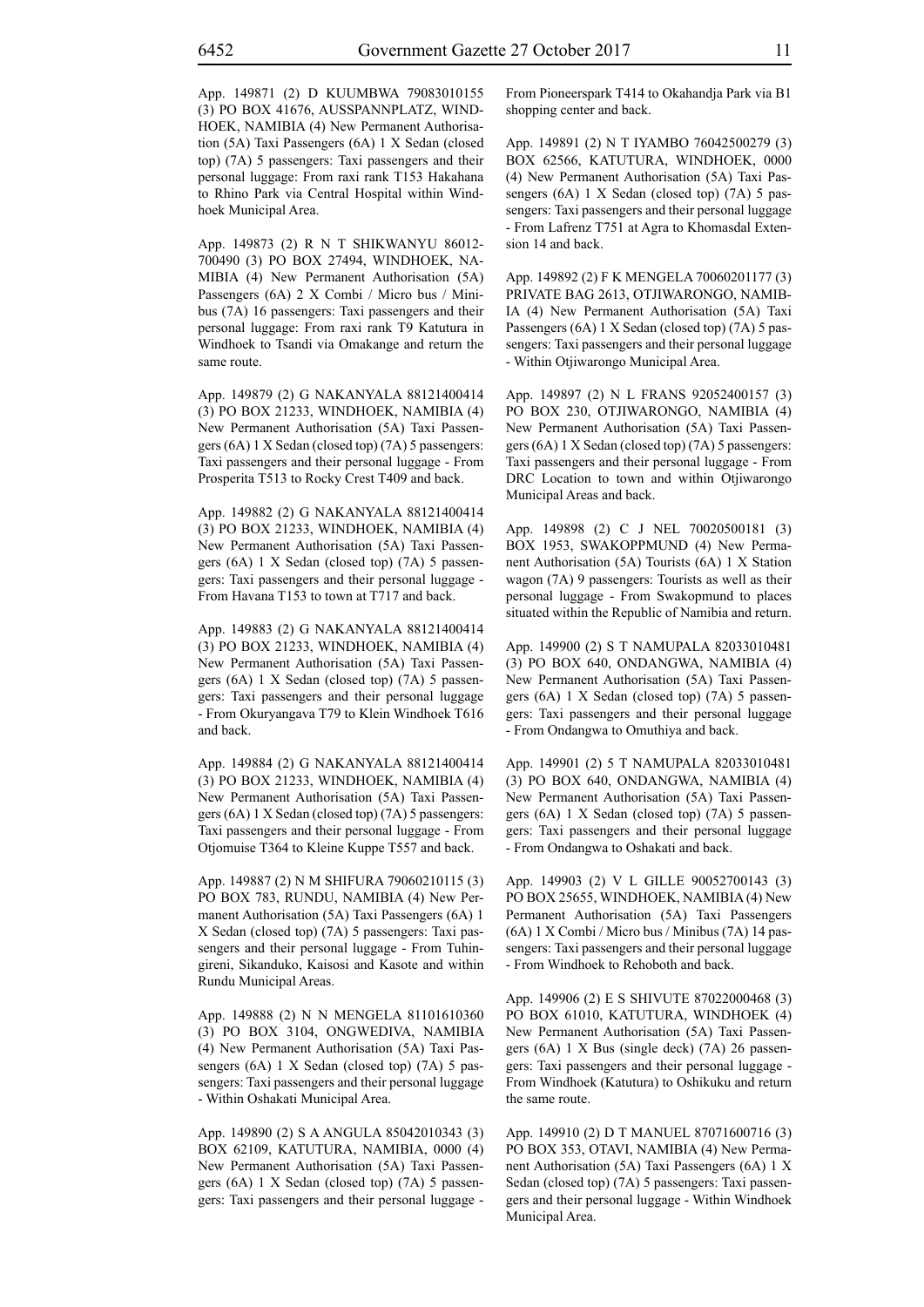App. 149911 (2) BATIS BIRDING SAFARIS NAMIBIA CC. CC20101579 (3) BOX 2703, SWAKOPMUND (4) New Permanent Authorisation (5A) Tourists (6A) 1 X Station wagon (7A) 8 passengers: Tourists as well as their personal luggage - From Swakopmund to Hotels Lodges and/ or boarding houses within Swakopmund Municipal Area and to places situated within the Republic of Namibia and return.

App. 149912 (2) A D TUUKONDJELE 8905050- 0307 (3) PO BOX 27300, WINDHOEK, NAMIB-IA (4) New Permanent Authorisation (5A) Taxi Passengers (6A) 1 X Sedan (closed top) (7A) 5 passengers: Taxi passengers and their personal luggage - Within Windhoek Municipal Area.

App. 149914 (2) S N NATHANAEL 83072710139 (3) PO BOX 10096, KHOMASDAL, WINDHOEK (4) New Permanent Authorisation (5A) Taxi Passengers (6A) 1 X Sedan (closed top) (7A) 5 passengers: Taxi passengers and their personal luggage - From Okahandja Park T879 to Luiperd Valley and back.

App. 149931 (2) ROB SHUTTLE CC 201701979 (3) PO BOX 27935, WINDHOEK, NAMIBIA (4) New Permanent Authorisation (5A) Passengers (6A) 1 X Sedan (closed top) (7A) 5 passengers: Passengers and their personal luggage: From the Airport to the city centre, Hotels, Guest houses and various places were Tourists and passengers from the Airport desire to be dropped off and return the same route.

App. 149934 (2) M M KLUKOWSKI 90011600543 (3) PO BOX 8835, SWAKOPMUND, NAMIBIA (4) New Permanent Authorisation (5A) Taxi Passengers (6A) 1 X Sedan (closed top) (7A) 5 passengers: Taxi passengers and their personal luggage - Within Swakopmund Municipal Area.

App. 149935 (2) P K MWAYIFANANGE 91092- 000186 (3) PO BOX 2000, RUNDU, NAMIBIA (4) New Permanent Authorisation (5A) Taxi Passengers (6A) 1 X Sedan (closed top) (7A) 5 passengers: Taxi passengers and their personal luggage: Within Rundu Town Municipal Area.

App. 149939 (2) Z ISAAKS 64091700292 (3) PRI-VATE BAG 2043, KEETMANSHOOP, NAMIBIA (4) New Permanent Authorisation (5A) Taxi Passengers (6A) 1 X Combi / Micro bus / Minibus (7A) 14 passengers: Taxi passengers and their personal luggage - From Berseba to Keetmanshoop and back.

App. 149941 (2) K FRANS 81061010643 (3) PO BOX 1331, WINDHOEK, NAMIBIA (4) New Permanent Authorisation (5A) Taxi Passengers (6A) 1 X Sedan (closed top) (7A) 5 passengers: Taxi passengers and their personal luggage - From Khomasdal 28 to town at Shoprite Taxi rank and back.

App. 149943 (2) P SHIVOLO 820106 10277 (3) PO BOX 375, RUNDU, NAMIBIA, 9000 (4) New Permanent Authorisation (5A) Taxi Passengers (6A) 1 X Sedan (closed top) (7A) 5 passengers: Taxi passengers and their personal luggage: Within Rundu Town Municipal Area.

App. 149944 (2) S MWAIFANANGE 94112900767 (3) PO BOX 61077, KATUTURA, WINDHOEK (4) New Permanent Authorisation (5A) Taxi Passengers (6A) 1 X Sedan (closed top) (7A) 5 passengers: Taxi passengers and their personal luggage: Within Rundu Town Municipal Area.

App. 149946 (2) E HAUFILA 69062600573 (3) BOX 2658, WALVIS BAY, NAMIBIA (4) New Permanent Authorisation (5A) Taxi Passengers (6A) 1 X Sedan (closed top) (7A) 5 passengers: Taxi passengers and their personal luggage - From Walvis Bay to Swakopmund and within Walvis Bay Municipal Areas.

App. 149948 (2) E HAUFILA 69062600573 (3) BOX 2658, WALVIS BAY, NAMIBIA (4) New Permanent Authorisation (5A) Taxi Passengers (6A) 1 X Sedan (closed top) (7A) 5 passengers: Taxi passengers and their personal luggage - From Walvis Bay, CBD, Lagoon, Meersig, Narraville, Kuisebmund to Swakopmund and within Walvis Bay Municipal Areas.

App. 149950 (2) D SIMON 85101910406 (3) PO BOX 15072, OLUNO, ONDANGWA (4) New Permanent Authorisation (5A) Taxi Passengers (6A) 1 X Sedan (closed top) (7A) 5 passengers: Taxi passengers and their personal luggage - From Oshakati to Outapi and back.

App. 149952 (2) L T HAFUNDA 90040800016 (3) PO BOX 95, RUACANA, NAMIBIA (4) New Permanent Authorisation (5A) Taxi Passengers (6A) 1 X Sedan (closed top) (7A) 5 passengers: Taxi passengers and their personal luggage - From Ruacana to Oshakati and back.

App. 149953 (2) T T NGHIPUNJA 90032900600 (3) PO BOX 23584, WINDHOEK, NAMIBIA (4) New Permanent Authorisation (5A) Taxi Passengers (6A) 1 X Sedan (closed top) (7A) 5 passengers: Taxi passengers and their personal luggage - From Five Rand Location T11 to Namwater and within Okahandja Municipal Areas.

App. 149955 (2) D SIMON 85101910406 (3) PO BOX 15072, OLUNO, ONDANGWA (4) New Permanent Authorisation (5A) Taxi Passengers (6A) 1 X Sedan (closed top) (7A) 5 passengers: Taxi passengers and their personal luggage - From Outapi to Ruacana and back.

App. 149959 (2) PILLAYS SHUTTLE AND TOURS CC. 20708275 (3) BOX 62001, KATU-TURA, WINDHOEK (4) New Permanent Authorisation (5A) Tourists (6A) 1 X Combi / Micro bus / Minibus (7A) 15 passengers: Tourists as well as their personal lugage - From Walvis Bay/Swakopmund and/or the Hosea Kutako International Airport to places within Windhoek Municipal Area and magisterial district and to places situated within the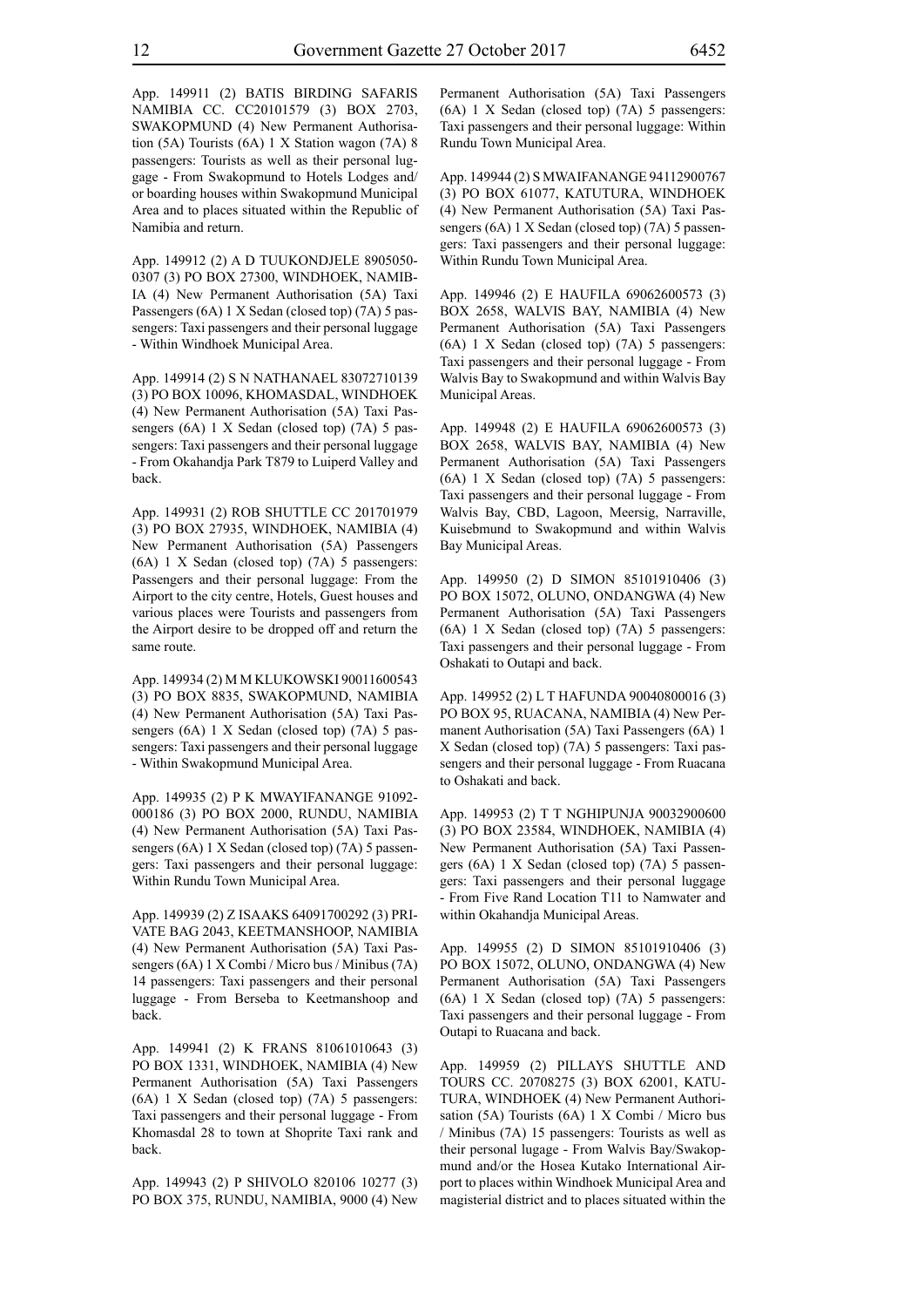Republic of Namibia including places on the borders of Namibia with neighbouring countries and return.

App. 149960 (2) J NGHOSHI 77031500486 (3) PO BOX 267, SWAKOPMUND, NAMIBIA, 9000 (4) New Permanent Authorisation (5A) Taxi Passengers (6A) 1 X Sedan (closed top) (7A) 5 passengers: Taxi passengers and their personal luggage - From Mondesa town and back.

App. 149967 (2) A T KAMATI 79042510102 (3) PO BOX 90139, WINDHOEK, NAMIBIA (4) New Permanent Authorisation (5A) Taxi Passengers (6A) 1 X Sedan (closed top) (7A) 5 passengers: Taxi passengers and their personal luggage - From Otjomuise Taxi rank to town at Shoprite and back.

App. 149970 (2) J L PUTEHO 78100510024 (3) PO BOX 36, ARANOS, NAMIBIA (4) New Permanent Authorisation (5A) Taxi Passengers (6A) 1 X Sedan (closed top) (7A) 5 passengers: Taxi passengers and their personal luggage - From Aranos town to New Extension Location and back.

App. 149973 (2) GLANCE INVESTMENT CC CC201503408 (3) PRIVATE BAG 3025, OPUWO, NAMIBIA (4) New Permanent Authorisation (5A) Taxi Passengers (6A) 1 X Station wagon (7A) 7 passengers: Taxi passengers and their personal luggage - From Opuwo to Oshakati via Omakange - Okahao Road and back.

App. 149978 (2) BLUE SAPHIRE INVESTMENT CC CC201508675 (3) PO BOX 28, KARAS-BURG, NAMIBIA (4) New Permanent Authorisation (5A) Taxi Passengers (6A) 1 X Combi / Micro bus / Minibus (7A) 16 passengers: Taxi passengers and their personal luggage - From Windhoek to Rehoboth and back.

App. 149981 (2) T J DUMENI 93091000532 (3) PO BOX 20748, WINDHOEK, NAMIBIA (4) New Permanent Authorisation (5A) Taxi Passengers (6A) 1 X Sedan (closed top) (7A) 5 passengers: Taxi passengers and their personal luggage - From Soweto Market to UNAM and back.

App. 149982 (2) H TJUUNDUWA 86051300236 (3) PO BOX 64838, GOREANGAB DAM, WIND-HOEK (4) New Permanent Authorisation (5A) Taxi Passengers (6A) 1 X Sedan (closed top) (7A) 5 passengers: Taxi passengers and their personal luggage - From Otjomuise T357 to town at T729 and back.

App. 149985 (2) F IMENE 86111000403 (3) PO BOX 50993, BACHBRECHT, WINDHOEK (4) New Permanent Authorisation (5A) Taxi Passengers (6A) 1 X Sedan (closed top) (7A) 5 passengers: Taxi passengers and their personal luggage - From Otjomuise T355 town and back.

App. 149988 (2) W NANGOLO 80020810342 (3) PO BOX 4839, WALVIS BAY, NAMIBIA (4) New Permanent Authorisation (5A) Passengers (6A) 1 X Combi / Micro bus / Minibus (7A) 16 passengers: Passengers and their personal luggage: From Walvis Bay to Okalongo and return the same route.

App. 149990 (2) K AMUSHILA 74040800737 (3) PO BOX 7265, KUISEMUND, NAMIBIA (4) New Permanent Authorisation (5A) Taxi Passengers (6A) 1 X Sedan (closed top) (7A) 5 passengers: Taxi passengers and their personal luggage - From Salt Pan Mine in Walvis Bay to DRC location in Swakopmund and return the same route.

App. 149991 (2) N KASOMA 56081400441 (3) PO BOX 7201, KATUTURA, WINDHOEK (4) New Permanent Authorisation (5A) Taxi Passengers (6A) 1 X Sedan (closed top) (7A) 5 passengers: Taxi Passengers and their personal luggage - From taxi rank T30 Katutura to Eros Airport and customes offices within Windhoek Municipal Area.

App. 149992 (2) D TAAPOPI 75041700087 (3) PO BOX 11063, OSHAKATI, NAMIBIA (4) New Permanent Authorisation (5A) Taxi Passengers (6A) 1 X Combi / Micro bus / Minibus (7A) 16 passengers: Taxi passengers and their personal luggage - From Oshakati to Opuwo and back.

App. 149993 (2) N NTINDA 66092401363 (3) PO BOX 11063, OSHAKATI, NAMIBIA (4) New Permanent Authorisation (5A) Taxi Passengers (6A) 1 X Station wagon (7A) 7 passengers: Taxi passengers and their personal luggage - From Oshakati to Outapi and return back.

App. 149994 (2) R R VAN WYK 90091400163 (3) PO BOX 20107, WINDHOEK, NAMIBIA (4) New Permanent Authorisation (5A) Taxi Passengers (6A) 1 X Sedan (closed top) (7A) 5 passengers: Taxi Passengers and their personal luggage - From Windhoek North (UNAM Health Science Campus) to Katutura Eveline street within Windhoek Municipal Area.

App. 149995 (2) D R STEENKAMP 95061400259 (3) PO BOX 20107, WINDHOEK, NAMIBIA (4) New Permanent Authorisation (5A) Taxi Passengers (6A) 1 X Sedan (closed top) (7A) 5 passengers: Taxi Passengers and their personal luggage - From Katutura Eveline street taxi rank to taxi rank T340 Mandume Ndemufayo Avenue Pioneers within Windhoek Municipal Area.

App. 150001 (2) H SILAS 83100310268 (3) PO BOX 15020, OKONGO, NAMIBIA (4) New Permanent Authorisation (5A) Taxi Passengers (6A) 1 X Sedan (closed top) (7A) 5 passengers: Taxi passengers and their personal luggage - From Okongo, Mpungu to Eeenhana and back.

App. 150005 (2) R NASHIWAYA 86031900378 (3) PO BOX 60435, KATUTURA, WINDHOEK (4) New Permanent Authorisation (5A) Taxi Passengers (6A) 1 X Sedan (closed top) (7A) 5 passengers: Taxi passengers and their personal luggage - From Goreangab T244 to town and back.

App. 150006 (2) W TITUS 48042300077 (3) PO BOX 62459, KATUTURA, WINDHOEK (4) New Permanent Authorisation (5A) Taxi Passengers (6A) 1 X Sedan (closed top) (7A) 5 passengers: Taxi passengers and their personal luggage - From Khomasdal T311 to town and back.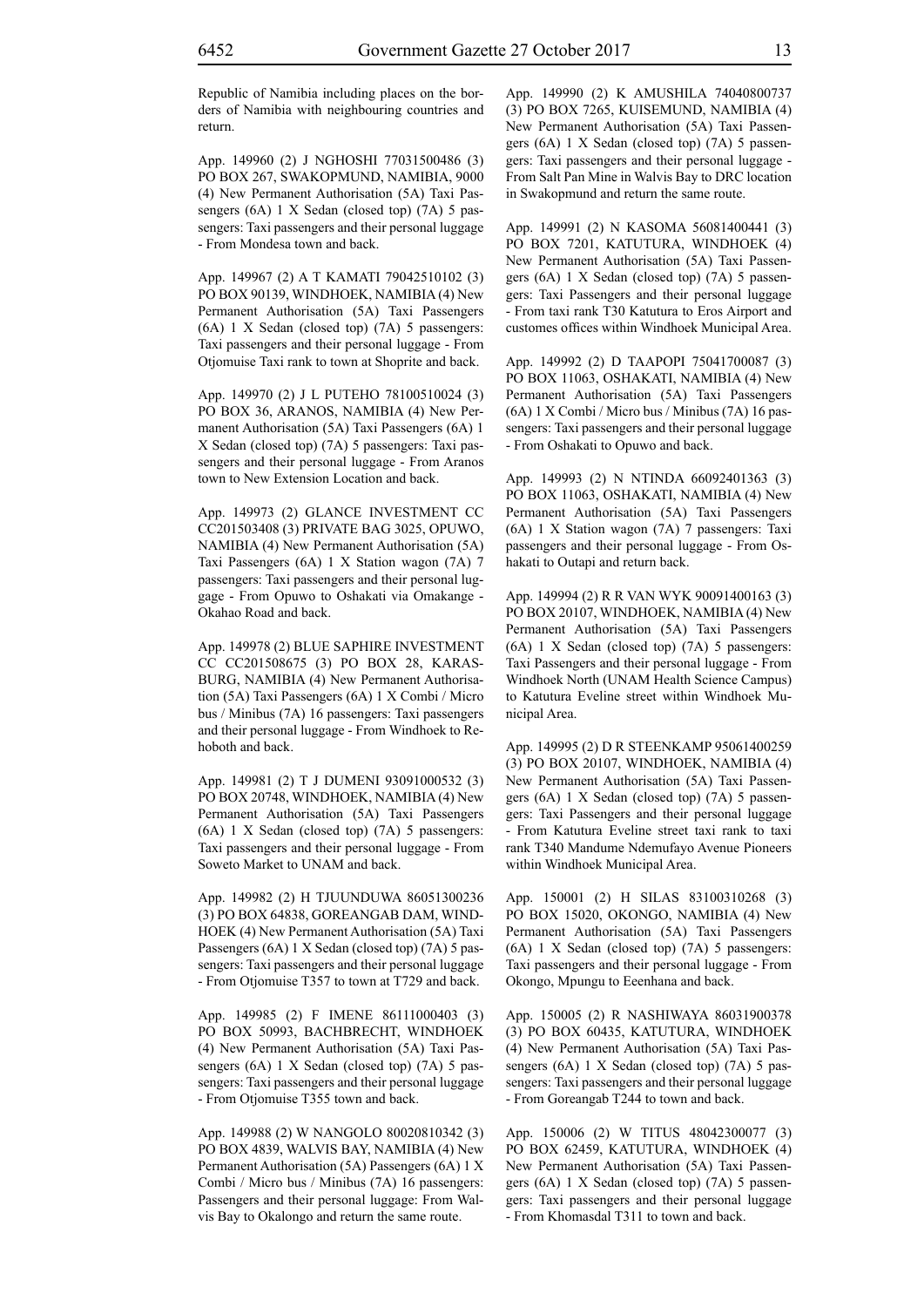App. 150008 (2) C BASSON 77062300195 (3) PO BOX 21228, WINDHOEK, NAMIBIA (4) New Permanent Authorisation (5A) Taxi Passengers (6A) 1 X Sedan (closed top) (7A) 5 passengers: Taxi passengers and their personal luggage - From Wanaheda T56 to town at T716 and return back.

App. 150015 (2) G NAKANDUNGILE 800714- 10252 (3) PO BOX 64154, OKURYANGAVA, WINDHOEK (4) New Permanent Authorisation (5A) Taxi Passengers (6A) 1 X Sedan (closed top) (7A) 5 passengers: Taxi passengers and their personal luggage - From Soweto Market Taxi rank to Wernhil Park and Ellerines Taxi rank and back.

App. 150019 (2) J N DAVIDS 69080501115 (3) PO BOX 794, RUNDU, NAMIBIA (4) New Permanent Authorisation (5A) Taxi Passengers (6A) 1 X Sedan (closed top) (7A) 5 passengers: Taxi passengers and their personal luggage - From Sauyemwa to Rundu and return back.

App. 150020 (2) E J NDEUNYEMA 96022300320 (3) PO BOX 794, RUNDU, NAMIBIA (4) New Permanent Authorisation (5A) Taxi Passengers (6A) 1 X Sedan (closed top) (7A) 5 passengers: Taxi passengers and their personal luggage - From Kasote to Rundu and back.

App. 150021 (2) F N NENGHWANYA 711120- 00208 (3) PO BOX 794, RUNDU, NAMIBIA (4) New Permanent Authorisation (5A) Taxi Passengers (6A) 1 X Sedan (closed top) (7A) 5 passengers: Taxi passengers and their personal luggage - From Sauyemwa to Rundu and return back.

App. 150022 (2) A BERENARD 85060610926 (3) PO BOX 13120, EENHANA, NAMIBIA (4) New Permanent Authorisation (5A) Taxi Passengers (6A) 1 X Sedan (closed top) (7A) 5 passengers: Taxi passengers and their personal luggage - From Eenhana, Ondangwa and Okongo and back.

App. 150024 (2) L N IITHETE 85011810143 (3) PO BOX 452, MARIENTAL, NAMIBIA (4) New Permanent Authorisation (5A) Taxi Passengers (6A) 1 X Sedan (closed top) (7A) 5 passengers: Taxi passengers and their personal luggage - From Shoprite taxi rank to Locations and back.

App. 150025 (2) P SILAS 81032410159 (3) PO BOX 7637, WINDHOEK, NAMIBIA (4) New Permanent Authorisation (5A) Taxi Passengers (6A) 1 X Sedan (closed top) (7A) 5 passengers: Taxi passengers and their personal luggage - From Golgota to Hosea International Airport and back.

App. 150026 (2) P SILAS 81032410159 (3) PO BOX 7637, WINDHOEK, NAMIBIA (4) New Permanent Authorisation (5A) Taxi Passengers (6A) 1 X Sedan (closed top) (7A) 5 passengers: Taxi passengers and their personal luggage - From Golgota to Maerua Mall and Grove Mall and back.

App. 150027 (2) T NAKWA FILA 90070200197 (3) PO BOX 5410, KATUTURA, WINDHOEK (4) New Permanent Authorisation (5A) Taxi Passengers (6A) 1 X Sedan (closed top) (7A) 5 pas-

sengers: Taxi passengers and their personal luggage - From Hakahana to Cimbebasia and Within Windhoek Municipal Area.

App. 150028 (2) GA PIENAAR T/A ELDORADO GUEST HOUSE, 20161238 (3) BOX 156, OUTJO (4) New Permanent Authorisation (5A) Tourists (6A) 3 X Pick-up (7A) 11 passengers: Tourists as well as their personal effect - From Windhoek and/ or Hosea Kutako International Airports in Namibia on pre-booked tours with a minimum duration of three days to places situated within Namibia including places on the borders of Namibia with neighbouring countries and return to the places of embakation subjec to;

App. 150031 (2) M BERNARD 55081201146 (3) PO BOX 13133, EENHANA, NAMIBIA (4) New Permanent Authorisation (5A) Taxi Passengers (6A) 1 X Bus (single deck) (7A) 23 passengers: Taxi passengers and their personal luggage - From Windhoek to Ondangwa, Eenhana and Okongo and return the same route.

App. 150034 (2) D I JASON 91091100799 (3) PO BOX 13133, EENHANA, NAMIBIA (4) New Permanent Authorisation (5A) Taxi Passengers (6A) 1 X Station wagon (7A) 7 passengers: Taxi passengers and their personal luggage - From Okongo, Eenhana Ondangwa to Oshikango and back.

App. 150036 (2) E K PEKAHA 68111102070 (3) PO BOX 285, OPUWO, NAMIBIA (4) New Permanent Authorisation (5A) Taxi Passengers (6A) 1 X Station wagon (7A) 7 passengers: Taxi passengers and their personal luggage - From Outjo to Kamanjab and back.

App. 150038 (2) D I JASON 91091100799 (3) PO BOX 13133, EENHANA, NAMIBIA (4) New Permanent Authorisation (5A) Taxi Passengers (6A) 1 X Station wagon (7A) 7 passengers: Taxi passengers and their personal luggage - From Okongo, Eenhana, Ondangwa to Oshikango and back.

App. 150039 (2) J SHIGWEDHA 79012210167 (3) PO BOX 160, GOBABIS, NAMIBIA (4) New Permanent Authorisation (5A) Taxi Passengers (6A) 1 X Sedan (closed top) (7A) 5 passengers: Taxi passengers and their personal luggage - Within Gobabis Municipal Area.

App. 150040 (2) SUNSHINE TOURS (PTY) LTD. CC20120658 (3) PO BOX 5199, WINDHOEK, NAMIBIA (4) New Permanent Authorisation (5A) Tourists (6A) 1 X Combi / Micro bus / Minibus (7A) 9 passengers: Tourists and their personal luggage - From Windhoek and/or the Hose Kutako International Airport to places situated within the Republic of Namibia including places on the borders of Namiba and return.

App. 150043 (2) N M SHIFURA 79060210115 (3) PO BOX 783, RUNDU, NAMIBIA (4) New Permanent Authorisation (5A) Taxi Passengers (6A) 1 X Sedan (closed top) (7A) 5 passengers: Taxi pas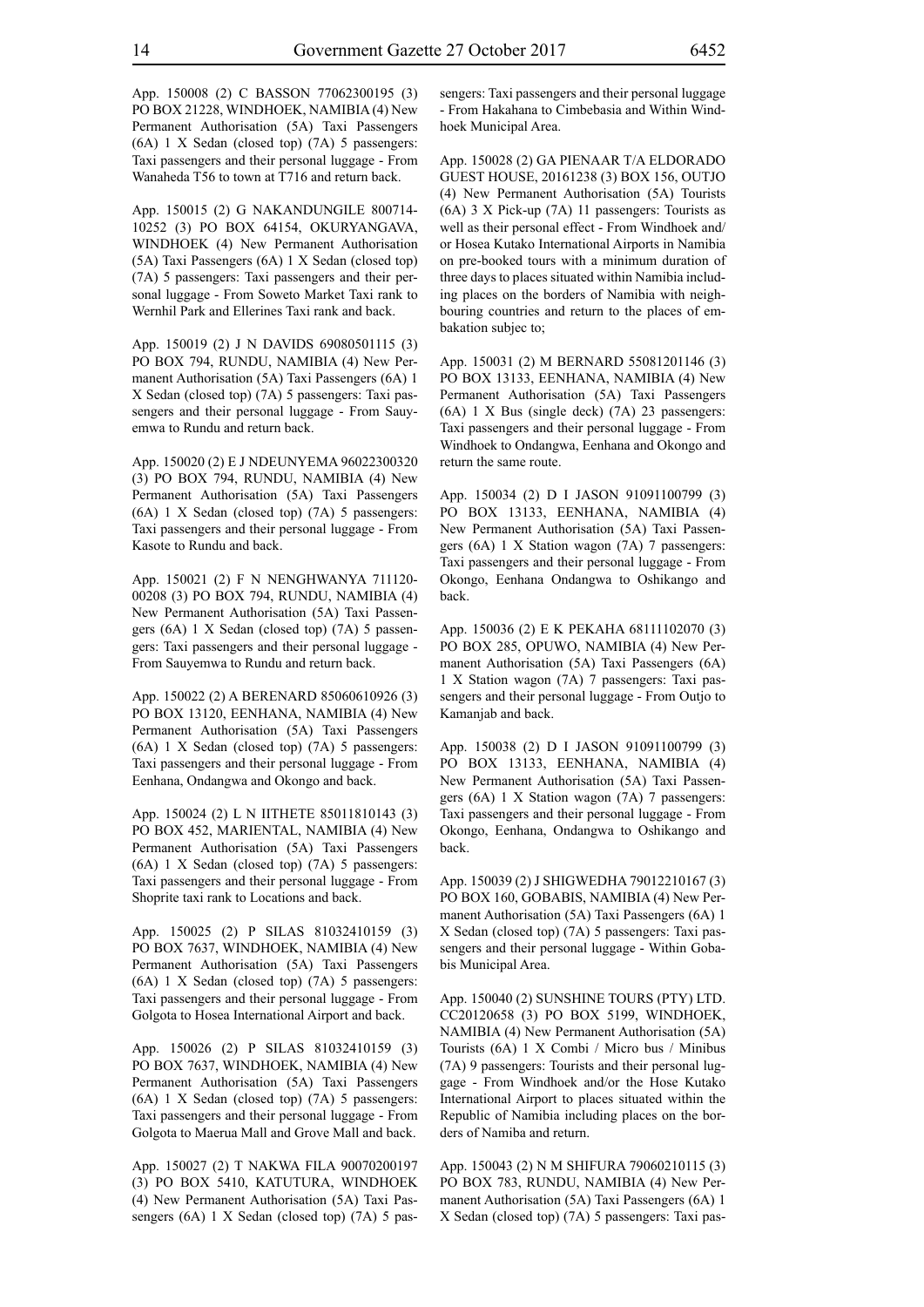sengers and their personal luggage - Within Rundu Municipal Areas.

App. 150047 (2) N M SHIFURA 79060210115 (3) PO BOX 783, RUNDU, NAMIBIA (4) New Permanent Authorisation (5A) Taxi Passengers (6A) 1 X Sedan (closed top) (7A) 5 passengers: Taxi passengers and their personal luggage - Within Rundu Municipal Areas.

App. 150048 (2) B M MASWALO 79080510114 (3) PO BOX 2946, WINDHOEK, NAMIBIA (4) New Permanent Authorisation (5A) Taxi Passengers (6A) 1 X Sedan (closed top) (7A) 5 passengers: Taxi passengers and their personal luggage - From Kuisebmund location to town at Walvis Bay (Shoprite taxi rank) and return back.

App. 150050 (2) P T GERVASIUS 83060910278 (3) PO BOX 62533, KATUTURA, WINDHOEK (4) New Permanent Authorisation (5A) Taxi Passengers (6A) 1 X Sedan (closed top) (7A) 5 passengers: Taxi passengers and their personal luggage - From taxi rank T403 Rocky Crest to Monte Cristo via Otjomuise and town within Windhoek Municipal Area.

App. 150051 (2) N T KAPOFI 85063010490 (3) PO BOX 61935, KATUTURA, WINDHOEK (4) New Permanent Authorisation (5A) Taxi Passengers (6A) 1 X Sedan (closed top) (7A) 5 passengers: Taxi passengers and their personal luggage - From taxi rank T31 Katutura to Khomasdal, Hochland Park, Pioneers Park and town within Windhoek Municipal Area.

App. 150052 (2) B T HAIPUMBU 88110500447 (3) PO BOX 27217, KATUTURA, WINDHOEK (4) New Permanent Authorisation (5A) Taxi Passengers (6A) 1 X Sedan (closed top) (7A) 5 passengers: Taxi passengers and their personal luggage - From taxi rank T02 Katutura Shoprite to Otjomuise extention 7 and 8 within Windhoek Municipal Area.

App. 150053 (2) T S PETRUS 84042910068 (3) PO BOX 4578, VINETA, SWAKOPMUND (4) New Permanent Authorisation (5A) Taxi Passengers (6A) 1 X Sedan (closed top) (7A) 5 passengers: Taxi passengers and their personal luggage - From Vineta in Swakopmund to Merlyn and Kabeljou in Walvis Bay and return the same route.

App. 150054 (2) P N SHANGANDI 82021910083 (3) PO BOX 65001, KATUTURA, NAMIBIA (4) New Permanent Authorisation (5A) Taxi Passengers (6A) 1 X Sedan (closed top) (7A) 5 passengers: Taxi passengers and their personal luggage - From taxi rank T39 Katutura to Brake Water and Mix Settlement via town within Windhoek Municipal Area.

App. 150060 (2) ZULU OVERLAND TOURS NAM CC CC201513947 (3) PO BOX 2558, WINDHOEK, NAMIBIA (4) New Permanent Authorisation (5A) Tourists (6A) 1 X Combi / Micro bus / Minibus (7A) 11 passengers: Tourists and their personal luggage - From Windhoek and/or the Hose Kutako International Airport to places situated within the Republic of Namibia including places on the borders of Namiba and return.

App. 150063 (2) M M MUYEVU 82010510712 (3) PO BOX 60791, KATUTURA, WINDHOEK (4) New Permanent Authorisation (5A) Taxi Passengers (6A) 1 X Station wagon (7A) 7 passengers: Taxi passengers and their personal luggage - From Rundu to Katima and return back.

App. 150064 Permit 52805/3 (2) T TOBIAS to S S SHILONGO 56010600626 (3) BOX 97146, MAE-RUA PARK, 0000 (4) Transfer of Authorisation (5A) Taxi Passengers (6A) 1 X Sedan (closed top) (7A) 5 passengers: Taxi-passenger and their personal luggage - From Taxi Rank No. 82, Goreangab Dam to taxi ranks situated near Shopping area in town, Windhoek and return,.

App. 150066 (2) M M MUYEVU 82010510712 (3) PO BOX 60791, KATUTURA, WINDHOEK (4) New Permanent Authorisation (5A) Taxi Passengers (6A) 1 X Station wagon (7A) 7 passengers: Taxi passengers and their personal luggage - From Rundu to Katima and return back.

App. 150068 (2) H P JOHANNES 67052310015 (3) BOX 62132, KATUTURA, WINDHOEK (4) New Permanent Authorisation (5A) Taxi Passengers (6A) 1 X Sedan (closed top) (7A) 5 passengers: Taxi passengers and their personal luggage - From Shandumbala T31 to UNAM (Main Campus) and Academia Taxi rank and back.

App. 150069 (2) I UUTONI 84040910869 (3) BOX 24607, WINDHOEK, NAMIBIA (4) New Permanent Authorisation (5A) Taxi Passengers (6A) 1 X Sedan (closed top) (7A) 5 passengers: Taxi passengers and their personal luggage - From Otjomuise Taxi rank to town and back.

App. 150070 (2) A M IDHENGA 73092400372 (3) PO BOX 7262, KATUTURA, WINDHOEK (4) New Permanent Authorisation (5A) Taxi Passengers (6A) 1 X Sedan (closed top) (7A) 5 passengers: Taxi passengers and their personal luggage - From Single Quaters T07 to Maerua Mall.

App. 150072 (2) S M HAMUKKOTO 85030511307 (3) PO BOX 726, OUTAPI, NAMIBIA (4) New Permanent Authorisation (5A) Taxi Passengers (6A) 1 X Sedan (closed top) (7A) 5 passengers: Taxi passengers and their personal luggage - From Outapi to Mweshipandeka in Ongwediva and return back.

App. 150073 (2) T K MUHA 89041600876 (3) PO BOX 6297, RUNDU, NAMIBIA (4) New Permanent Authorisation (5A) Taxi Passengers (6A) 2 X Combi / Micro bus / Minibus (7A) 16 passengers: Taxi passengers and their personal luggage - From Rundu to Lüderitz and return back.

App. 150076 (2) A P BUNGA 96120300082 (3) PO BOX 1336, RUNDU, NAMIBIA (4) New Permanent Authorisation (5A) Taxi Passengers (6A) 1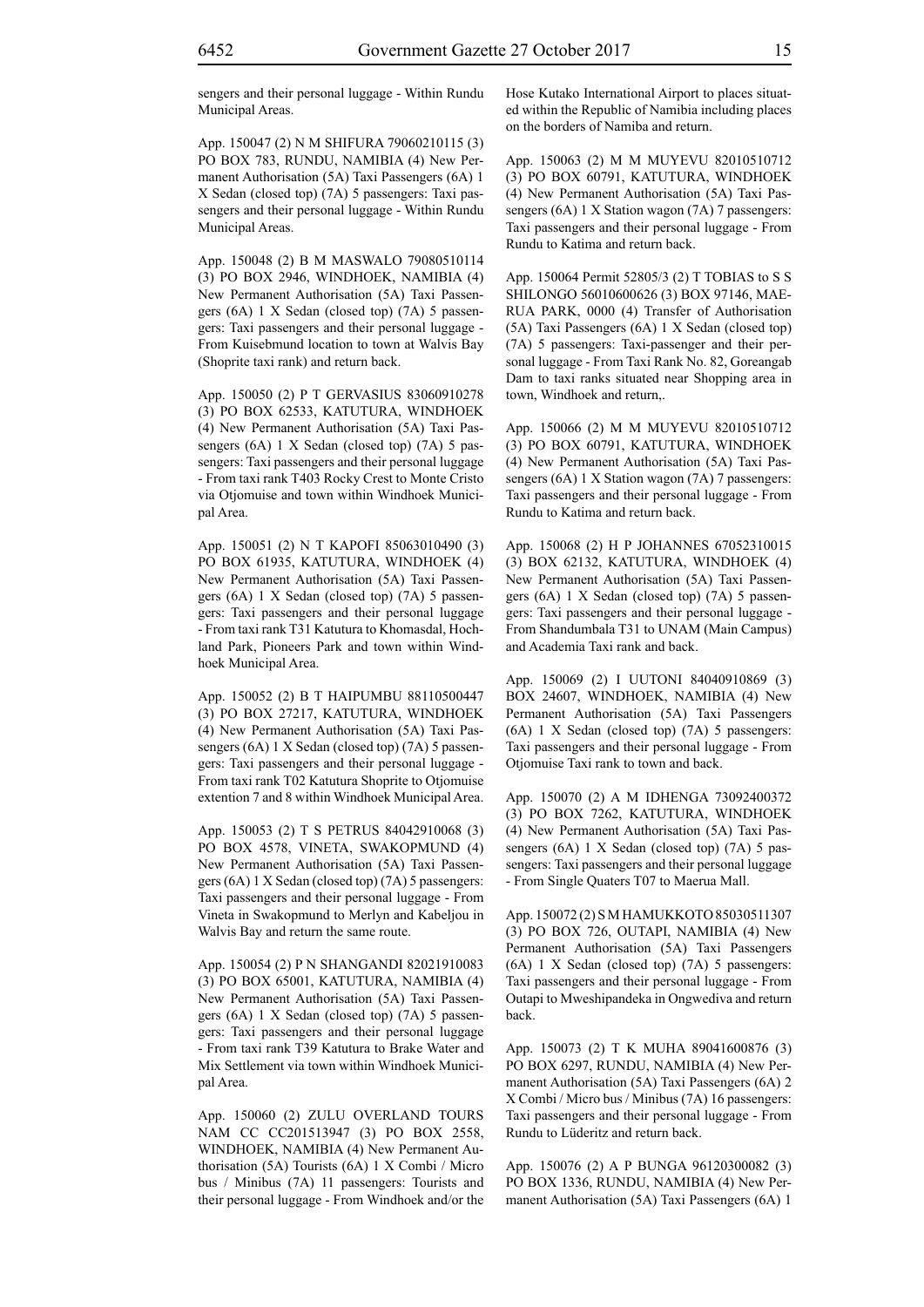X Sedan (closed top) (7A) 5 passengers: Taxi passengers and their personal luggage - Within Rundu Municipal Areas.

App. 150079 (2) N MWAIKANGE 60080500668 (3) PO BOX 50055, BACHBRECHT, WIND-HOEK (4) New Permanent Authorisation (5A) Taxi Passengers (6A) 1 X Sedan (closed top) (7A) 5 passengers: Taxi passengers and their personal luggage - Within Windhoek Municipal Area.

App. 150080 (2) N MWAIKANGE 60080500668 (3) PO BOX 50055, BACHBRECHT, WIND-HOEK (4) New Permanent Authorisation (5A) Taxi Passengers (6A) 1 X Sedan (closed top) (7A) 5 passengers: Taxi passengers and their personal luggage - From Wanaheda T6 to town at T729 and return back.

App. 150083 (2) S ANDRIAS 56101001563 (3) PO BOX 7194, WINDHOEK, NAMIBIA (4) New Permanent Authorisation (5A) Taxi Passengers (6A) 1 X Sedan (closed top) (7A) 5 passengers: Taxi passengers and their personal luggage - Within Windhoek Municipal Area.

App. 150085 (2) B K HAMUTENYA 73012400494 (3) PO BOX 2809, WINDHOEK, NAMIBIA (4) New Permanent Authorisation (5A) Taxi Passengers (6A) 1 X Sedan (closed top) (7A) 5 passengers: Taxi passengers and their personal luggage - Within Windhoek Municipal Area.

App. 150088 (2) M T ANDIMBA 8107410636 (3) PO BOX 7448, KUISEBMUND, WALVIS BAY (4) New Permanent Authorisation (5A) Taxi Passengers (6A) 1 X Sedan (closed top) (7A) 5 passengers: Taxi passengers and their personal luggage - From Walvis Bay to Swakopmund and back and within Walvis Bay Municipal Areas.

App. 150089 (2) C M KARUPU 68061400391 (3) BOX 7282, WALVIS BAY, NAMIBIA (4) New Permanent Authorisation (5A) Taxi Passengers (6A) 1 X Sedan (closed top) (7A) 5 passengers: Taxi passengers and their personal luggage - Within Walvis Bay Municipal Area.

App. 150090 (2) M T ANDIMBA 81071410636 (3) PO BOX 7448, KUISEBMUND, WALVIS BAY (4) New Permanent Authorisation (5A) Taxi Passengers (6A) 1 X Sedan (closed top) (7A) 5 passengers: Taxi passengers and their personal luggage - From Walvis Bay to Swakopmund and back.

App. 150094 (2) E N NGHIKOMENWA 880728- 00388 (3) PO BOX 1337, TSUMEB, NAMIBIA (4) New Permanent Authorisation (5A) Taxi Passengers (6A) 1 X Sedan (closed top) (7A) 5 passengers: Taxi passengers and their personal luggage - Within Tsumeb Municipal Area.

App. 150096 (2) G M HAMUTENYA 87121500590 (3) PO BOX 6244, NKURENKURU, NAMIBIA (4) New Permanent Authorisation (5A) Taxi Passengers (6A) 1 X Sedan (closed top) (7A) 5 passengers: Taxi passengers and their personal luggage - Within Rundu Municipal Area.

App. 150101 (2) D J KAMWENGO 97042400054 (3) PO BOX 2301, RUNDU, NAMIBIA (4) New Permanent Authorisation (5A) Taxi Passengers (6A) 1 X Bus (single deck) (7A) 28 passengers: Taxi passengers and their personal luggage - From Rundu at the Bus Stop to Noordouwer and return back the same route.

App. 150103 (2) D J KAMWENGO 97042400054 (3) PO BOX 2301, RUNDU, NAMIBIA (4) New Permanent Authorisation (5A) Taxi Passengers (6A) 2 X Sedan (closed top) (7A) 5 passengers: Taxi passengers and their personal luggage - Within Rundu Municipal Area.

App. 150108 (2) G M HAMUTENYA 87121500590 (3) PO BOX 6244, NKURENKURU, NAMIBIA (4) New Permanent Authorisation (5A) Taxi Passengers (6A) 1 X Sedan (closed top) (7A) 5 passengers: Taxi passengers and their personal luggage - From Donkerhoek to town and within Rundu Municipal Areas.

App. 150110 (2) T A RUBEN 81021210668 (3) PO BOX 29423, TSUMEB, NAMIBIA (4) New Permanent Authorisation (5A) Taxi Passengers (6A) 1 X Sedan (closed top) (7A) 5 passengers: Taxi passengers and their personal luggage - Within Tsumeb Municipal Area.

App. 150112 (2) R MUPUNGA 78052710278 (3) BOX 2069, TSUMEB, NAMIBIA (4) New Permanent Authorisation (5A) Taxi Passengers (6A) 1 X Sedan (closed top) (7A) 5 passengers: Taxi passengers and their personal luggage - Within Tsumeb Municipal Area.

App. 150121 (2) NAMVIC TOURS AND SAFA-RIS CC 97048 (3) PO BOX 1791, OTJIWARON-GO, NAMIBIA (4) New Permanent Authorisation (5A) Tourists (6A) 3 X Station wagon (7A) 10 passengers: (A) Tourists and their personal luggage - From Windhoek and/or the Hose Kutako International Airport to places situated within the Republic of Namibia including places on the borders of Namiba and return. (B) Tourists and their personal luggage - From the Hosea Kutako International Airport directly to hotels, lodges, and/or boarding houses within Windhoek magisterial district and return.

App. 150122 (2) TB MULILO 70010700838 (3) PO BOX 207, RUACANA, NAMIBIA, 9000 (4) New Permanent Authorisation (5A) Taxi Passengers (6A) 1 X Sedan (closed top) (7A) 5 passengers: Taxi passengers and their personal luggage - From Ruacana to Oshakati and return back.

App. 150123 (2) NAMVIC TOURS AND SAFA-RIS CC 97048 (3) PO BOX 1791, OTJIWARON-GO, NAMIBIA (4) New Permanent Authorisation (5A) Tourists (6A) 1 X Pick-up (7A) 10 passengers: (A) Tourists and their personal luggage - From Windhoek and/or the Hose Kutako International Airport to places situated within the Republic of Namibia including places on the borders of Namiba and return. (B) Tourists and their personal luggage - From the Hosea Kutako International Airport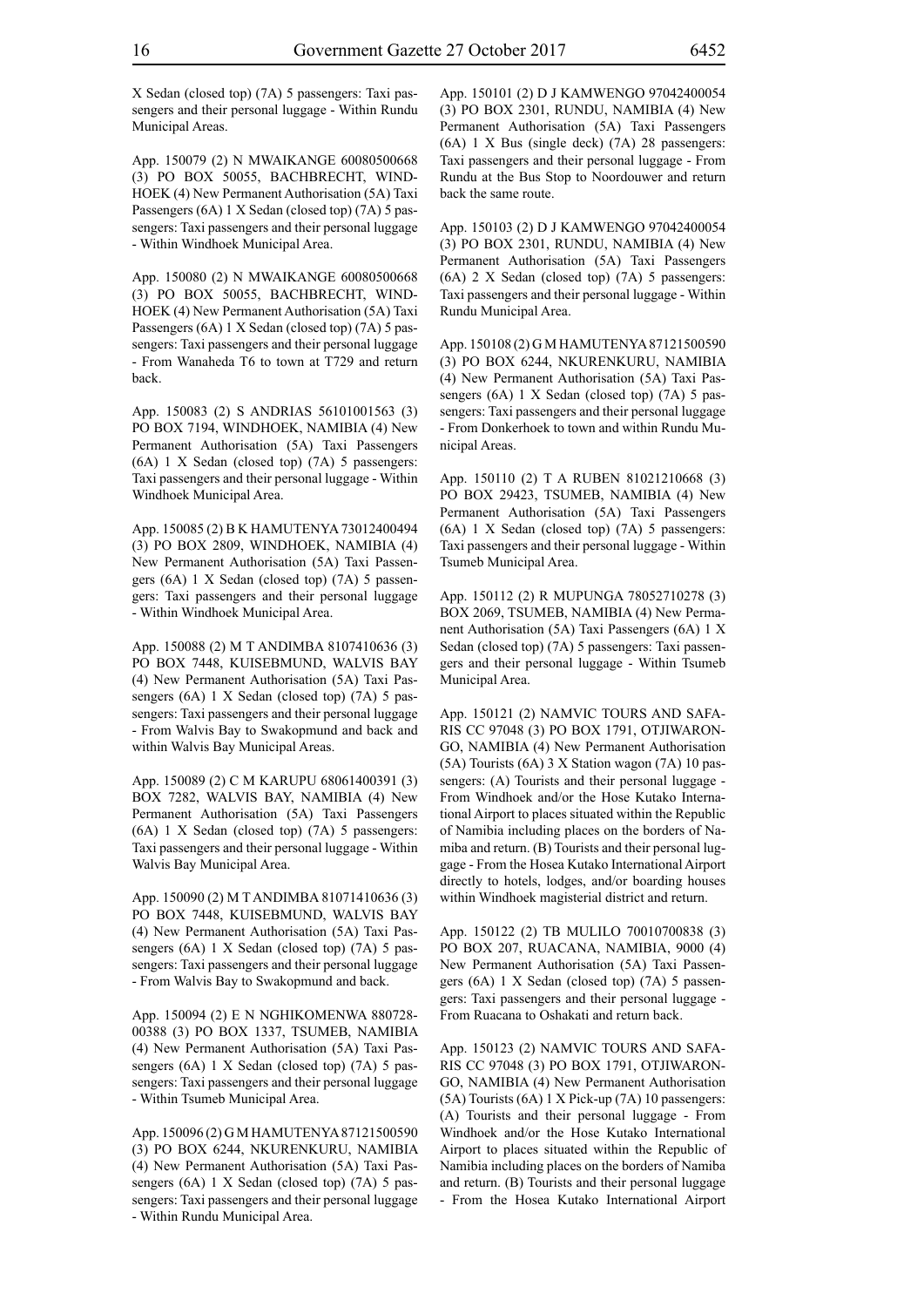directly to hotels, lodges, and/or boarding houses within Windhoek magisterial district and return.

App. 150124 (2) T NANYEMBA 72092500457 (3) BOX 2245, ONDANGWA, 0000 (4) New Permanent Authorisation (5A) Passengers (6A) 2 X Bus (single deck) (7A) 23 passengers: Passengers and their personal lugguage - From Oranjemund (designated Bus Stop by the Municipality) to Oshakati (designated Bus Stop by the Municipality) via Ondangwa and return.

App. 150129 (2) M N NAHAMBO 82080811077 (3) PO BOX 75125, SOWETO, WINDHOEK (4) New Permanent Authorisation (5A) Taxi Passengers (6A) 1 X Sedan (closed top) (7A) 5 passengers: Taxi passengers and their personal luggage - Within Windhoek Municipal Areas.

App. 150132 (2) B HANGWIYA 73070510132 (3) PO BOX 1570, OSHAKATI, NAMIBIA (4) New Permanent Authorisation (5A) Taxi Passengers (6A) 1 X Sedan (closed top) (7A) 5 passengers: Taxi passengers and their personal luggage. From Oshakati to Odibo and back the same route.

App. 150136 (2) ZARIS SAFARIS CC. 201510037 (3) BOX 86391, WINDHOEK (4) New Permanent Authorisation (5A) Tourists (6A) 1 X Pick-up (7A) 5 passengers: Tourists as well as their personal effects - From Windhoek and /or Hosea Kutako International Airport and/or other Airport in Namibia on Pre-booked tours with a minimum duration of three days to places situated within Namibia including places on the borders of Namibia with neighbouring countries and return to the places of embarkation subject to:

App. 150139 (2) J K UUKUNDE 81093010452 (3) PO BOX 70422, KHOMASDAL, WINDHOEK (4) New Permanent Authorisation (5A) Taxi Passengers (6A) 1 X Sedan (closed top) (7A) 5 passengers: Taxi passengers and their personal luggage. From taxi rank T244 Goreanagab Dam to town within Windhoek Municipal Area.

App. 150140 (2) M H NGWEDHA 75071000318 (3) PO BOX 625, ONDANGWA, NAMIBIA (4) New Permanent Authorisation (5A) Taxi Passengers (6A) 1 X Sedan (closed top) (7A) 5 passengers: Taxi passengers and their personal luggage. From Oshikango to Eenhana and return the same route.

App. 150141 (2) L N AIPINGE 73102400426 (3) BOX 76, WALVIS BAY (4) New Permanent Authorisation (5A) Taxi Passengers (6A) 1 X Sedan (closed top) (7A) 5 passengers: Taxi passengers and their personal luggage - From Walvis Bay to Swakopmund and within Walvis Bay Municipal Areas.

App. 150143 (2) L AMATSI 81101410418 (3) PO BOX 188, TSANDI, NAMIBIA (4) New Permanent Authorisation (5A) Taxi Passengers (6A) 1 X Sedan (closed top) (7A) 5 passengers: Taxi passengers and their personal luggage - Within Okahandja Municipal Areas.

App. 150148 (2) J N LEONARD 95111300414 (3) PO BOX 511, ONDANGWA, NAMIBIA (4) New Permanent Authorisation (5A) Taxi Passengers (6A) 1 X Sedan (closed top) (7A) 5 passengers: Taxi passengers and their personal luggage - From Ondangwa to Oshakati and return back.

App. 150151 (2) A UANEKEE 84021510133 (3) PO BOX 620, GROOTFONTEIN, NAMIBIA (4) New Permanent Authorisation (5A) Taxi Passengers (6A) 1 X Sedan (closed top) (7A) 5 passengers: Taxi passengers and their personal luggage - From Nedbank taxi rank to Soweto, Malanami and John Pandeni Location and within Grootfontein Municipal Areas.

App. 150152 (2) J TJIUIJU 88010100487 (3) PO BOX 1088, GROOTFONTEIN, NAMIBIA (4) New Permanent Authorisation (5A) Taxi Passengers (6A) 1 X Sedan (closed top) (7A) 5 passengers: Taxi passengers and their personal luggage - From John Pandeni Location to Millitary Base via Town and return back.

App. 150154 (2) F NANGOLO 81060210193 (3) PO BOX 3523, ONGWEDIVA, NAMIBIA (4) New Permanent Authorisation (5A) Taxi Passengers (6A) 1 X Sedan (closed top) (7A) 5 passengers: Taxi passengers and their personal luggage: From Ongwediva to Ondangwa and return the same route.

App. 150161 (2) L.I.O INNVESTMENT CC 2015- 15169 (3) PO BOX 40772, AUSSPANNPLATZ, WINDHOEK, NAMIBIA (4) New Permanent Authorisation (5A) Taxi Passengers (6A) 1 X Sedan (closed top) (7A) 5 passengers: Taxi passengers and their personal luggage: From Academia taxi rank T613 to town Nandos taxi rank T551 within Windhoek Municipal Area.

App. 150162 (2) R M SHINDJOBA 79122910409 (3) PO BOX 400945, WINDHOEK, NAMIBIA (4) New Permanent Authorisation (5A) Taxi Passengers (6A) 1 X Sedan (closed top) (7A) 5 passengers: Taxi passengers and their personal luggage: From Katutura Pick and Pay taxi rank T105 to town at Nandos taxi rank T551 within Windhoek Municipal Area.

App. 150163 (2) R M SHINDJOBA 79122910409 (3) PO BOX 400945, WINDHOEK, NAMIBIA (4) New Permanent Authorisation (5A) Taxi Passengers (6A) 1 X Sedan (closed top) (7A) 5 passengers: Taxi passengers and their personal luggage: From Katutura Pick and Pay taxi rank T105 to town at Wenhill taxi rank T723 within Windhoek Municipal Area.

App. 150166 (2) A HANGULA 79120310269 (3) PO BOX 61935, KATUTURA, WINDHOEK (4) New Permanent Authorisation (5A) Passengers (6A) 1 X Combi / Micro bus / Minibus (7A) 16 passengers: Passengers and their personal luggage: From Katutura in Windhoek to Nkurenkuru in Rundu and return the same route.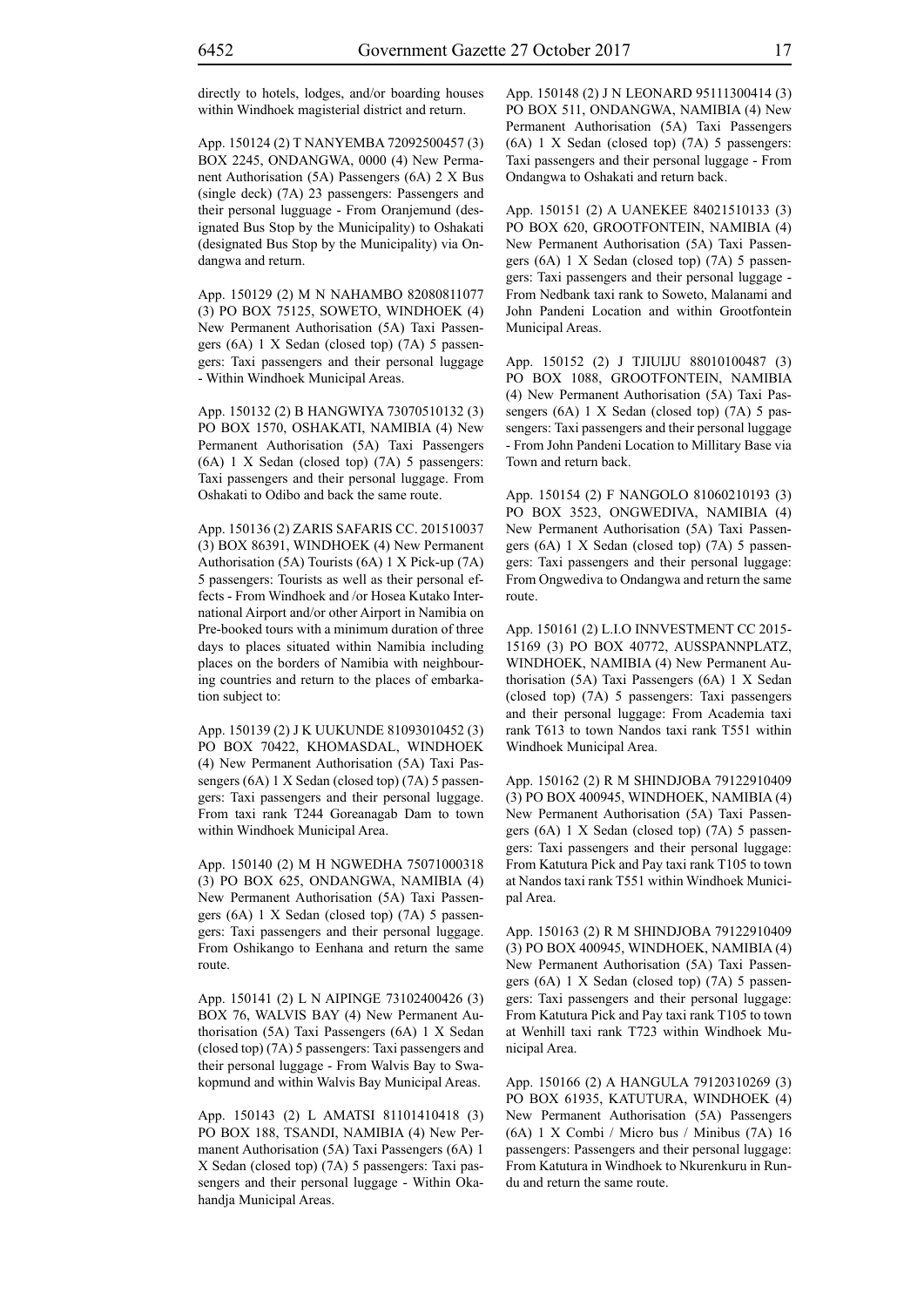App. 150169 (2) L D SHAHANGWAPO 76020- 210774 (3) PO BOX 62869, WANAHEDA, WIND-HOEK (4) New Permanent Authorisation (5A) Taxi Passengers (6A) 1 X Sedan (closed top) (7A) 5 passengers: Taxi passengers and their personal luggage: From Taxi rank T153 Havana to Kapps Farm Settlement and return the same route.

App. 150173 (2) SAVANNAH JOURNEYS CC 201412621 (3) BOX 72113, KHOMASDAL, WINDHOEK (4) New Permanent Authorisation (5A) Tourists (6A) 1 X Combi / Micro bus / Minibus (7A) 8 passengers: Tourists as well as their personal effects - From Windhoek to places situated within the Republic of Namibia and return.

App. 150176 (2) R M SHINDJOBA 79122910409 (3) PO BOX 400945, WINDHOEK, NAMIBIA (4) New Permanent Authorisation (5A) Taxi Passengers (6A) 1 X Sedan (closed top) (7A) 5 passengers: Taxi passengers and their personal luggage: From Katutura Pick and Pay taxi rank T105 to town at Shoprite taxi rank T501 within Windhoek Municipal Area.

App. 150180 (2) L.I.O INNVESTMENT CC 2015- 15169 (3) PO BOX 40772, AUSSPANNPLATZ, WINDHOEK, NAMIBIA (4) New Permanent Authorisation (5A) Taxi Passengers (6A) 1 X Sedan (closed top) (7A) 5 passengers: Taxi passengers and their personal luggage: From Academia taxi rank T613 to town Wernhill Park taxi rank T723 within Windhoek Municipal Area.

App. 150189 (2) A N MUGHONHORA 810331- 10183 (3) PO BOX 5090, DIVUNDU, NAMIBIA, 9000 (4) New Permanent Authorisation (5A) Taxi Passengers (6A) 1 X Combi / Micro bus / Minibus (7A) 12 passengers: Taxi passengers and their personal luggage - From Muhembo border post to Rundu and return back the same route.

App. 150193 (2) L A LOMBA 68021500360 (3) PO BOX 312, KARASBURG, NAMIBIA (4) New Permanent Authorisation (5A) Taxi Passengers (6A) 1 X Station wagon (7A) 7 passengers: Taxi passengers and their personal luggage - From Karasburg to Grunau and return back.

App. 150200 (2) R NENKAVU 70043000355 (3) PO BOX 23584, WINDHOEK, NAMIBIA, 9000 (4) New Permanent Authorisation (5A) Taxi Passengers (6A) 1 X Combi / Micro bus / Minibus (7A) 16 passengers: Taxi passengers and their personal luggage - From Windhoek to Oshakati and Ondangwa and return back.

App. 150204 (2) L NAUYOMA 65053000204 (3) PO BOX 23584, WINDHOEK, NAMIBIA (4) New Permanent Authorisation (5A) Taxi Passengers (6A) 1 X Sedan (closed top) (7A) 5 passengers: Taxi passengers and their personal luggage - From Mondesa Location Taxi rank to Swakopmund Secondary School and within Swakopmund Municipal Areas.

App. 150205 (2) I N IIPINGE 83050610425 (3) PO BOX 62373, WINDHOEK (4) New Permanent Authorisation (5A) Taxi Passengers (6A) 1 X Sedan (closed top) (7A) 5 passengers: Taxi passengers and their personal luggage - From Okuryangava T79 to town and return back.

App. 150207 (2) M KALIMA 71052510205 (3) PO BOX 1500, OKAHANDJA, NAMIBIA (4) New Permanent Authorisation (5A) Taxi Passengers (6A) 1 X Sedan (closed top) (7A) 5 passengers: Taxi passengers and their personal luggage - From Nau-Aib Location to town at Shoprite Taxi rank and Within Okahandja Municipal Areas.

App. 150211 (2) DELLY TOUR TRANSFERS CC. 201302164 (3) BOX 1455, WALVIS BAY (4) New Permanent Authorisation (5A) Tourists (6A) 1 X Station wagon (7A) 7 passengers: Tourists and their luggage - From Walvis Bay and or Hosea Kutako International Airport to hotels/lodges/guest house or places situated within the Republic of Namibia and return.

App. 150212 (2) SENTINEL TRANSFERS AND TOURS CC CC201707395 (3) PO BOX 61559, KATUTURA, WINDHOEK (4) New Permanent Authorisation (5A) Taxi Passengers (6A) 1 X Sedan (closed top) (7A) 5 passengers: Tourists and their personal luggage - From Windhoek and/or the Hose Kutako International Airport to places situated within the Republic of Namibia including places on the borders of Namiba and return.

App. 150217 (2) M AMADHILA 79102700158 (3) PO BOX 4231, WALVIS BAY, NAMIBIA (4) New Permanent Authorisation (5A) Taxi Passengers (6A) 1 X Sedan (closed top) (7A) 5 passengers: Taxi passengers and their personal luggage: From Namport Walvis Bay Bay to Mile 4 in Swakopmund and return the same route.

App. 150221 (2) RAB BUSINESS TRUST T/A SESEMBO HUNTING SAFARIS T21814 (3) PO BOX 7213, OTJIWARONGO, NAMIBIA (4) New Permanent Authorisation (5A) Tourists (6A) 1 X Pick-up (7A) 5 passengers: Tourists and their luggage - From Hosea Kutako International to places situated within the Republic of Namibia and back to Hosea Kutako International Airport.

App. 150222 (2) M HANGO 62020207907 (3) PO BOX 22969, WINDHOEK, NAMIBIA (4) New Permanent Authorisation (5A) Taxi Passengers (6A) 1 X Sedan (closed top) (7A) 5 passengers: Taxi passengers and their personal luggage: From taxi rank T1 to Katutura Hospital via within Windhoek Municipal Area.

App. 150223 (2) I N HISHIDIMBWA 90013100548 (3) PO BOX 11237, OSHAKATI, NAMIBIA (4) New Permanent Authorisation (5A) Taxi Passengers (6A) 1 X Sedan (closed top) (7A) 5 passengers: Taxi passengers and their personal luggage: From taxi rank T12 Oshakati to Ogongo Agricultural College and return the same route.

App. 150224 (2) D AMADHILA 56040700491 (3) PO BOX 3596, ONGWEDIVA, NAMIBIA (4) New Permanent Authorisation (5A) Passengers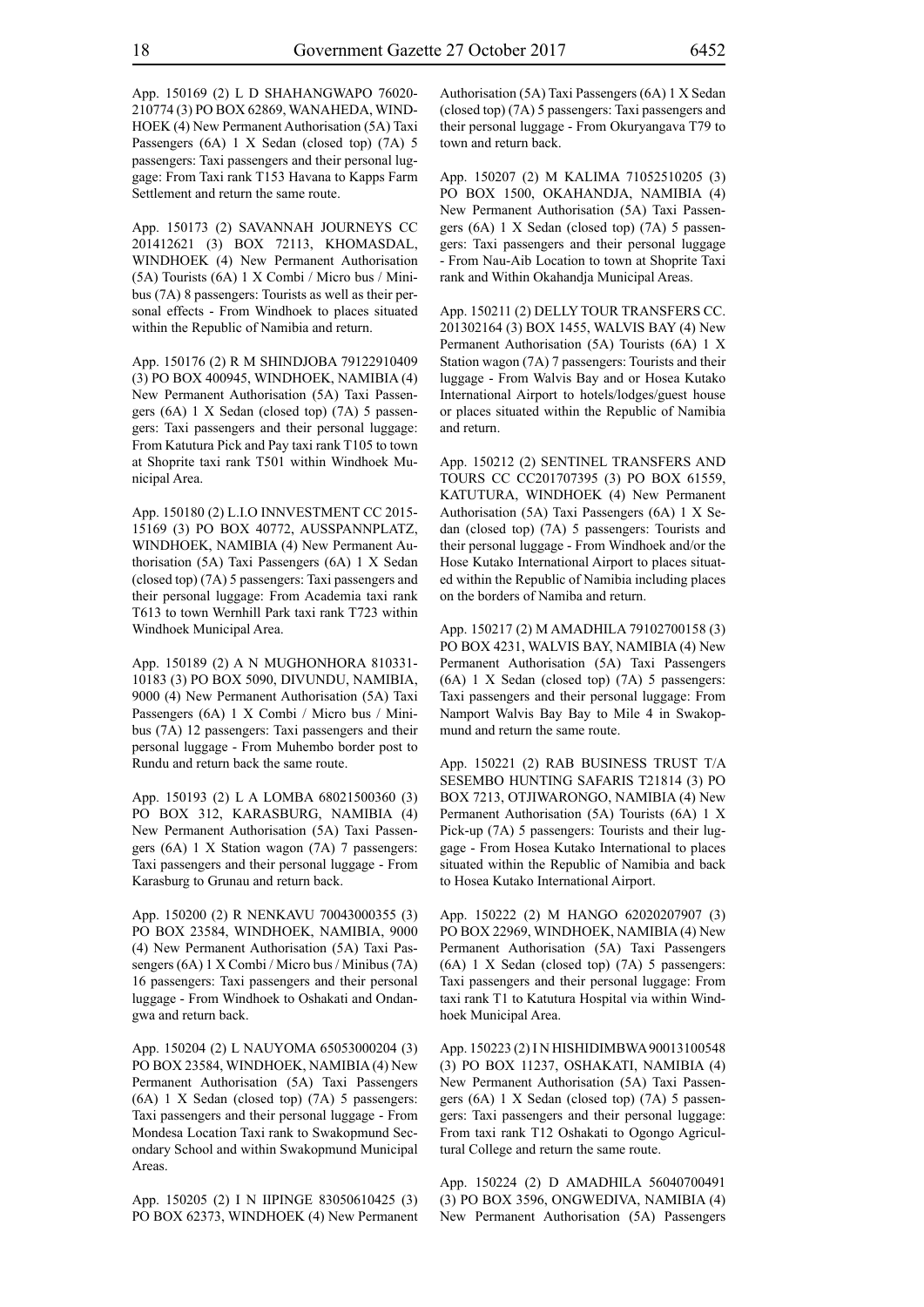(6A) 1 X Combi / Micro bus / Minibus (7A) 14 passengers: Passengers and their personal luggage: From Ongwediva to Grootfontein via Tsumeb and return the same route.

App. 150225 (2) J K ANTONIO 881206 0038 7 (3) PO BOX 15513, OSHAKATI, NAMIBIA (4) New Permanent Authorisation (5A) Taxi Passengers (6A) 1 X Sedan (closed top) (7A) 5 passengers: Taxi passengers and their personal luggage: From Ondangwa to Oshakati and return the same route.

App. 150230 (2) J H FERNANDES 84041310067 (3) PO BOX 99563, WINDHOEK, NAMIBIA (4) New Permanent Authorisation (5A) Taxi Passengers (6A) 1 X Sedan (closed top) (7A) 5 passengers: Taxi passengers and their personal luggage - From taxi rank 87 Okuryangava in Katutura to town within Windhoek Municipal Area.

App. 150231 (2) S A E T SHIYUKA 8803090067 (3) BOX 3401, WINDHOEK (4) New Permanent Authorisation (5A) Taxi Passengers (6A) 1 X Sedan (closed top) (7A) 5 passengers: Taxi passenges and their personal luggage - From taxi rank 519 Cimbabacia to town within Windhoek Municipal Area.

App. 150232 (2) F IIYAMBO 67091400623 (3) BOX 3657, WINDHOEK, 0000 (4) New Permanent Authorisation (5A) Taxi Passengers (6A) 1 X Sedan (closed top) (7A) 5 passengers: Taxi passengers and their personal luggage - From rank 723 Winterberg street Eros Within Windhoek Municipal Area

App. 150235 (2) J MATHEUS 93082100295 (3) PO BOX 1816, TSUMEB (4) New Permanent Authorisation (5A) Taxi Passengers (6A) 1 X Sedan (closed top) (7A) 5 passengers: Taxi passengers and their personal luggage - From Shandubala taxi rank T9 to town taxi rank 721 and back.

App. 150236 (2) KING HH AND SONS TRADING CC 201313322 (3) PO BOX 157, OKAHANDJA, NAMIBIA (4) New Permanent Authorisation (5A) Taxi Passengers (6A) 2 X Sedan (closed top) (7A) 5 passengers: Taxi passengers and their personal luggage: From the locations to town within Okahandja Municipal Area.

App. 150244 (2) E ELAGO 72110200340 (3) PO BOX 7049, KATUTURA, WINDHOEK, 9000 (4) New Permanent Authorisation (5A) Taxi Passengers (6A) 1 X Sedan (closed top) (7A) 5 passengers: Taxi passengers and their personal luggage - From Goreangab T208 to town at Wernhil Park Taxi rank and return back.

App. 150245 (2) E ELAGO 72110200340 (3) PO BOX 7049, KATUTURA, WINDHOEK, 9000 (4) New Permanent Authorisation (5A) Taxi Passengers (6A) 1 X Combi / Micro bus / Minibus (7A) 16 passengers: Taxi passengers and their personal luggage - From Goreangab Havana T244 to town at Wernhil Park taxi rank.

App. 150248 (2) I H MUTOTA 96060700128 (3) PO BOX 1705, EPEMBE, OHANGWENA (4) New Permanent Authorisation (5A) Taxi Passengers (6A) 1 X Station wagon (7A) 7 passengers: Taxi passengers and their personal luggage - From Ondangwa to Epembe and Eenhana and reuturn back.

App. 150249 (2) I SKRYWER 87030100174 (3) PO BOX 163, OTJIWARONGO, NAMIBIA (4) New Permanent Authorisation (5A) Taxi Passengers (6A) 1 X Sedan (closed top) (7A) 5 passengers: Taxi passengers and their personal luggage - Within Rehoboth Municipal Area.

App. 150250 (2) P ANDRE 61011300656 (3) PO BOX 61612, KATUTURA, NAMIBIA (4) New Permanent Authorisation (5A) Taxi Passengers (6A) 1 X Sedan (closed top) (7A) 5 passengers: Taxi passengers and their Luggages- - From taxi rank 74 Okuryangava Katutura to Town within Windhoek Municipal Area.

App. 150251 (2) N S ELUNGU 92050800150 (3) PO BOX 278, RUNDU, NAMIBIA (4) New Permanent Authorisation (5A) Taxi Passengers (6A) 1 X Sedan (closed top) (7A) 5 passengers: Taxi passengers and their personal luggage - From Sauyemwa to Kaisosi and return back.

App. 150253 (2) P ANDRE 61011300656 (3) PO BOX 61612, KATUTURA, NAMIBIA (4) New Permanent Authorisation (5A) Taxi Passengers (6A) 1 X Sedan (closed top) (7A) 5 passengers: Taxi passengers and their Luggages - From taxi rank 74 Okuryangava Katutura to Town within Windhoek Municipal Area.

App. 150255 (2) T D KANIME 87031400740 (3) PO BOX 5372, WINDHOEK, NAMIBIA (4) New Permanent Authorisation (5A) Taxi Passengers (6A) 1 X Sedan (closed top) (7A) 5 passengers: Taxi passengers and their personal luggage - From Wanaheda to Cimbebasia and back.

App. 150258 (2) S FILLEMON 61041400500 (3) BOX 62666, KATUTURA, WINDHOEK (4) New Permanent Authorisation (5A) Taxi Passengers (6A) 1 X Combi / Micro bus / Minibus (7A) 16 passengers: Taxi passengers and their personal luggage - From Greenwell to town at Wernhil Park and back.

App. 150262 (2) A SHIKOMBA 77050310287 (3) BOX 62276, KATUTURA, WINDHOEK (4) New Permanent Authorisation (5A) Taxi Passengers (6A) 1 X Sedan (closed top) (7A) 5 passengers: Taxi passengers and their personal luggage - From Golgotha to Wernhil Park and back.

App. 150266 (2) S KAMBONDE 81011110148 (3) PO BOX 5372, WINDHOEK, NAMIBIA (4) New Permanent Authorisation (5A) Taxi Passengers (6A) 1 X Sedan (closed top) (7A) 5 passengers: Taxi passengers and their personal luggage - From Soweto to taxi rank to Klein Windhoek and back.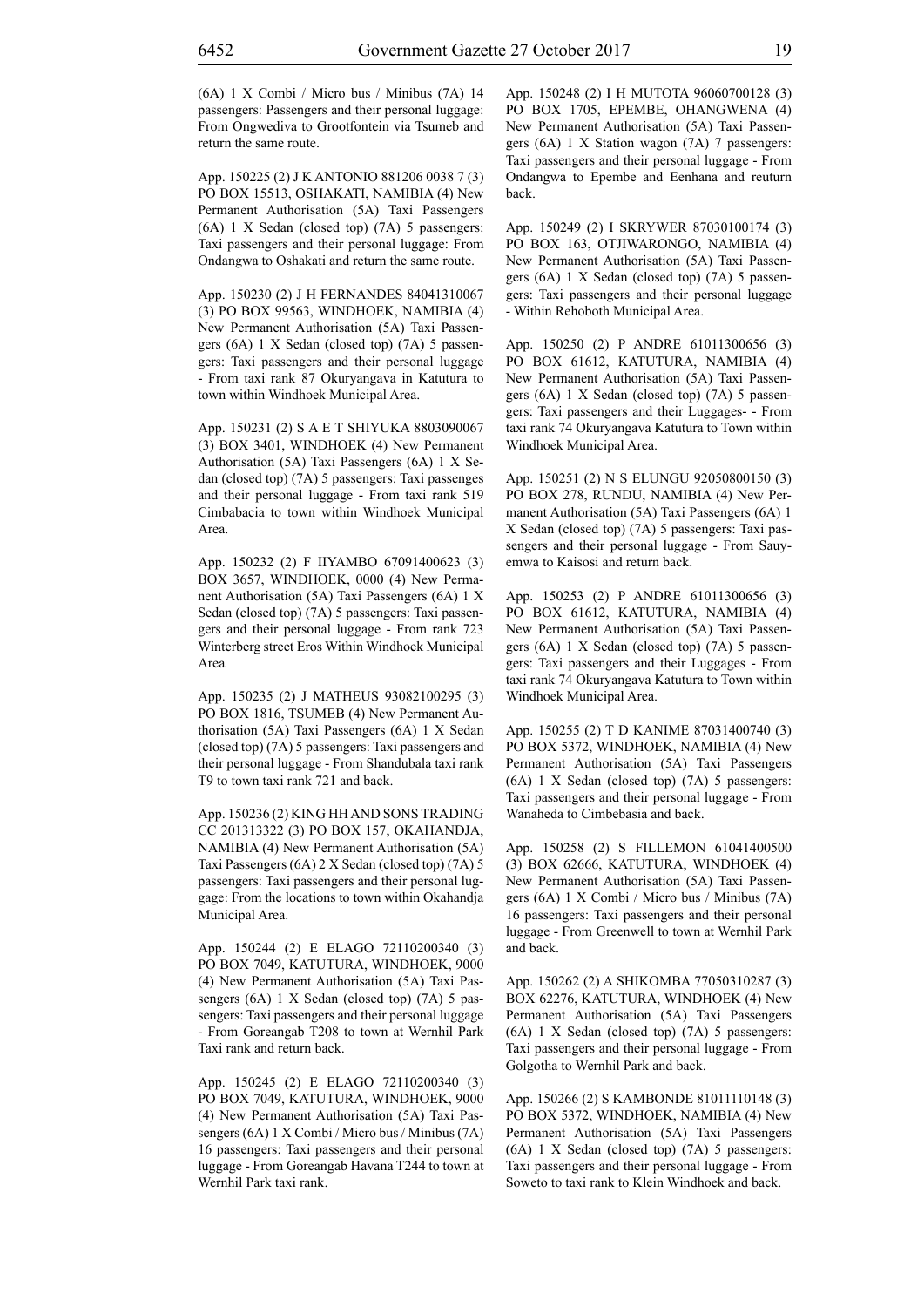App. 150270 (2) V H HAIPUTHA 82122810173 (3) PO BOX 1593, RUNDU, NAMIBIA (4) New Permanent Authorisation (5A) Taxi Passengers (6A) 1 X Sedan (closed top) (7A) 5 passengers: Taxi passengers and their personal luggage - Within Rundu Municipal Area.

App. 150271 (2) V H HAIPUTHA 82122810173 (3) PO BOX 1593, RUNDU, NAMIBIA (4) New Permanent Authorisation (5A) Taxi Passengers (6A) 1 X Sedan (closed top) (7A) 5 passengers: Taxi passengers and their personal luggage - Within Rundu Municipal Area.

App. 150273 (2) F A PAULUS 81092510435 (3) BOX 382, OKAHANDJA, NAMIBIA, 0000 (4) New Permanent Authorisation (5A) Taxi Passengers (6A) 1 X Sedan (closed top) (7A) 5 passengers: Taxi passengers and their personal luggage - Within Okahandja Municipal Area.

App. 150278 (2) A M JOSEPH 87121300637 (3) PO BOX 41029, AUSSPANNPLATZ, WIND-HOEK (4) New Permanent Authorisation (5A) Taxi Passengers (6A) 1 X Sedan (closed top) (7A) 5 passengers: Taxi passengers and their personal luggage - Within Windhoek Municipal Area.

App. 150281 (2) S K KAMUNOKO 82061510787 (3) BOX 41029, AUSSPANNPLATZ, WIND-HOEK (4) New Permanent Authorisation (5A) Taxi Passengers (6A) 1 X Sedan (closed top) (7A) 5 passengers: Taxi passengers and their personal luggage - Within Windhoek Municipal Area.

App. 150283 (2) M T SHISHOONA 76060800106 (3) PO BOX 60139, KATUTURA, WINDHOEK (4) New Permanent Authorisation (5A) Taxi Passengers (6A) 1 X Sedan (closed top) (7A) 5 passengers: Taxi passengers and their personal luggage - Within Windhoek Municipal Area.

App. 150284 (2) D KATOROLI 84061910388 (3) BOX 99349, EROS, 0000 (4) New Permanent Authorisation (5A) Taxi Passengers (6A) 1 X Sedan (closed top) (7A) 5 passengers: Taxi passengers and their Luggages- From taxi rank 74 Okahandja Park Katutura to Town within Windhoek Municipal Area

App. 150289 (2) J MATHEUS 93082100295 (3) PO BOX 1816, TSUMEB (4) New Permanent Authorisation (5A) Taxi Passengers (6A) 1 X Sedan (closed top) (7A) 5 passengers: Taxi passengers and their personal luggage - Within Tsumeb Municipal Area.

App. 150290 (2) E M SILISHEBO 85072010678 (3) BOX 8485, NARRAVILLE, WALVIS BAY (4) New Permanent Authorisation (5A) Taxi Passengers (6A) 1 X Overland Truck (7A) 5 passengers: Taxi passengers and their personal luggage - From Walvis bay to Swakopmund and back within Walvis Bay Municipal Area.

App. 150292 (2) R A IIYAMBO 79082200171 (3) PO BOX 11398, OSHAKATI, 9000 (4) New Permanent Authorisation (5A) Taxi Passengers (6A) 1 X Sedan (closed top) (7A) 5 passengers: Taxi passengers and their personal luggage - Oshakati to Ondangwa and return back.

App. 150293 (2) L T E SIMEON 96040100079 (3) PO BOX 2903, OSHAKATI (4) New Permanent Authorisation (5A) Taxi Passengers (6A) 1 X Sedan (closed top) (7A) 5 passengers: Taxi passengers and their personal luggage - From Oshikuku to Oshakati and back.

App. 150296 (2) S N SHUUMBWA 85072510255 (3) PO BOX 3138, ONDANGWA, NAMIBIA (4) New Permanent Authorisation (5A) Taxi Passengers (6A) 1 X Sedan (closed top) (7A) 5 passengers: Taxi passengers and their personal luggage: From Oluno to Oshikuku vai Oshakati and return the same route.

App. 150298 (2) M K NAMHINO 79042910488 (3) PO BOX 63135, WANAHEDA, WINDHOEK (4) New Permanent Authorisation (5A) Taxi Passengers (6A) 1 X Sedan (closed top) (7A) 5 passengers: Taxi passengers and their personal luggage: From taxi rank T205 Goreangab Dam to Central Hospital and NUST via town within Winhoek Municipal Area.

App. 150299 (2) IZELDA HANDURA 790630- 10338 (3) PO BOX 4393, WINDHOEK (4) New Permanent Authorisation (5A) Taxi Passengers (6A) 1 X Combi / Micro bus / Minibus (7A) 16 passengers: Taxi passengers and their personal luggage - From Khomasdal T28 to town and back.

App. 150300 (2) F N SHIIMBI 91102300098 (3) PO BOX 65147, KATUTURA, WINDHOEK (4) New Permanent Authorisation (5A) Passengers (6A) 1 X Combi / Micro bus / Minibus (7A) 16 passengers: Taxi Passages and their personal lagguges: From taxi rank T115 Havanna to UNAM and Cimbebacia via to town within Windhoek Municipal Area.

App. 150301 (2) H MUKOKO 76021900162 (3) PO BOX 23015, WINDHOEK, NAMIBIA (4) New Permanent Authorisation (5A) Taxi Passengers (6A) 1 X Combi / Micro bus / Minibus (7A) 16 passengers: Taxi passengers and their personal luggage - Within Windhoek Municipal Area.

App. 150303 (2) N N RUBEN 70082600414 (3) PO BOX 48, LÜDERITZ, NAMIBIA (4) New Permanent Authorisation (5A) Passengers (6A) 1 X Combi / Micro bus / Minibus (7A) 16 passengers: Passengers and their personal luggage: From Lüderitz to Outapi and return the same route.

App. 150304 (2) E S NALYEENDE 76041600318 (3) PO BOX 61, OPUWO, NAMIBIA (4) New Permanent Authorisation (5A) Passengers (6A) 1 X Bus (single deck) (7A) 26 passengers: Passengers and their personal luggage: From Opuwo to Oranjemund and return the same route.

App. 150309 (2) Q D HOEBES 95011600963 (3) PO BOX 123, REHOBOTH, NAMIBIA (4) New Permanent Authorisation (5A) Taxi Passengers (6A) 1 X Sedan (closed top) (7A) 5 passengers: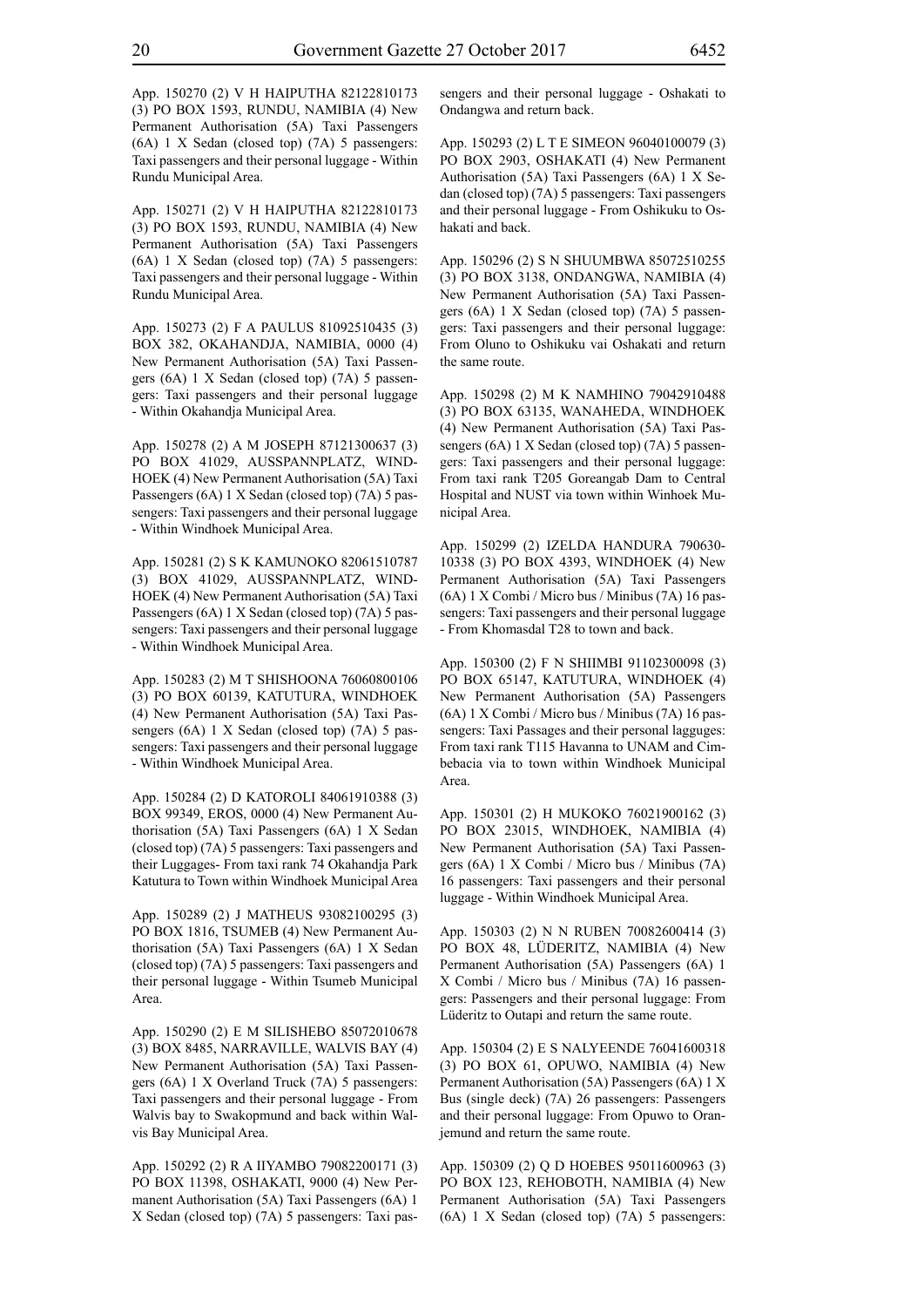Taxi passengers and their personal luggage - Within Rehoboth Municipal Area.

App. 150310 (2) I SKRYWER 87030100174 (3) PO BOX 163, OTJIWARONGO, NAMIBIA (4) New Permanent Authorisation (5A) Taxi Passengers (6A) 1 X Sedan (closed top) (7A) 5 passengers: Taxi passengers and their personal luggage - From Etambi to Town Square and return..

App. 150315 (2) A SHIKOMBA 77050310287 (3) BOX 62276, KATUTURA, WINDHOEK (4) New Permanent Authorisation (5A) Taxi Passengers (6A) 1 X Combi / Micro bus / Minibus (7A) 16 passengers: Taxi passengers and their personal luggage - From Golgota taxi rank to town at Wernhil Park and back.

App. 150318 (2) F N KAMATI 80091010330 (3) PO BOX 31841, ONGWEDIVA, NAMIBIA (4) New Permanent Authorisation (5A) Taxi Passengers (6A) 1 X Sedan (closed top) (7A) 5 passengers: Taxi passengers and their personal luggage - From Ongwediva to Oshikango and return back.

App. 150325 (2) H SHIKU 80080910238 (3) PO BOX 278, RUNDU, NAMIBIA (4) New Permanent Authorisation (5A) Taxi Passengers (6A) 1 X Sedan (closed top) (7A) 5 passengers: Taxi passengers and their personal luggage - From Kaisosi Location to town and return.

App. 150328 (2) M M LIKORO 84040210247 (3) PO BOX 1257, WINDHOEK, NAMIBIA, 9000 (4) New Permanent Authorisation (5A) Taxi Passengers (6A) 1 X Combi / Micro bus / Minibus (7A) 16 passengers: Taxi passengers and their personal luggage - From Okuryangava T80 to Eros and back.

App. 150330 (2) HAUKONGO A N 79071110362 (3) BOX 62215, KATUTURA, WINDHOEK (4) New Permanent Authorisation (5A) Taxi Passengers (6A) 1 X Sedan (closed top) (7A) 5 passengers: Taxi passengers and their personal luggage - From Kleine Kuppe to town at Shoprite Taxi rank and return back.

App. 150334 (2) V HAUKONGO 72120200440 (3) PO BOX 62215, KATUTURA, WINDHOEK, 00000 (4) New Permanent Authorisation (5A) Taxi Passengers (6A) 1 X Sedan (closed top) (7A) 5 passengers: Taxi passengers and their personal luggage - Within Windhoek Municipal Area.

App. 150343 (2) J MARKUS 79060410467 (3) PO BOX 650, OSHAKATI, NAMIBIA (4) New Permanent Authorisation (5A) Taxi Passengers (6A) 1 X Station wagon (7A) 7 passengers: Taxi passengers and their personal luggage - From Oshakati to Ondangwa and return back.

App. 150345 (2) D AMADHILA 63050201223 (3) BOX 62304, KATUTURA, WINDHOEK, NA-MIBIA (4) New Permanent Authorisation (5A) Taxi Passengers (6A) 1 X Sedan (closed top) (7A) 5 passengers: Taxi passengers and their personal luggage - From Katutura T161 Monte Cristo road to town at Tal street and return back.

App. 150347 (2) P SILAS 81032410159 (3) PO BOX 7637, WINDHOEK, NAMIBIA (4) New Permanent Authorisation (5A) Taxi Passengers (6A) 1 X Sedan (closed top) (7A) 5 passengers: Taxi passengers and their personal luggage - From Town to Grove Mall and return back.

App. 150349 (2) P SILAS 81032410159 (3) PO BOX 7637, WINDHOEK, NAMIBIA (4) New Permanent Authorisation (5A) Taxi Passengers (6A) 1 X Sedan (closed top) (7A) 5 passengers: Taxi passengers and their personal luggage - From Pioneerspark to Maerua Mall and return back.

App. 150354 (2) P K KAROMO 77070700334 (3) PO BOX 4917, WALVIS BAY, NAMIBIA (4) New Permanent Authorisation (5A) Taxi Passengers (6A) 1 X Sedan (closed top) (7A) 5 passengers: Taxi passengers and their personal luggage - From Tutaleni location to town and within Walvis Bay and return back.

App. 150359 (2) H I KATANGA 73010101112 (3) PO BOX 5661, WALVIS BAY, NAMIBIA (4) New Permanent Authorisation (5A) Taxi Passengers (6A) 1 X Sedan (closed top) (7A) 5 passengers: Taxi passengers and their personal luggage - From Walvis Bay to Swakopmund and return back.

App. 150360 (2) M R SITJI 70020800517 (3) PO BOX 5661, WALVIS BAY, NAMIBIA (4) New Permanent Authorisation (5A) Taxi Passengers (6A) 1 X Sedan (closed top) (7A) 5 passengers: Taxi passengers and their personal luggage - From Walvis Bay to Swakopmund and within Walvis Bay and return back.

App. 150361 (2) R R THOMAS 79050411037 (3) PO BOX 64105, OKURYANGAVA, WINDHOEK (4) New Permanent Authorisation (5A) Taxi Passengers (6A) 1 X Sedan (closed top) (7A) 5 passengers: Taxi passengers and their personal luggage - From Kasote to Sauyemwa Settlement and within Rundu Municipal Areas.

App. 150362 (2) P SHIVOLO 820106 10277 (3) PO BOX 375, RUNDU, NAMIBIA, 9000 (4) New Permanent Authorisation (5A) Taxi Passengers (6A) 1 X Sedan (closed top) (7A) 5 passengers: Taxi passengers and their personal luggage: Within Rundu Town Municipal Area.

App. 150363 (2) M NDJAVERA 91011200422 (3) PO BOX 21036, WINDHOEK, NAMIBIA (4) New Permanent Authorisation (5A) Taxi Passengers (6A) 1 X Sedan (closed top) (7A) 5 passengers: Taxi passengers and their personal luggage - Within Windhoek Municipal Area.

App. 150364 (2) P K MWAYIFANANGE 910920- 00186 (3) PO BOX 2000, RUNDU, NAMIBIA (4) New Permanent Authorisation (5A) Taxi Passengers (6A) 1 X Sedan (closed top) (7A) 5 passengers: Taxi passengers and their personal luggage: Within Rundu Town Municipal Area.

App. 150366 (2) S MWAIFANANGE 94112900767 (3) PO BOX 61077, KATUTURA, WINDHOEK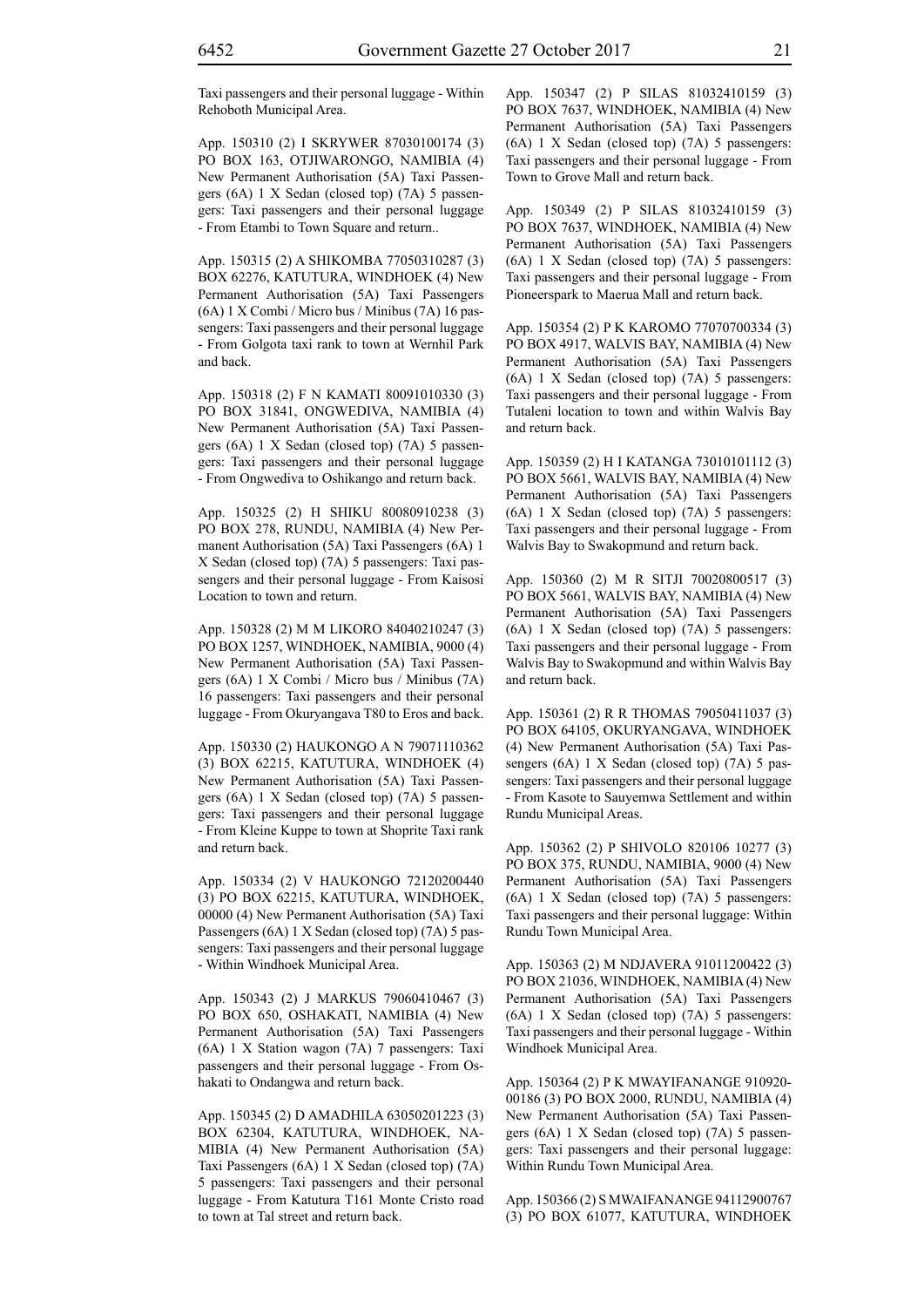(4) New Permanent Authorisation (5A) Taxi Passengers (6A) 1 X Sedan (closed top) (7A) 5 passengers: Taxi passengers and their personal luggage: Within Rundu Town Municipal Area.

App. 150370 (2) T N NDEULITA 7502030088 (3) BOX 2481, OSHIKANGO, 0000 (4) New Permanent Authorisation (5A) Taxi Passengers (6A) 1 X Sedan (closed top) (7A) 5 passengers: Taxi passenger and their personal luggage - From Oshikonga to Ondangwa.

App. 150371 (2) A MOONGO 69042310022 (3) BOX 1221, OSHAKATI (4) New Permanent Authorisation (5A) Taxi Passengers (6A) 1 X Sedan (closed top) (7A) 5 passengers: Taxi passenger and their personal luggage-from Ongwediva, Ondangwa and Oshakati

App. 150374 (2) G L BOYSEN 83120810282 (3) PO BOX 1425, KEETMANSHOOP, NAMIBIA (4) New Permanent Authorisation (5A) Taxi Passengers (6A) 1 X Sedan (closed top) (7A) 5 passengers: Taxi passengers and their personal luggage - Within Keetmanshoop Municipal Area.

App. 150375 (2) E GORESEB 88091000294 (3) BOX 75048, SOWETO, WINDHOEK (4) New Permanent Authorisation (5A) Taxi Passengers (6A) 1 X Combi / Micro bus / Minibus (7A) 16 passengers: Taxi passengers and their personal luggage - From Windhoek to Khorixas and return back.

App. 150376 (2) F MOGOTSI 92122800658 (3) BOX 9608, EROS, WINDHOEK (4) New Permanent Authorisation (5A) Taxi Passengers (6A) 1 X Sedan (closed top) (7A) 5 passengers: Taxi passengers and their personal luggage - From Wanaheda T251 to City Center T723 and return back.

App. 150378 (2) H H MAUNDU 51122000111 (3) PO BOX 43, OPUWO, NAMIBIA (4) New Permanent Authorisation (5A) Taxi Passengers (6A) 1 X Combi / Micro bus / Minibus (7A) 16 passengers: Passengers and their personal luggage - From Opuwo to Ngama and return the same route.

App. 150379 (2) A XOAGUS 84072610658 (3) PO BOX 5809, AUSSPANNPLATZ, WINDHOEK (4) New Permanent Authorisation (5A) Taxi Passengers (6A) 1 X Sedan (closed top) (7A) 5 passengers: Taxi passengers and their personal luggage - From Otjomuise T359 to City Centre T723 and return back.

App. 150380 (2) S P T HAILAPA 91093000767 (3) PO BOX 96220, WINDHOEK, NAMIBIA, 00000 (4) New Permanent Authorisation (5A) Taxi Passengers (6A) 1 X Sedan (closed top) (7A) 5 passengers: Taxi passengers and their personal luggage - From Okuryangava T63 to town and return back.

App. 150381 (2) I PESHA 75042500235 (3) PO BOX 7905, KATUTURA, WINDHOEK, NA-MIBIA (4) New Permanent Authorisation (5A) Taxi Passengers (6A) 1 X Combi / Micro bus / Minibus (7A) 16 passengers: Taxi passengers and their personal luggage: from taxi rank T152 Goreangab Dam to Omeya and Kleine Kuppe via town within Windhoek Municipal Area.

App. 150382 (2) F F NDARA 77021100272 (3) BOX 64105, OKURYANGAVA, WINDHOEK, 0000 (4) New Permanent Authorisation (5A) Taxi Passengers (6A) 1 X Sedan (closed top) (7A) 5 passengers: Taxi passengers and their personal luggage - Within Windhoek Municipal Area.

App. 150384 (2) F UGWANGA 80102510660 (3) BOX 61292, WINDHOEK, 0000 (4) New Permanent Authorisation (5A) Passengers (6A) 2 X Combi / Micro bus / Minibus (7A) 14 passengers: Passenger and their personal luggage - From Windhoek Monte Cristo bustop to Oshakati bustop return via the same route.

App. 150389 (2) S G SHAANIKA 87072900160 (3) PO BOX 11696, OSHAKATI, NAMIBIA, 9000 (4) New Permanent Authorisation (5A) Taxi Passengers (6A) 1 X Sedan (closed top) (7A) 5 passengers: Taxi passengers and their personal luggage: From Oshakati to Oshikango via Ondangwa and return the same route.

App. 150394 (2) E W LEWIN 86052100157 (3) PO BOX 6571, AUSSPANNPLATZ, WINDHOEK (4) New Permanent Authorisation (5A) Taxi Passengers (6A) 1 X Combi / Micro bus / Minibus (7A) 14 passengers: Taxi passengers and their personal luggage - From Wanaheda T288 Woerman Block to town at City Center T707 and return back.

App. 150397 (2) N N HAMUMOKOLA 840906- 10222 (3) BOX 1805, WINDHOEK, NAMIBIA, 9000 (4) New Permanent Authorisation (5A) Taxi Passengers (6A) 1 X Sedan (closed top) (7A) 5 passengers: Taxi passengers and their personal luggage: From taxi rank T22 to City Centre taxi rank T721 and within Windhoek Municipal Area.

App. 150402 (2) N SHIFETA 79111100095 (3) BOX 2010, OSHIKANGO, NAMIBIA, 9000, 9000 (4) New Permanent Authorisation (5A) Taxi Passengers (6A) 1 X Station wagon (7A) 7 passengers: Taxi passengers and their personal luggage : From Oshikango, Ondangwa and Oshakati and return back the same route.

App. 150407 (2) ABBA TOURS & SAFARIS CC201704532 (3) PO BOX 4399, WINDHOEK, NAMIBIA (4) New Permanent Authorisation (5A) Tourists (6A) 1 X Sedan (closed top) (7A) 5 passengers: Tourists and their personal luggage - From Windhoek and/or the Hose Kutako International Airport to places situated within the Republic of Namibia including places on the borders of Namiba and return.

App. 150408 (2) OZOMENJETOUR AND SAFA-RIS CLOSE CORPORATION CC201708503 (3) PO BOX 25, OUTJO, NAMIBIA (4) New Permanent Authorisation (5A) Tourists (6A) 1 X Pickup (7A) 9 passengers: Tourists and their personal luggage - From Windhoek and/or the Hose Kutako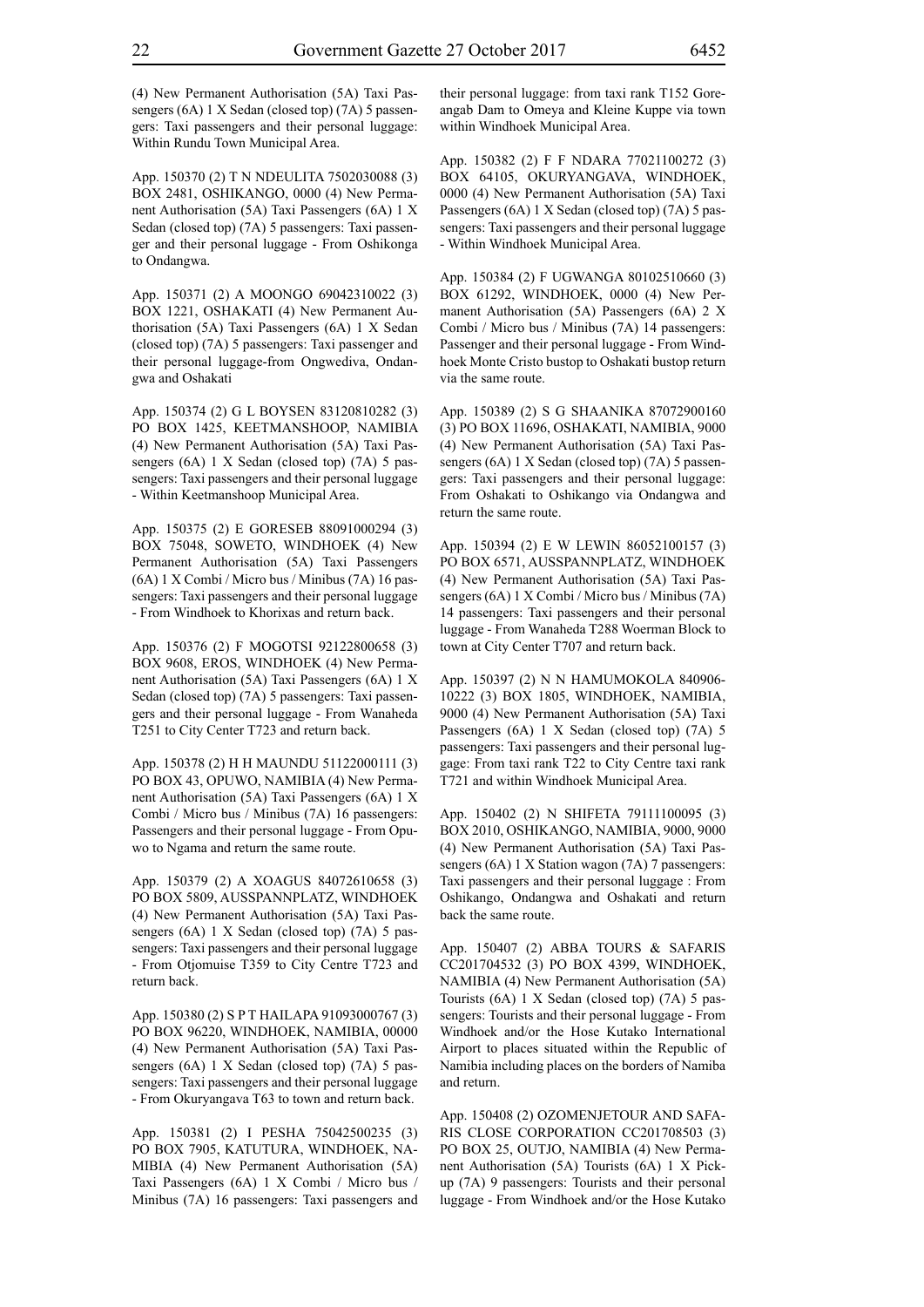International Airport to places situated within the Republic of Namibia including places on the borders of Namiba and return.

App. 150409 (2) S KULO 88061200074 (3) PO BOX 360, SWAKOPMUND, NAMIBIA (4) New Permanent Authorisation (5A) Taxi Passengers (6A) 1 X Sedan (closed top) (7A) 5 passengers: Taxi passengers and their personal luggage: Within Swakopmund Municipal Area and from Swakopmund to Walvis Bay and return the same route.

App. 150413 (2) G HAIFO 80020410603 (3) PO BOX 8367, SWAKOPMUND, NAMIBIA (4) New Permanent Authorisation (5A) Taxi Passengers (6A) 1 X Sedan (closed top) (7A) 5 passengers: Taxi passengers and their personal luggage - Within Swakopmund Municipal Area and from Swakopmund to Walvis Bay and return the same route.

App. 150422 (2) S LUKAS 84050410133 (3) PO BOX 60604, KATUTURA, WINDHOEK (4) New Permanent Authorisation (5A) Taxi Passengers (6A) 2 X Sedan (closed top) (7A) 5 passengers: Taxi passengers and their personal luggage - From Shandumbala T31 to UNAM Main Campus and return back.

App. 150423 (2) G J NATHANAEL 75091700609 (3) PO BOX 63269, WANAHEDA, WINDHOEK, 9000 (4) New Permanent Authorisation (5A) Taxi Passengers (6A) 2 X Combi / Micro bus / Minibus (7A) 16 passengers: Taxi passengers and their personal luggage - From Windhoek to Okahao via Otsandi and return back.

App. 150424 (2) P NAILENGE 76081900339 (3) PO BOX 2995, ONDANGWA, NAMIBIA (4) New Permanent Authorisation (5A) Taxi Passengers (6A) 1 X Sedan (closed top) (7A) 5 passengers: Taxi passengers and their personal luggage - From Ondangwa to Omuthiya and return back to Ondangwa.

App. 150425 (2) P NAILENGE 76081900339 (3) PO BOX 2995, ONDANGWA, NAMIBIA (4) New Permanent Authorisation (5A) Taxi Passengers (6A) 1 X Sedan (closed top) (7A) 5 passengers: Taxi passengers and their personal luggage - From Onfangwa to Oshakati and return back.

App. 150426 (2) S K NEPEMBE 82081410613 (3) PO BOX 63300, WANAHEDA, WINDHOEK (4) New Permanent Authorisation (5A) Taxi Passengers (6A) 1 X Sedan (closed top) (7A) 5 passengers: Taxi passengers and their personal luggage - Within Windhoek Municipal Area.

App. 150427 (2) T ITAMARO 87092500753 (3) BOX 60323, WINDHOEK, NAMIBIA (4) New Permanent Authorisation (5A) Taxi Passengers (6A) 1 X Sedan (closed top) (7A) 5 passengers: Taxi passengers and their personal luggage - From Ombili bus Stop to Grove Mall and Kleine Kuppe.

App. 150428 (2) K MURUMBUA 67041000427 (3) PO BOX 62410, KATUTURA, WINDHOEK (4) New Permanent Authorisation (5A) Taxi Passengers (6A) 1 X Sedan (closed top) (7A) 5 passengers: Taxi passengers and their personal luggage - From Otjomuise T358 to Olympia T586 and Within Windhoek Municipal Area.

App. 150429 (2) F F NDARA 77021100272 (3) BOX 64105, OKURYANGAVA, WINDHOEK, 0000 (4) New Permanent Authorisation (5A) Taxi Passengers (6A) 1 X Combi / Micro bus / Minibus (7A) 16 passengers: Taxi passengers and their personal luggage - From Windhoek to Rundu and Katima Mulilo and return back.

App. 150430 (2) F UUNONA 85012610121 (3) BOX 3199, WALVIS BAY, NAMIBIA, 0000 (4) New Permanent Authorisation (5A) Taxi Passengers (6A) 1 X Sedan (closed top) (7A) 5 passengers: Taxi passengers and their personal luggage - Within Walvis Bay Municipal Area.

App. 150431 (2) S AMADHILA 65021500074 (3) PO BOX 61935, KATUTURA, NAMIBIA (4) New Permanent Authorisation (5A) Taxi Passengers (6A) 1 X Combi / Micro bus / Minibus (7A) 16 passengers: Taxi-passengers and their personal luggage - From Katutura T35 to Klein Windhoek and return back.

App. 150432 (2) J F S HAUFILA 93080400356 (3) PO BOX 25913, WINDHOEK, NAMIBIA (4) New Permanent Authorisation (5A) Taxi Passengers (6A) 1 X Sedan (closed top) (7A) 5 passengers: Taxi passengers and their personal luggage - Between T62 and T729 and return back.

App. 150437 (2) H B KATANGOLO 95100100281 (3) PO BOX 61478, KATUTURA, WINDHOEK, NAMIBIA (4) New Permanent Authorisation (5A) Taxi Passengers (6A) 1 X Sedan (closed top) (7A) 5 passengers: Taxi passengers and their personal luggage - From Havanna taxi rank to UNAM taxi rank T504 via town, Academia and within Windhoek Municipal Area.

App. 150438 (2) M ANGULA 73041000512 (3) PO BOX 61478, WINDHOEK, NAMIBIA (4) New Permanent Authorisation (5A) Taxi Passengers (6A) 1 X Sedan (closed top) (7A) 5 passengers: Txi passangers and their personal luggage - From Havanna to town, UNAM, Cimbebacia taxi rank and within Windhoek Municipal Area.

App. 150439 (2) K A DAVID 76080510391 (3) BOX 22318, WINDHOEK, 0000 (4) New Permanent Authorisation (5A) Taxi Passengers (6A) 2 X Sedan (closed top) (7A) 5 passengers: Taxi passenger and their personal luggage - From rank 74 Okuryangava to Town Wernhil Park within Windhoek Municipal Area

App. 150440 (2) M N JOHANNES 87030100875 (3) PO BOX 2379, ONDANGWA, NAMBIA (4) New Permanent Authorisation (5A) Taxi Passengers (6A) 1 X Sedan (closed top) (7A) 5 passengers: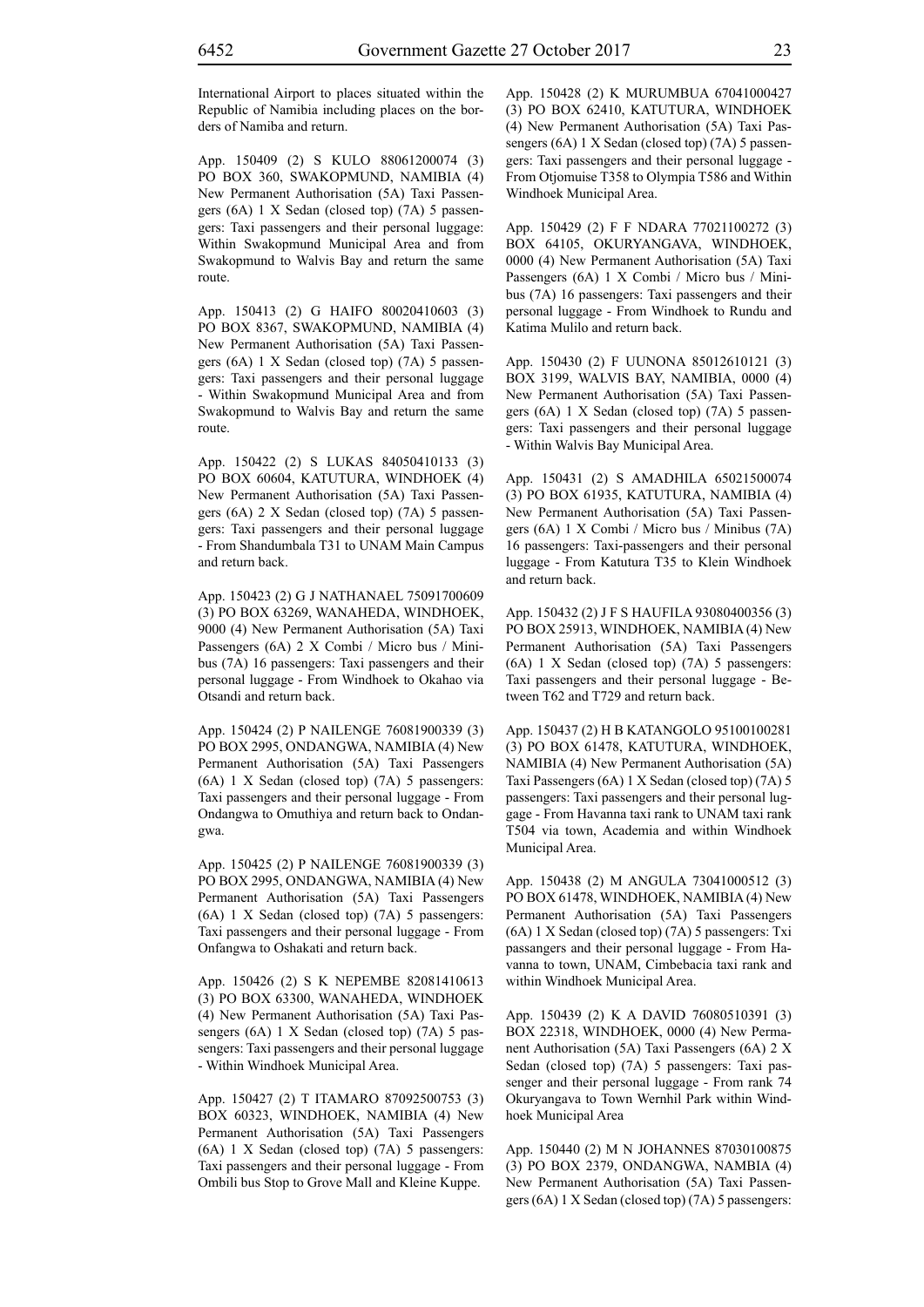Taxi Passangers and their personal luggage - From Oshakati to Ondangwa and return the same route.

App. 150441 (2) K A DAVID 76080510391 (3) BOX 22318, WINDHOEK, 0000 (4) New Permanent Authorisation (5A) Taxi Passengers (6A) 1 X Station wagon (7A) 7 passengers: Taxi passenger and their personal luggage - From rank Klein Kuppe to town within Windhoek Municipal Area

App. 150442 (2) A JOHANNES 78101500308 (3) PO BOX 2379, ONDANGWA, NAMIBIA, 9000 (4) New Permanent Authorisation (5A) Taxi Passengers (6A) 1 X Sedan (closed top) (7A) 5 passengers: Taxi passangers and their personal luggage - From Oshakati to Ondangwa and return the same route.

App. 150443 (2) L N HALUDILU 84083010355 (3) PO BOX 3421, WINDHOEK, NAMIBIA (4) New Permanent Authorisation (5A) Taxi Passengers (6A) 1 X Combi / Micro bus / Minibus (7A) 16 passengers: Taxi passangers and their personal luggage- From Havanna T33 to UNAM T501 and within Windhoek Municipal Area.

App. 150446 (2) L N HALUDILU 84083010355 (3) PO BOX 3421, WINDHOEK, NAMIBIA (4) New Permanent Authorisation (5A) Taxi Passengers (6A) 1 X Combi / Micro bus / Minibus (7A) 16 passengers: Taxi passangers and their personal luggage- From taxi rank T318 Okahandja Park to Wernhil Park and within Windhoek Municipal Area.

App. 150447 (2) F F NDARA 77021100272 (3) BOX 64105, OKURYANGAVA, WINDHOEK, 0000 (4) New Permanent Authorisation (5A) Taxi Passengers (6A) 1 X Station wagon (7A) 7 passengers: Taxi passangers and their personal luggage-From taxi T60 Babiloni to taxi rank T54 Okuryangava and within Windhoek municiapal area.

App. 150449 (2) S ELIAKIM 48090700322 (3) BOX 496, GROOTFONTEIN (4) New Permanent Authorisation (5A) Taxi Passengers (6A) 1 X Combi / Micro bus / Minibus (7A) 15 passengers: Taxi passangers and their personal luggage- From Oshakati to Katima Mulilo and return back the same route.

App. 150452 (2) G ASHILELO 83021910068 (3) PO BOX 3673, ROCKY CREST, WINDHOEK (4) New Permanent Authorisation (5A) Taxi Passengers (6A) 1 X Sedan (closed top) (7A) 5 passengers: Taxi passangers and their personal luggage-From Otiomuise T356 to Grove Mall via town and within Windhoek Municipal Area.

App. 150459 (2) J N HIPULILE 91051700353 (3) P BOX 1324, LÜDERITZ, NAMIBIA (4) New Permanent Authorisation (5A) Taxi Passengers (6A) 1 X Sedan (closed top) (7A) 5 passengers: Taxi passangers and their personal luggage - Within Lüderitz Municipal Area.

App. 150463 (2) I IIYAMBO 87062600105 (3) PO BOX 1316, WALVIS BAY, NAMIBIA (4) New Permanent Authorisation (5A) Taxi Passengers (6A) 1 X Sedan (closed top) (7A) 5 passengers: Taxi passengers and their personal luggage - From Walvis Bay to Swakopmund and back.

App. 150465 (2) S N NGHIITETE 91082900958 (3) PO BOX 9075, GROOTFONTEIN, NAMIBIA (4) New Permanent Authorisation (5A) Taxi Passengers (6A) 1 X Sedan (closed top) (7A) 5 passengers: Taxi passengers and their personal luggage - Within Grootfontein Municipal Areas.

App. 150473 (2) J FEREIRA 86020201295 (3) PO BOX 3975, RUNDU, NAMIBIA, 9000 (4) New Permanent Authorisation (5A) Taxi Passengers (6A) 1 X Sedan (closed top) (7A) 5 passengers: Taxi passangers and their personal luggage-From Keheru to Kaisosi No: 2 Extention 10.

App. 150475 (2) S N NDEMUNONGWA 8302191- 0319 (3) BOX 5975, SOWETO, WINDHOEK (4) New Permanent Authorisation (5A) Taxi Passengers (6A) 1 X Sedan (closed top) (7A) 5 passengers: Taxi Passengers and their personal luggage - From Taxi rank No. 522 Cimbebasia to Dobra and back within Windhoek Municipal Area.

App. 150481 (2) L C BOCK 75091900489 (3) PO BOX 103, GIBEON (4) New Permanent Authorisation (5A) Bus Passengers (6A) 1 X Combi / Micro bus / Minibus (7A) 15 passengers: Bus passengers and their belongings from Gibeon to Windhoek and return.

App. 150489 (2) J ARON 81070310271 (3) BOX 11185, KLEIN WINDHOEK, WINDHOEK (4) New Permanent Authorisation (5A) Taxi Passengers (6A) 1 X Sedan (closed top) (7A) 16 passengers: Taxi Passengers and their personal luggage - From Windhoek to Oshakati and back same route.

App. 150500 (2) AMWAANDANGI JOSEPH N 98031500576 (3) PO BOX 3235, RUNDU (4) New Permanent Authorisation (5A) Taxi Passengers (6A) 1 X Sedan (closed top) (7A) 5 passengers: Taxi Passengers and their personal luggage - Within Rundu Municipal Area.

App. 150501 (2) AMWAANDANGI JOSEPH N 98031500576 (3) PO BOX 3235, RUNDU (4) New Permanent Authorisation (5A) Taxi Passengers (6A) 1 X Sedan (closed top) (7A) 5 passengers: Taxi Passengers and their personal luggage - Within Rundu Municipal Area.

App. 150504 (2) G T SHAFUDA 92100900797 (3) PO BOX 62617, KATUTURA, WINDHOEK (4) New Permanent Authorisation (5A) Taxi Passengers (6A) 1 X Sedan (closed top) (7A) 5 passengers: Taxi passengers and their personal luggage: From Katutura taxi rank T7 to town within Windhoek Municipal Area.

App. 150505 (2) V T EMVULA 87071800782 (3) BOX 876, OSHAKATI, NAMIBIA, 9000 (4) New Permanent Authorisation (5A) Taxi Passengers (6A) 1 X Sedan (closed top) (7A) 5 passengers: Taxi Passengers and their personal luggage - From Okalongo to Outapi and back same route.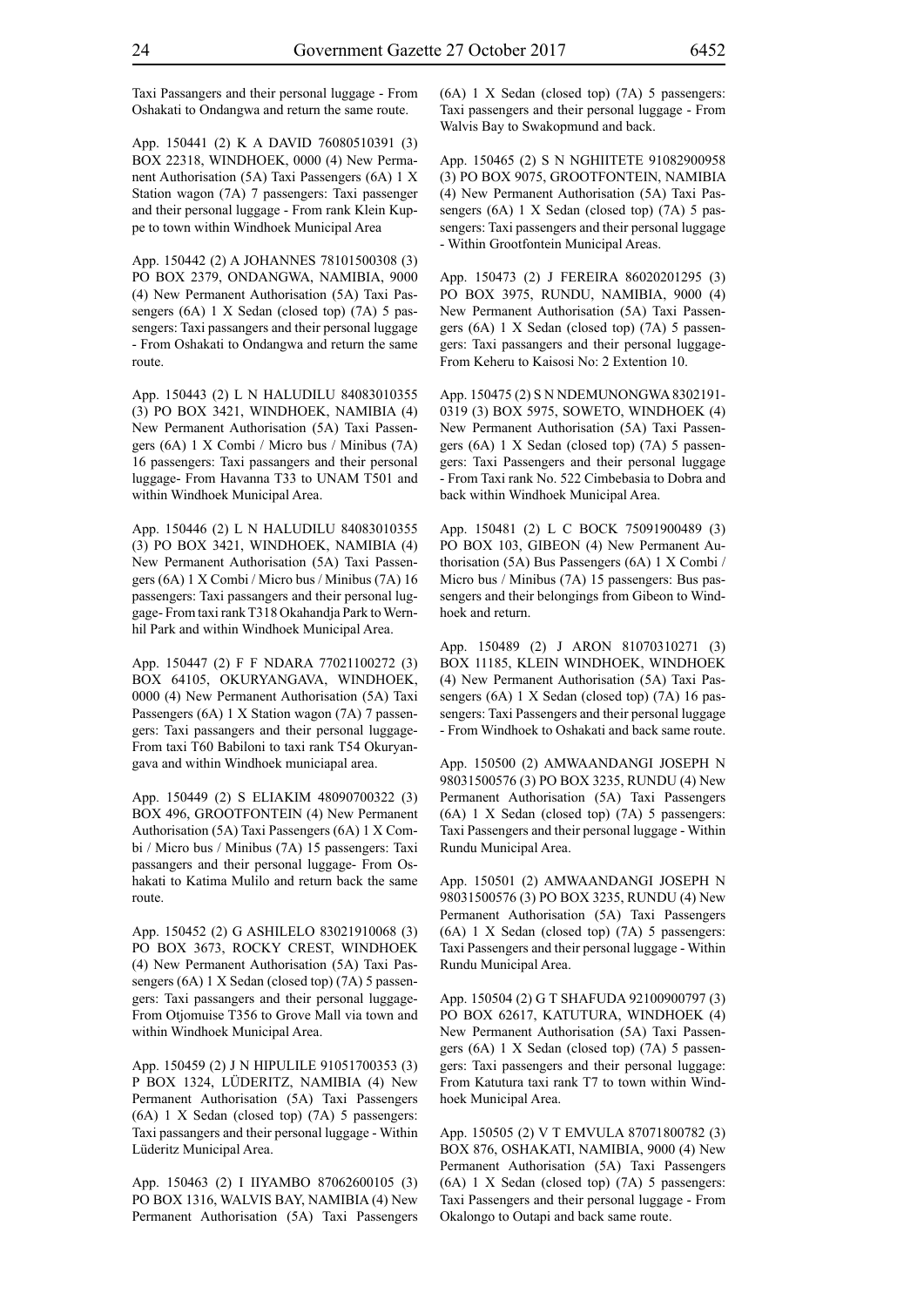App. 150506 (2) V T EMVULA 87071800782 (3) BOX 876, OSHAKATI, NAMIBIA, 9000 (4) New Permanent Authorisation (5A) Taxi Passengers (6A) 1 X Sedan (closed top) (7A) 5 passengers: Taxi Passengers and their personal luggage - From Oshakati to Okalongo and back same route.

App. 150507 (2) N EIASER 91031000658 (3) BOX 2613, OTJIWARONGO (4) New Permanent Authorisation (5A) Taxi Passengers (6A) 1 X Sedan (closed top) (7A) 5 passengers: Taxi passengers and their personal luggage: Within Otjiwarongo Municipal Area.

App. 150508 (2) A K MATHEUS 69052600023 (3) PO BOX 22423, WINDHOEK (4) New Permanent Authorisation (5A) Taxi Passengers (6A) 1 X Sedan (closed top) (7A) 5 passengers: Taxi Passengers and their personal luggage - From Shandubala taxi rank No. 31 via Maerua Mall to Auas Blick and back same route.

App. 150509 (2) DOTCOM SHUTTLE AND TOURS CC 201601935 (3) BOX 1265, WALVIS BAY (4) New Permanent Authorisation (5A) Tourists (6A) 1 X Combi / Micro bus / Minibus (7A) 12 passengers: Tourists and their personal luggage - From Walvis Bay /Swakopmund/ Windhoek and /or Hosea Katako Intenational Airports in Namibia on pre-booked tours with a minimum duration of three days to places situated within Namibia inluding places on the borders of Namibia with neighbouring countries and return to the places of embakation subject to;

App. 150512 (2) ANANIAS ELLEN T 86122- 500380 (3) PO BOX 60329, WINDHOEK, NA-MIBIA (4) New Permanent Authorisation (5A) Taxi Passengers (6A) 1 X Sedan (closed top) (7A) 5 passengers: Taxi Passengers and their personal luggage - From Shandubala Taxi rank No. 31 via Maerua Mall to Auas Blick and back same route.

App. 150519 (2) ILEKA RUDOLF 79020200062 (3) PO BOX 60329, KATUTURA, WINDHOEK (4) New Permanent Authorisation (5A) Taxi Passengers (6A) 1 X Sedan (closed top) (7A) 5 passengers: Taxi Passengers and their personal luggage - From Shandubala Taxi rank No. 31 via Maerua Mall to Auas Blick and back.

App. 150520 (2) MUNITJIWOWO FILLEMON 79073000122 (3) PO BOX 64838, GOREANGAB DAM, WINDHOEK (4) New Permanent Authorisation (5A) Taxi Passengers (6A) 1 X Sedan (closed top) (7A) 5 passengers: Taxi Passengers and their personal luggage - From Otjomuise Taxi rank No. 357 to Town and back within Windhoek Municipal Area.

App. 150523 (2) KALOMHO IMMANUEL K 84011110140 (3) PO BOX 2566, WINDHOEK (4) New Permanent Authorisation (5A) Taxi Passengers (6A) 1 X Sedan (closed top) (7A) 7 passengers: Taxi Passengers and their personal luggage - From Katutura to town and back within Windhoek Municipal Area.

App. 150524 (2) KAYAMBU ALMA N 8908- 0600075 (3) PO BOX 20102, WINDHOEK (4) New Permanent Authorisation (5A) Taxi Passengers (6A) 1 X Sedan (closed top) (7A) 5 passengers: Taxi Passengers and their personal luggage - From Ombili to town and back within Windhoek Municipal Area.

App. 150533 (2) MCMASTR CECIL A 8804- 1500455 (3) PO BOX 27, OKAHANDJA (4) New Permanent Authorisation (5A) Taxi Passengers (6A) 1 X Sedan (closed top) (7A) 5 passengers: Taxi Passengers and their personal luggage - Within Okahandja Municipal Area.

App. 150539 (2) NGHIDIPO WERNER 760311- 00282 (3) PO BOX 2970, WALVIS BAY (4) New Permanent Authorisation (5A) Taxi Passengers (6A) 1 X Sedan (closed top) (7A) 5 passengers: Taxi Passengers and their personal luggage - From Swakopmund to Walvis Bay and back same route.

App. 150545 (2) KAPIYE JACOB P N 920824- 00387 (3) PRIVATE BAG 1016, REHOBOTH, NAMIBIA (4) New Permanent Authorisation (5A) Taxi Passengers (6A) 1 X Sedan (closed top) (7A) 5 passengers: Taxi Passengers and their personal luggage- within Rehoboth Municipal Area.

App. 150548(2) KAPIYE JACOB PN 92082400387 (3) PRIVATE BAG 1016, REHOBOTH, NAMIB-IA (4) New Permanent Authorisation (5A) Taxi Passengers (6A) 1 X Sedan (closed top) (7A) 5 passengers: Taxi Passengers and their personal luggage - Within Rehoboth Municipal Area.

App. 150549(2) KAPIYE JACOB PN 92082400387 (3) PRIVATE BAG 1016, REHOBOTH, NAMIB-IA (4) New Permanent Authorisation (5A) Taxi Passengers (6A) 1 X Sedan (closed top) (7A) 5 passengers: Taxi Passengers and their personal luggage - Within Rehoboth Municipal Area.

App. 150554 (2) JOHANNES ABRAHAM 781212- 11317 (3) PO BOX 5211, SWAKOPMUND (4) New Permanent Authorisation (5A) Goods & Passengers (6A) 1 X Mini bus (10 to 15 persons) (7A) 14 passengers: Taxi Passengers and their personal luggage - From Swakopmund to Okongo and back.

App. 150559 (2) JASON VISTORINA 681212- 01039 (3) PO BOX 5177, OSHIKUKU (4) New Permanent Authorisation (5A) Taxi Passengers (6A) 1 X Sedan (closed top) (7A) 5 passengers: Taxi Passengers and their personal luggage - From Oshikuku via Oshakati to Ongwediva.

App. 150573 (2) I S MUTWA 88092500077 (3) PO BOX 23360, WINDHOEK, NAMIBIA (4) New Permanent Authorisation (5A) Taxi Passengers (6A) 1 X Sedan (closed top) (7A) 5 passengers: Taxi passengers and their goods within Windhoek Municipal Area- From Taxi rank T718 to Academia T502 and return.

App. 150574 (2) S K NEGOLA 95071400529 (3) PO BOX 2788, KATUTURA, WINDHOEK, NA-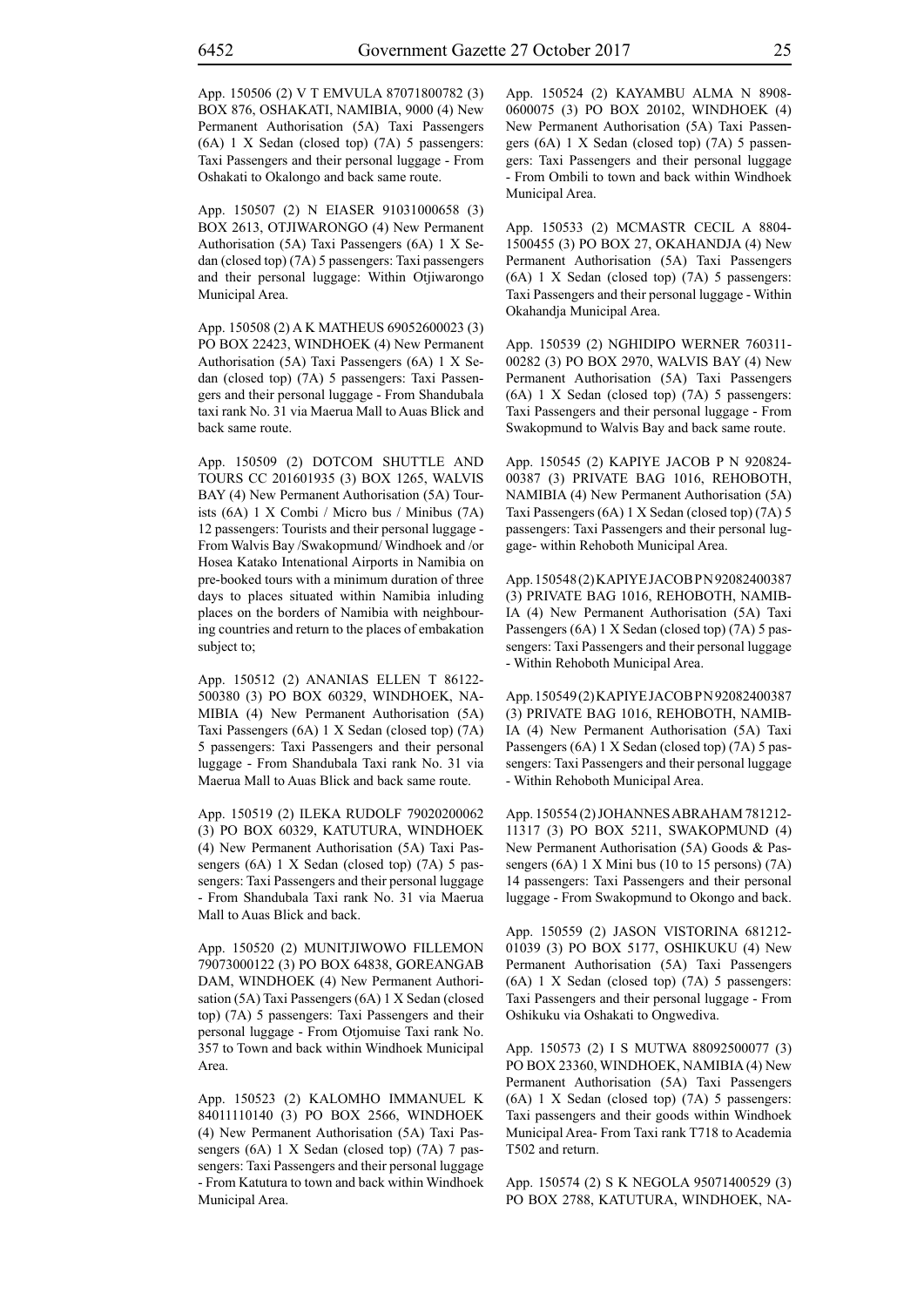MIBIA (4) New Permanent Authorisation (5A) Taxi Passengers (6A) 1 X Sedan (closed top) (7A) 5 passengers: Taxi passengers and their goods/belongings witihn Windhoek Municipal Area. - From Katutura T34 to CBD Town and return.

App. 150575 (2) S M MUTANIMIYE 86030300695 (3) PO BOX 766, SWAKOPMUND, NAMIBIA (4) New Permanent Authorisation (5A) Taxi Passengers (6A) 1 X Sedan (closed top) (7A) 5 passengers: Taxi passenegers and their belongings - From Swakopmund to Walvis Bay and return.

App. 150576 (2) S U M FESTUS 92091901024 (3) PO BOX 179, WALVIS BAY, NAMIBIA (4) New Permanent Authorisation (5A) Taxi Passengers (6A) 1 X Sedan (closed top) (7A) 5 passengers: Taxi passengers and their belongings witihin Walvis Bay Municipal Area.

App. 150578 (2) MASWALO MUSIYALE B 79080510114 (3) PO BOX 2882, KUISEBMUND (4) New Permanent Authorisation (5A) Taxi Passengers (6A) 1 X Sedan (closed top) (7A) 5 passengers: Taxi Passengers and their personal luggage - From Kuisebmund to Shoprite taxi rank in Walvis Bay.

App. 150581 (2) WELAMA LUSINA N 810915- 10768 (3) PO BOX 320, GOREAGAB, WIND-HOEK (4) New Permanent Authorisation (5A) Taxi Passengers (6A) 1 X Sedan (closed top) (7A) 5 passengers: Taxi Passengers and their personal luggage - From Taxi rank No. 27 Khomasdal to town and back within Windhoek Municipal Area.

App. 150583 (2) SISUWO KORNELIUS N 8805- 0300552 (3) PO BOX 3227, RUNDU (4) New Permanent Authorisation (5A) Taxi Passengers (6A) 1 X Sedan (closed top) (7A) 5 passengers: Taxi Passengers and their personal luggage - From Okuryangava Taxi rank No. 79 to town and back.

App. 150585 (2) VAN WYK NICOLETTE N 89030600500 (3) PO BOX 8573, BACHBRECHT (4) New Permanent Authorisation (5A) Taxi Passengers (6A) 1 X Overland Truck (7A) 5 passengers: Taxi Passengers and their personal luggage - From Taxi rank No. 365 Otjomuise to taxi rank 517 and within a Municipal Area.

App. 150587 (2) P V VAN WYK 85082010255 (3) BOX 8573, BACHBRECHT, WINDHOEK (4) New Permanent Authorisation (5A) Taxi Passengers (6A) 1 X Sedan (closed top) (7A) 5 passengers: Taxi Passengers and their personal luggage - From Taxi rank No. 54 Wanaheda to town and back within municiopal area.

App. 150588 (2) P V VAN WYK 85082010255 (3) BOX 8573, BACHBRECHT, WINDHOEK (4) New Permanent Authorisation (5A) Taxi Passengers (6A) 1 X Sedan (closed top) (7A) 5 passengers: Taxi Passengers and their personal luggage - From Taxi rank No. 153 Havana to taxi rank 713 in town and backn within Municipal Area.

App. 150589 (2) P V VAN WYK 85082010255 (3) BOX 8573, BACHBRECHT, WINDHOEK (4) New Permanent Authorisation (5A) Taxi Passengers (6A) 1 X Overland Truck (7A) 5 passengers: Taxi Passengers and their personal luggage - From Taxi rank No. 356 Otjomuise to taxi 517 in Prosperita and back within Windhoek Municipal Area.

App. 150593 (2) VAN WYK NICOLETTE N 89030600500 (3) PO BOX 8573, BACHBRECHT (4) New Permanent Authorisation (5A) Taxi Passengers (6A) 1 X Overland Truck (7A) 5 passengers: Taxi Passengers and their personal luggage - From Taxi rank No. 365 in Otjomuise to taxi rank 517 in Prosperita and back within Municipal Area.

App. 150597 (2) C BOHITILE 71052000169 (3) PO BOX 5809, AUSSPANNPLATZ, WINDHOEK (4) New Permanent Authorisation (5A) Taxi Passengers (6A) 1 X Overland Truck (7A) 5 passengers: Taxi Passengers and their personal luggage - From Taxi rank No. 612 to taxi rank to city centre 723 and back within Municipal Area.

App. 150601 (2) T S Q TIBINYANE 88122000107 (3) PO BOX 50555, BACHBRECHT, WIND-HOEK (4) New Permanent Authorisation (5A) Taxi Passengers (6A) 1 X Sedan (closed top) (7A) 5 passengers: Taxi Passengers and their personal luggage - From Windhoek North Taxi rank No. 540 to Town city centre 717 and back.

App. 150603 (2) P O MATHEUS 85071310023 (3) BOX 95388, SOWETO, WINDHOEK, 0000 (4) New Permanent Authorisation (5A) Bus Passengers (6A) 1 X Bus (single deck) (7A) 22 passengers: Taxi Passengers and their personal luggage - From Windhoek to Omakange via Tsandi and back same route.

App. 150605 (2) E HAINDONGO 65121500653 (3) PO BOX 65551, AUSSPANNPLATZ, WIND-HOEK, 9000 (4) New Permanent Authorisation (5A) Taxi Passengers (6A) 1 X Sedan (closed top) (7A) 5 passengers: Taxi Passengers and their personal luggage - From Khomasdal Taxi rank No. 311 to town and back.

App. 150607 (2) L E MARTIN 88061800950 (3) PO BOX 341, OTJIWARONGO (4) New Permanent Authorisation (5A) Taxi Passengers (6A) 1 X Sedan (closed top) (7A) 5 passengers: Taxi Passengers and their personal luggage - From Otjiwarongo town to Tsaraxa-Aibes area and back within Otjiwarongo Municipal Area.

App. 150608 (2) L E MARTIN 88061800950 (3) PO BOX 341, OTJIWARONGO (4) New Permanent Authorisation (5A) Taxi Passengers (6A) 1 X Sedan (closed top) (7A) 5 passengers: Taxi Passengers and their personal luggage - From Otjiwarongo town to Tsaraxa-Aibes and back within Otjiwarongo Municipal Area.

App. 150613 (2) M B MUHUKA 86112200066 (3) BOX 178, OPUWO, NAMIBIA, 0000 (4) New Permanent Authorisation (5A) Bus Passengers (6A)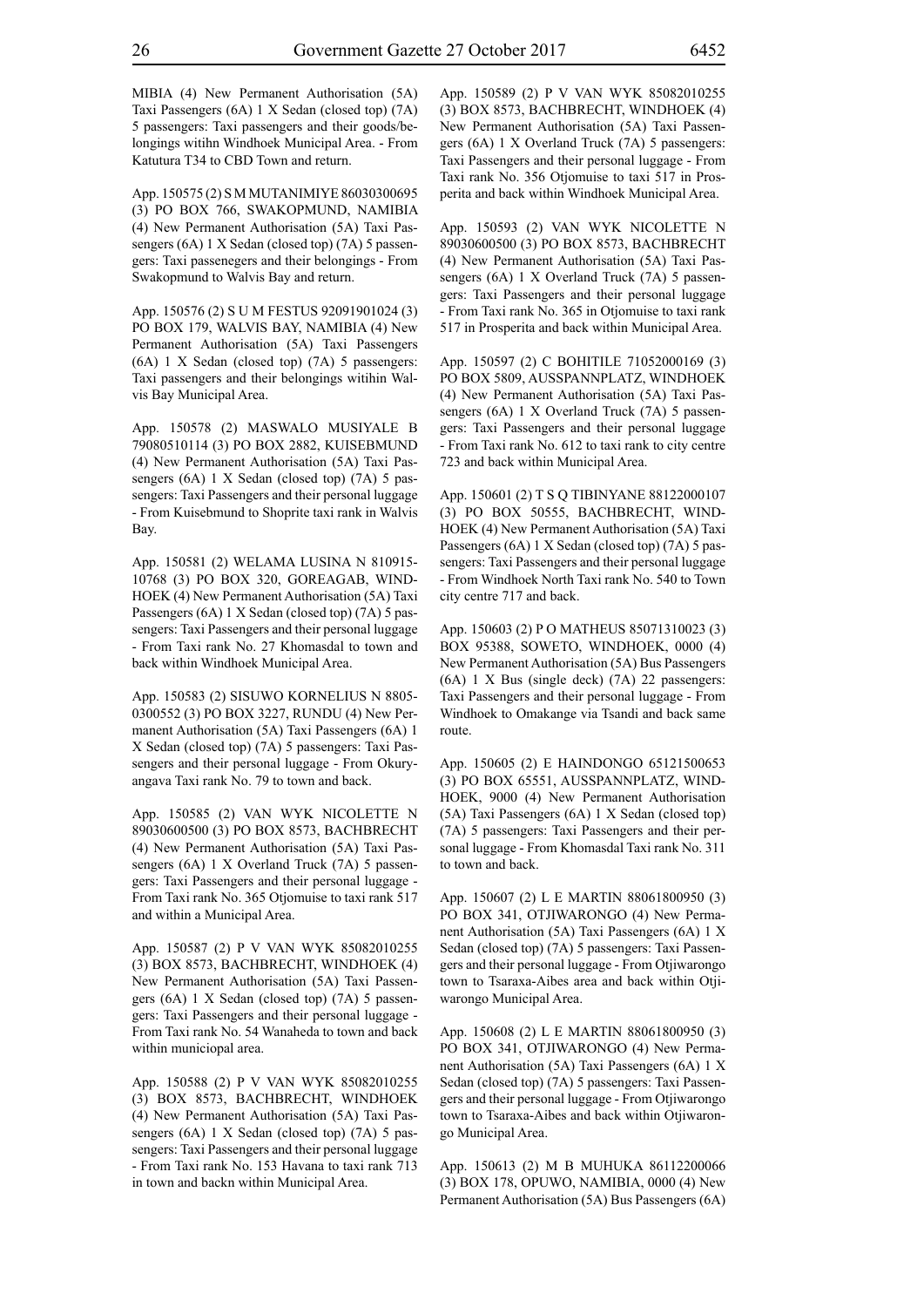1 X Combi / Micro bus / Minibus (7A) 16 passengers: Taxi Passengers and their personal luggage - From Opuwo to Gobabis and back.

App. 150614 (2) A K NAMALENGA 59111102438 (3) PO BOX 230, OTJIWARONGO, NAMIBIA (4) New Permanent Authorisation (5A) Taxi Passengers (6A) 1 X Sedan (closed top) (7A) 5 passengers: Taxi Passengers and their personal luggage - From Orotoveni to Otjiwarongo extension 6 via town central.

App. 150615 (2) NANDE RUSIA N 88091601131 (3) PO BOX 26210, WINDHOEK, NAMIBIA (4) New Permanent Authorisation (5A) Taxi Passengers (6A) 1 X Sedan (closed top) (7A) 5 passengers: Taxi Passengers and their personal luggage - From Eros park taxi rank No. 610 to Eehambo Dhanehale and back within Windhoek Municipal Area.

App. 150618 (2) S PALEMA 82020710347 (3) PO BOX 63042, WANAHEDA, WINDHOEK (4) New Permanent Authorisation (5A) Taxi Passengers (6A) 1 X Station wagon (7A) 7 passengers: Taxi Passengers and their personal luggage - From Taxi rank No. 566 Grove Mall at Kleine Kuppe to Groot Aub and return.

App. 150620 (2) J S NAKATANA 73080400429 (3) PO BOX 80, OSHAKATI, NAMIBIA (4) New Permanent Authorisation (5A) Taxi Passengers (6A) 1 X Sedan (closed top) (7A) 5 passengers: Taxi Passengers and their personal luggage - From Taxi rank No. 8 Oshakati to Omatando and back.

App. 150623 (2) M P SHAKELA 91070200085 (3) PO BOX 3325, REHOBOTH, NAMIBIA (4) New Permanent Authorisation (5A) Bus Passengers (6A) 1 X Bus (single deck) (7A) 26 passengers: Taxi Passengers and their personal luggage - From Rehoboth town to Oshakati.

App. 150624 (2) M P SHAKELA 91070200085 (3) PO BOX 3325, REHOBOTH, NAMIBIA (4) New Permanent Authorisation (5A) Bus Passengers (6A) 1 X Combi / Micro bus / Minibus (7A) 16 passengers: Taxi Passengers and their personal luggage - From Rehoboth town via Ondangwa to Oshakati.

App. 150627 (2) NAKASHIMBA JOSEF N H 90052101126 (3) PO BOX 112, OKAHAO, NA-MIBIA (4) New Permanent Authorisation (5A) Taxi Passengers (6A) 1 X Sedan (closed top) (7A) 5 passengers: Taxi Passengers and their personal luggage - From Havana to town and back within Windhoek Municipal Area.

App. 150628 (2) NDEMWEDA TITUS N 88021- 300590 (3) PO BOX 8534, SWAKOPMUND, NAMIBIA (4) New Permanent Authorisation (5A) Tourists (6A) 1 X Sedan (closed top) (7A) 5 passengers: Taxi Passengers and their personal luggage - From Walvis Bay via Swakopmund to Windhoek aiports, hotels and other Namibian tourists attractions places.

App. 150640 (2) K A DAVID 76080510391 (3) BOX 22318, WINDHOEK, 0000 (4) New Permanent Authorisation (5A) Taxi Passengers (6A) 1 X Sedan (closed top) (7A) 5 passengers: Taxi passenger and their personal luggage - From rank27 Khomasdal to Town within Windhoek Municipal Area

App. 150641 (2) K A DAVID 76080510391 (3) BOX 22318, WINDHOEK, 0000 (4) New Permanent Authorisation (5A) Taxi Passengers (6A) 1 X Station wagon (7A) 7 passengers: Taxi passenger and their personal luggage - From rank Klein Windhoek to Otjomuise to within Windhoek Municipal Area

App. 150649 (2) MUNGHADI JOSEF 801012- 10407 (3) PO BOX 25892, WINDHOEK (4) New Permanent Authorisation (5A) Taxi Passengers (6A) 1 X Sedan (closed top) (7A) 5 passengers: Taxi Passengers and their personal luggage - From Taxi rank No. 153 Havana to town and back within Windhoek Municipal Area.

App. 150652 (2) P 0 MATHEUS 85071310023 (3) BOX 95388, SOWETO, WINDHOEK, 0000 (4) New Permanent Authorisation (5A) Bus Passengers (6A) 1 X Bus (single deck) (7A) 22 passengers: Taxi Passengers and their personal luggage - From Windhoek to Walvis Bay and back.

App. 150656 (2) P SILAS 81032410159 (3) PO BOX 7637, WINDHOEK, NAMIBIA (4) New Permanent Authorisation (5A) Taxi Passengers (6A) 1 X Sedan (closed top) (7A) 5 passengers: Taxi Passengers and their personal luggage - From Cimbebasia taxi rank no 518 to town taxi rank no 722 and back.

App. 150661 (2) MORKEL ANDY A 74080500068 (3) PO BOX 3344, REHOBOTH, NAMIBIA (4) New Permanent Authorisation (5A) Taxi Passengers (6A) 1 X Sedan (closed top) (7A) 5 passengers: Taxi Passengers and their personal luggage - Within Rehoboth Municipal Area.

App. 150663 (2) STEFANUS NAKANYARA 82102610055 (3) PO BOX 577, OKAHANDJA, NAMIBIA (4) New Permanent Authorisation (5A) Taxi Passengers (6A) 1 X Sedan (closed top) (7A) 5 passengers: Taxi Passengers and their personal luggage - From Grysblock to town and back within Okahandja Municipal Area.

App. 150665 (2) NGHILONDO MICHAEL 910- 83100106 (3) PO BOX 577, OKAHANDJA, NA-MIBIA (4) New Permanent Authorisation (5A) Taxi Passengers (6A) 1 X Sedan (closed top) (7A) 5 passengers: Taxi Passengers and their personal luggage - From Grysblock to town and back within Okahandja Municipal Area.

App. 150666 (2) J S NGHIFINWA 85072010244 (3) PRIVATE BAG 2025, ONDANGWA, OLUNO, 9000 (4) New Permanent Authorisation (5A) Taxi Passengers (6A) 1 X Sedan (closed top) (7A) 5 passengers: Taxi Passengers and their personal luggage - From Ondangwa to Oshakati and back same route.

App. 150669 (2) SHOIKUTI ANNA N 850305- 10028 (3) PO BOX 2061, WINDHOEK (4) New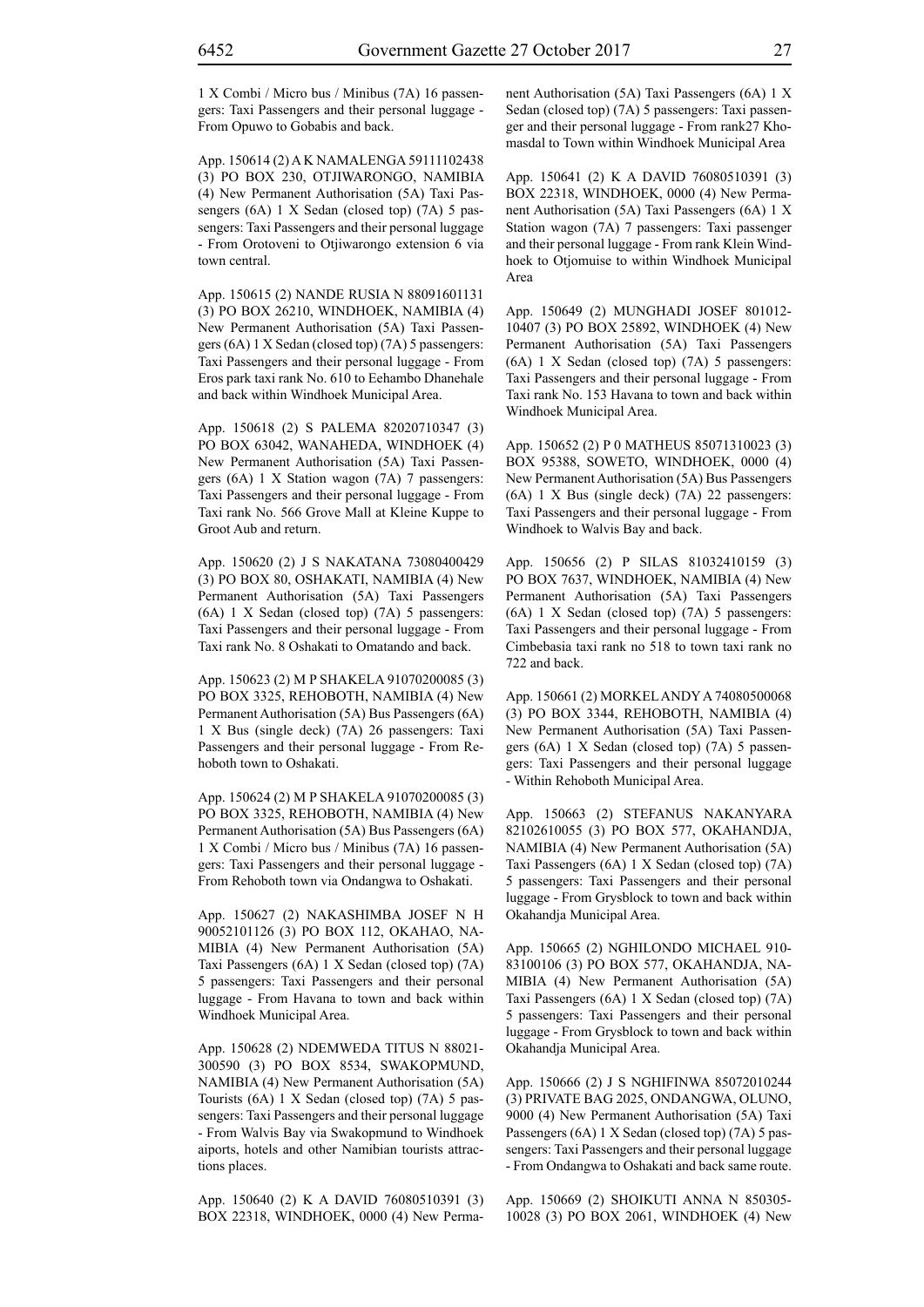Permanent Authorisation (5A) Taxi Passengers (6A) 1 X Sedan (closed top) (7A) 5 passengers: Taxi Passengers and their personal luggage - From Havana taxi rank No. 153 to town and back within Windhoek Municipal Area.

App. 150672 (2) SAN AFRICA HOUDAUS & TOURS CC 01703771 (3) PO BOX 1841, SWA-KOPMUND, NAMIBIA (4) New Permanent Authorisation (5A) Tourists (6A) 1 X Combi / Micro bus / Minibus (7A) 14 passengers: Tourists as well as their personal effects - From Windhoek and/ or Hosea Kutako international Airport and/ or other Airports in Namibia on pre-booked tours with a minimum duration of three days to places situated within Namibia including places on the boarderd of Namibia with neighbouring countriesn and return to the places of embarkation subject.

App. 150676 (2) MATYAYI ANDREAS M 82061- 810322 (3) PO BOX 1078, KEETMANSHOOP, NAMIBIA (4) New Permanent Authorisation (5A) Taxi Passengers (6A) 1 X Sedan (closed top) (7A) 5 passengers: Taxi Passengers and their personal luggage - Within Keetmanshoop Municipal Area.

App. 150678 (2) G N SHILONGO 79081100084 (3) BOX 51383, WINDHOEK (4) New Permanent Authorisation (5A) Taxi Passengers (6A) 1 X Sedan (closed top) (7A) 5 passengers: Taxi Passengers and their personal luggage - From Katutura to town and back within Windhoek Municipal Area.

App. 150683 (2) I J FREDERICKS 62112200283 (3) PO BOX 1123, LÜDERITZ, 9000 (4) New Permanent Authorisation (5A) Taxi Passengers (6A) 1 X Station wagon (7A) 7 passengers: Taxi Passengers and their personal luggage - Within Lüderitz Municipal Area.

App. 150685 (2) FRITZ HENDRINA N 830228- 10288 (3) PO BOX 98, OKAHAO, NAMIBIA (4) New Permanent Authorisation (5A) Taxi Passengers (6A) 1 X Sedan (closed top) (7A) 5 passengers: Taxi Passengers and their personal luggage - From Okahao via Outapi to Oshakati and back.

App. 150687 (2) NGENDJO TULI F 80051910098 (3) PO BOX 208, RUNDU, NAMIBIA (4) New Permanent Authorisation (5A) Taxi Passengers (6A) 1 X Sedan (closed top) (7A) 5 passengers: Taxi passengers and their personal goods - Within Rundu Municipal Area.

App. 150688 (2) S N NANDAGO 86100100606 (3) BOX 15568, OSHAKATI (4) New Permanent Authorisation (5A) Bus Passengers (6A) 1 X Bus (single deck) (7A) 22 passengers: Taxi passengers and their personal goods-From Ruaccana via Walvis Bay to Oranjemund

App. 150692 (2) VULKANRUINE TOURS AND TRANSFERS CC. CC20083477 (3) BOX 26939, WINDHOEK (4) New Permanent Authorisation (5A) Tourists (6A) 1 X Station wagon (7A) 7 passengers: Tourists and their personal luggage - From Windhoek and/or the Hosea Kutako International Airport to hotels, lodges and/or boarding houses and places situated within the Republic of Namibia including places on the borders of Namibia with neighbouring countries and return.

App. 150699 (2) AFRICA FIRST SAFARIS (PTY) LTD. 20140555 (3) PO BOX 91308, KLEIN WINDHOEK, WINDHOEK, 0000 (4) New Permanent Authorisation (5A) Tourists (6A) 1 X Bus (single deck) (7A) 14 passengers: Tourists and their personal lugguage - From Windhoek and/or Hosea Kutako International Airport to places within Windhoek Municipal Area and magisterial district and to places, Lodges and Hotel situated within the Republic of Namibia and return.

App. 150714 (2) J DIONISIUS 83100310438 (3) BOX 193, OSHAKATI (4) New Permanent Authorisation (5A) Taxi Passengers (6A) 1 X Sedan (closed top) (7A) 5 passengers: Taxi passengers and their personal goods- From Oshakati via Oshikuku to Outapi and back on the same route.

App. 150715 (2) ECHO TOURS AND TRANS-FERS CLOSE CORPORATION 201704777 (3) PO BOX 995, WINDHOEK, NAMIBIA (4) New Permanent Authorisation (5A) Tourists (6A) 1 X Combi / Micro bus / Minibus (7A) 8 passengers: Tourists as well as their personal effects - From Windhoek and/or Hosea Kutako International Airport and/or other Airports in Namibia on prebooked tours with a minimum duration of three days to places situated within Namibia including places on the borders of Namibia with neighbouring countries and return to the places of embarkation subject to:

App. 150886 (2) I A MUTAMBO 75032600105 (3) PO BOX 40287, AUSSPANNPLATZ, WIND-HOEK, 00000 (4) New Permanent Authorisation (5A) Taxi Passengers (6A) 1 X Sedan (closed top) (7A) 5 passengers: Taxi passangers and their personal luggage: From taxi rank T521 Cimbebacia to Babilon taxi rank T55 and within Windhoek Municipal area.

App. 150889 (2) S S SHITALENI 87061900962 (3) PO BOX 600, ROSH PINAH (4) New Permanent Authorisation (5A) Taxi Passengers (6A) 1 X Sedan (closed top) (7A) 5 passengers: Taxi passangers and their personal luggage: From Tutungeni to Town via Tyre Camp and NamWater and within Rosh Pinah Municipal Area.

App. 149965 Permit 64984/0 (2) A N ANGWENA 73110300613 (3) BOX 8768, SWAKOPMUND (4) Change Route, Particulars etc. (5A) Taxi Passengers (6A) 1 X Station wagon (5B) Taxi Passengers (6B) 1 X Station wagon (7A) 7 passengers: Taxi passengers and their personal luggage - From Swakopmund to Walvis Bay and back the same route. (7B) 7 passengers: Taxi passengers and their personal luggage - From Walvis Bay to Arandis and back the same route.

App. 150274 Permit 62970/0 (2) P IMANUEL to E M IMMANUEL 90112900143 (3) PO BOX 2873, KEHEMU, RUNDU (4) Transfer of Authorisation (5A) Taxi Passengers (6A) 1 X Sedan (closed top)